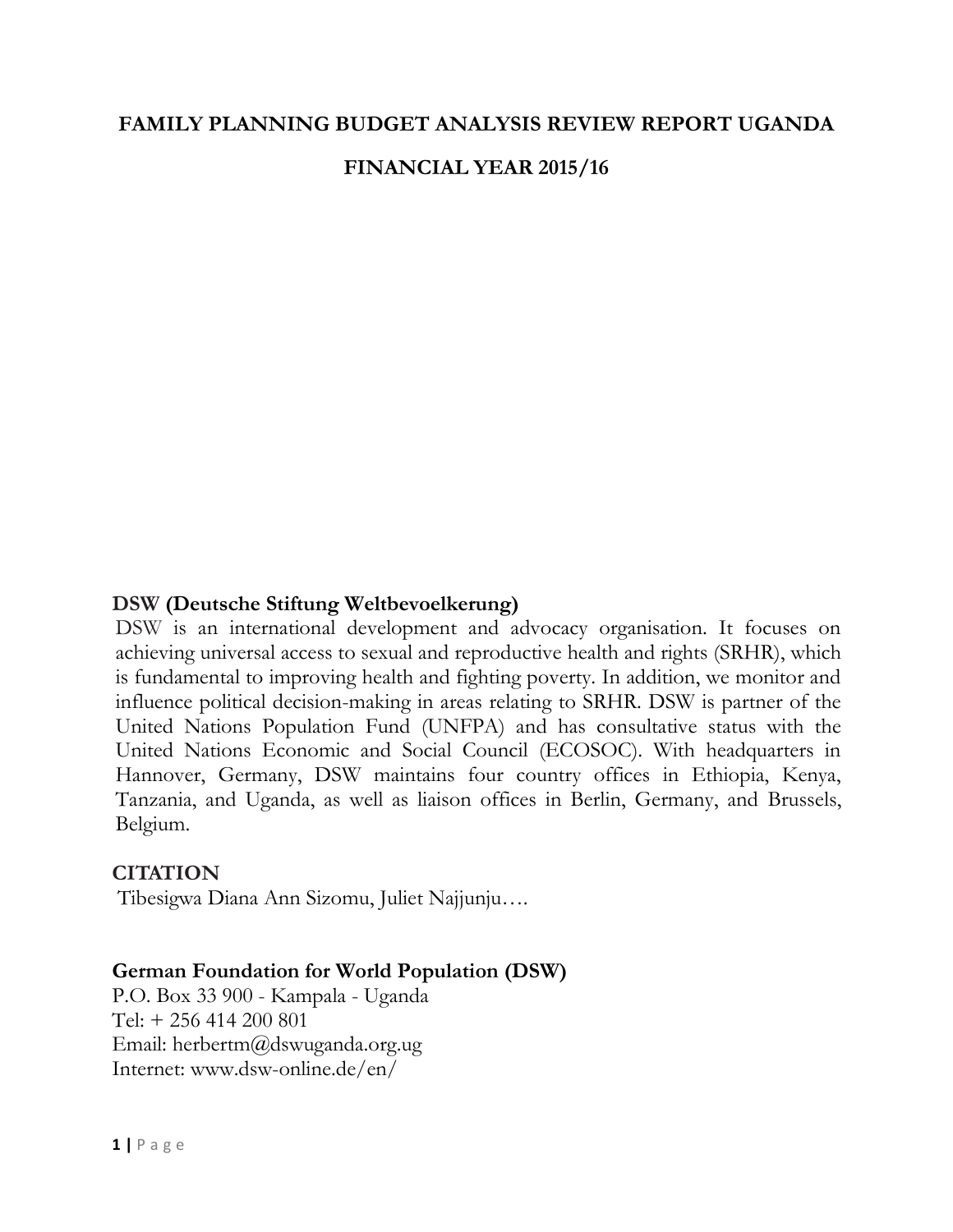# **Table of Contents**

| 4.1 National Budget Percentage Share of Health, Reproductive and FP budgets (From Nominal |  |
|-------------------------------------------------------------------------------------------|--|
|                                                                                           |  |
|                                                                                           |  |
|                                                                                           |  |
|                                                                                           |  |
|                                                                                           |  |
|                                                                                           |  |
|                                                                                           |  |
|                                                                                           |  |
|                                                                                           |  |
|                                                                                           |  |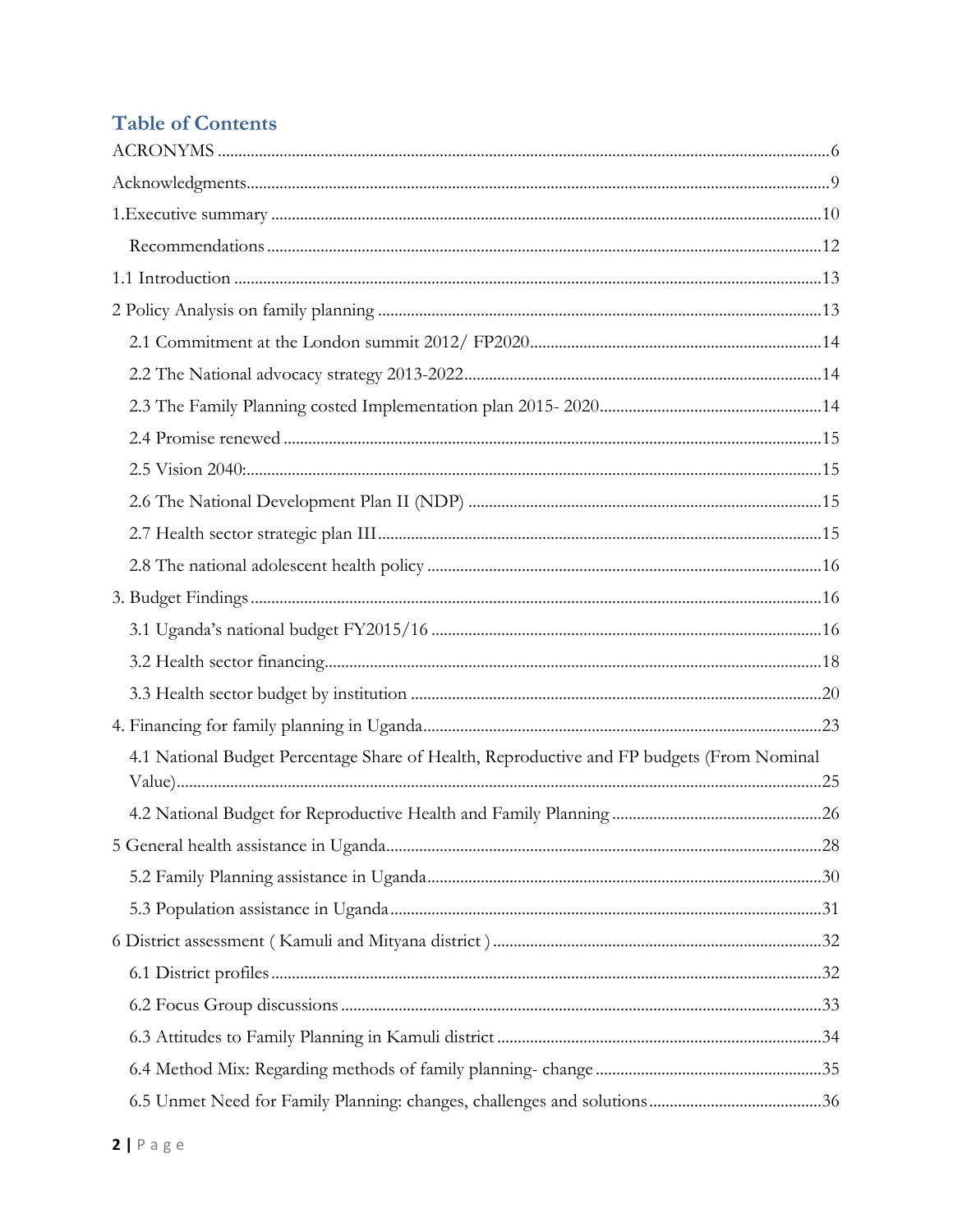| 9.3.2 Percentage Share of health budget to the district, RH of the health budget and FP budgets  |  |
|--------------------------------------------------------------------------------------------------|--|
|                                                                                                  |  |
|                                                                                                  |  |
|                                                                                                  |  |
| 10.2.1 Percentage Share of health budget to the district, RH of the health budget and FP budgets |  |
|                                                                                                  |  |
|                                                                                                  |  |
|                                                                                                  |  |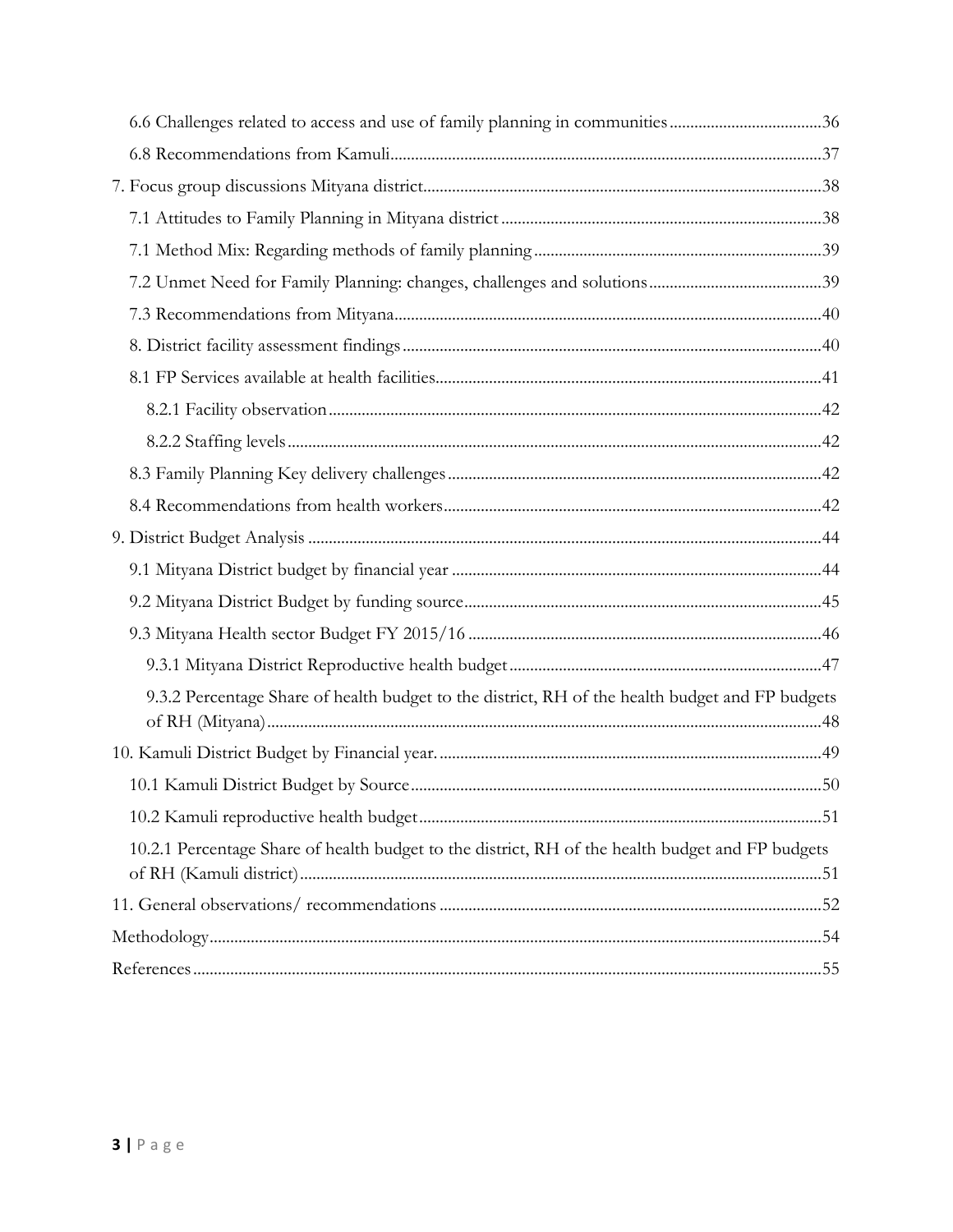# **Tables of figures**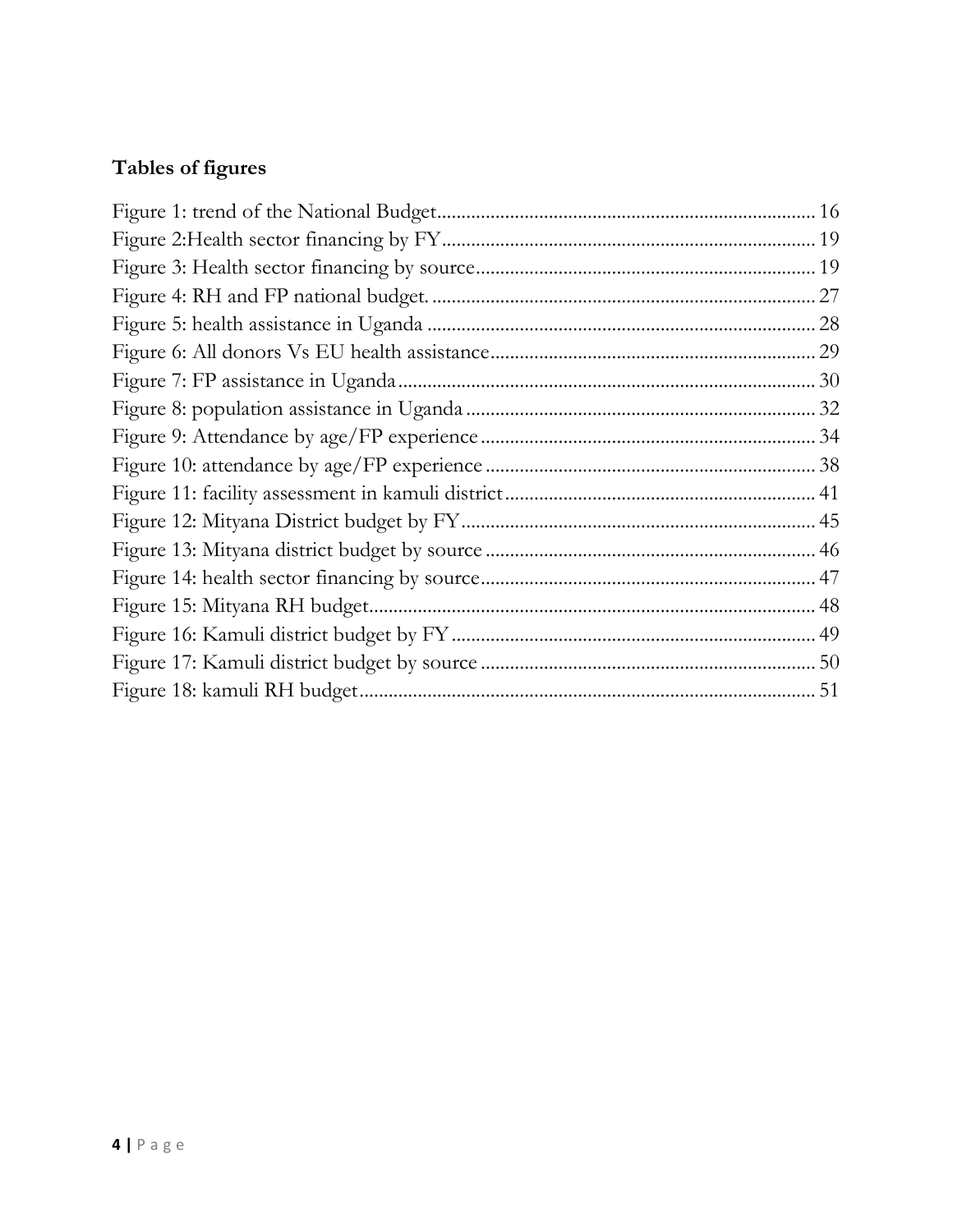# **List of tables**

| Percentage share of Health, RH, FP of the National Budget 21     |  |
|------------------------------------------------------------------|--|
| Percentage share of Health, RH, FP of Mityana district Budget 42 |  |
| Percentage share of Health, RH, FP of Kamuli district Budget21   |  |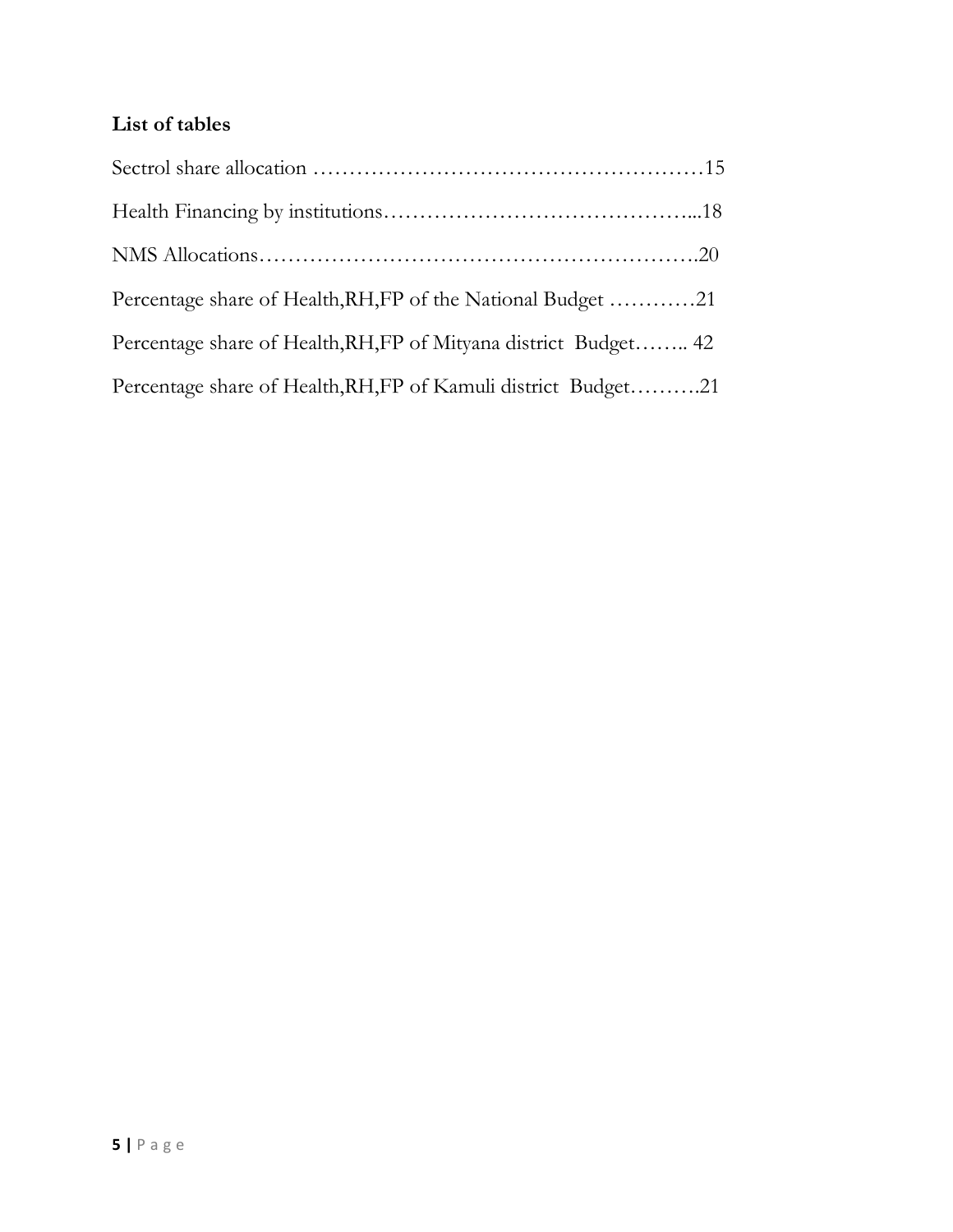## <span id="page-5-0"></span>**ACRONYMS**

| SRH-    | Sexual Reproductive health                         |
|---------|----------------------------------------------------|
| FP-     | Family Planning                                    |
| DSW-    | Deutsche Stiftung Weltbevoelkerung                 |
| FY-     | Financial Year                                     |
| ODA-    | <b>Official Development Assistance</b>             |
| USD-    | United States Dollar                               |
| CSO-    | Civil Society Organisation                         |
| CIP-    | Costed Implementation Plan                         |
| USAID-  | United states Agency for International Development |
| UK-     | United Kingdom                                     |
| DFID-   | Department for International Development           |
| BCC-    | Behavioral Change Communication                    |
| PMTCT-  | Prevention of Mother -to -Child Transmission       |
| $ANC -$ | Antenatal Care                                     |
| NMS-    | National Medical Stores                            |
| $LG-$   | Local Government                                   |
| SRHR-   | Sexual Reproductive Health and Rights.             |
| EL-     | Euro Leverage                                      |
| APR-    | A promise Renewed                                  |
| NDP-    | National Development Plan                          |
| DHS-    | <b>District Health Service</b>                     |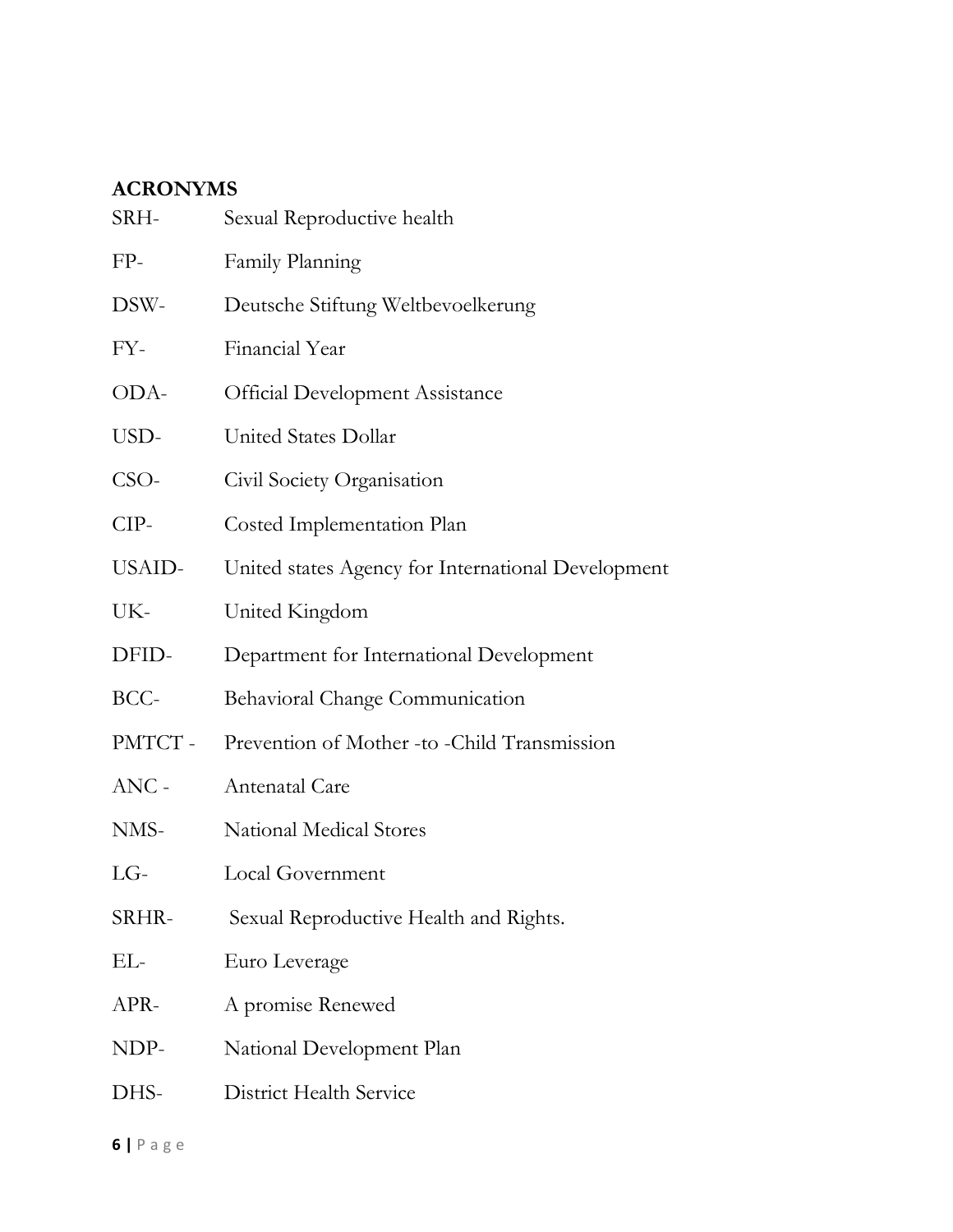- MCH- Maternal and Child Health
- DHO- District Health Officer
- MTEF- Medium Term Expenditure Framework.
- UNMHCP- Uganda National Minimum Health Care Package
- HSSIP- Health Sector Strategic Investment Plan
- CMH- Commission of Macro Economics and Health
- NGO- Non Governmental Organization
- KCCA- Kampala City Council Authority
- PHC- Primary Health Care
- PNFP- Private Not for Profit
- UHI- Uganda Heart Institute
- UCI- Uganda Cancer Institute
- UBTs- Uganda Blood Transfusion
- ARV- Anti Retroviral
- HC- Health Center
- ACT- Antemisinin-based Combination Therapy
- MoH- Ministry of Health
- HCT- HIV/Counseling and Testing
- SGBV- Sexual Gender Based Violence
- STD- Sexually Transmitted disease.
- GAVI- Global alliance for Vaccines and Immunisation
- RHU- Reproductive Health Uganda
- PC- Performance Contract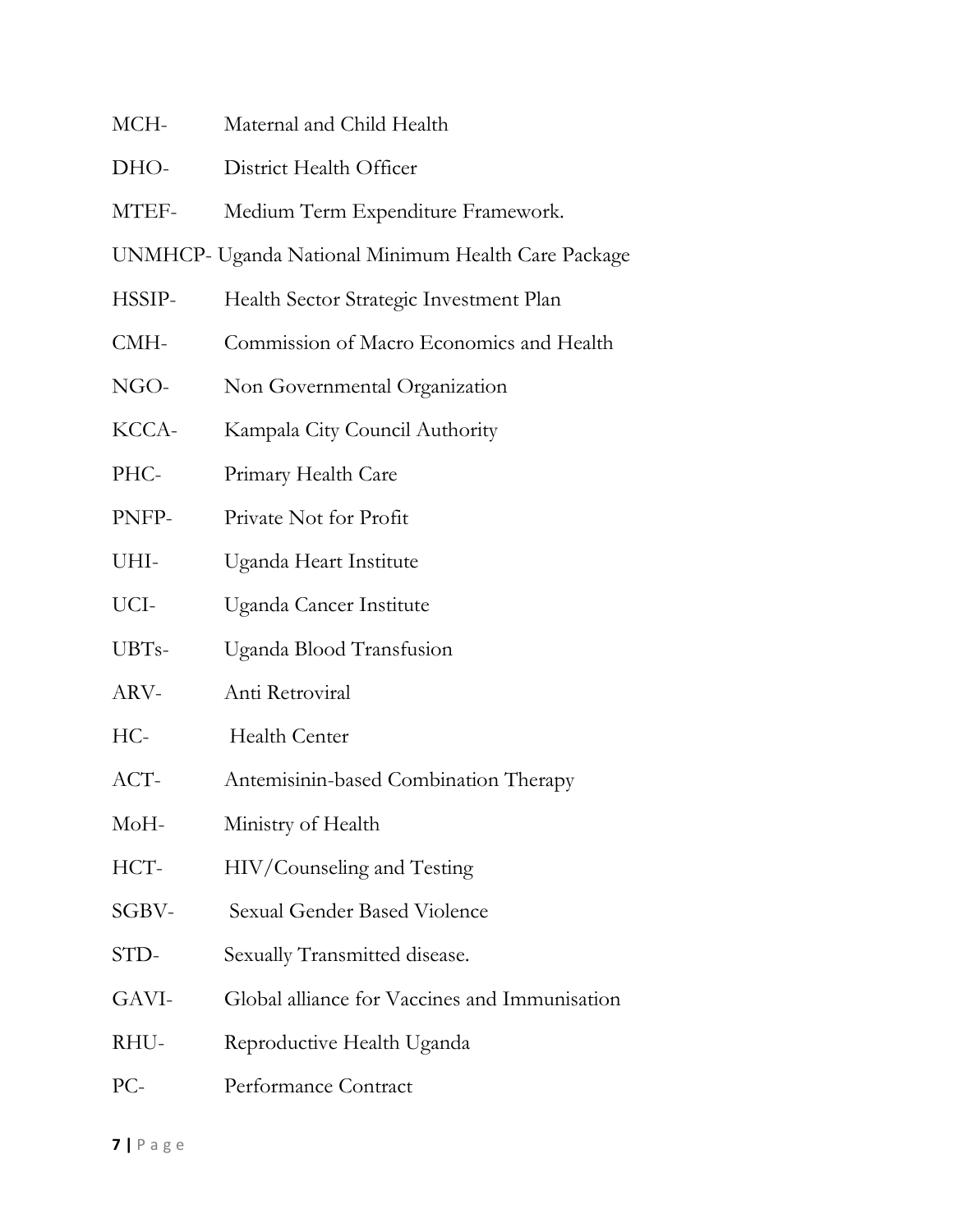| HDDP-   | Health District Development Plan    |
|---------|-------------------------------------|
| GoU-    | Government of Uganda.               |
| EU-     | European Union                      |
| HIV-    | Human immune deficiency Virus       |
| $AIDs-$ | Acquired Immune Deficiency Syndrome |
| FGD-    | Focus Group Discussion              |
| VHT-    | Village Health Team                 |
| IUD-    | Intra Uterine Device                |
|         |                                     |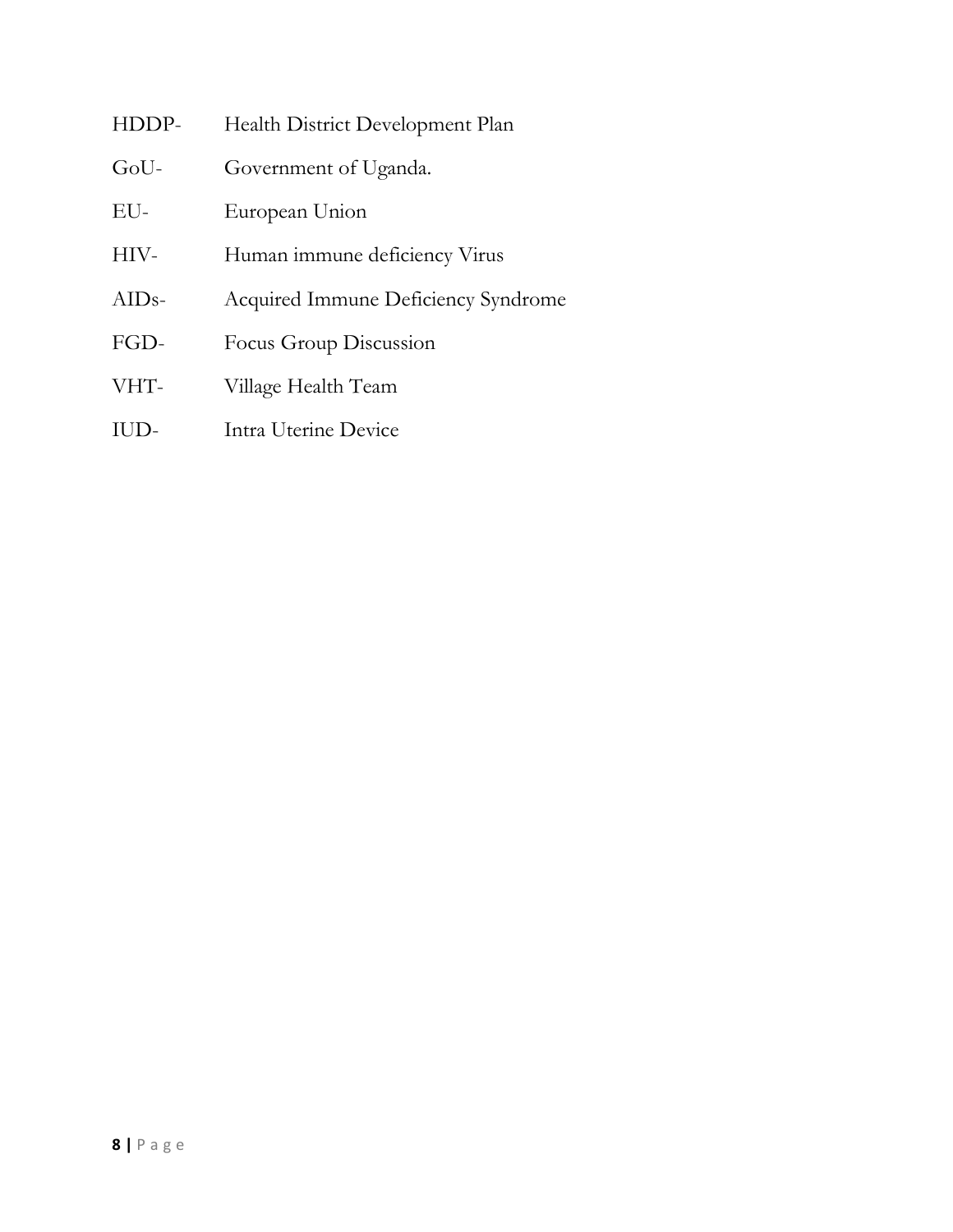#### <span id="page-8-0"></span>**Acknowledgments**

The budget review report on Reproductive health and Family Planning has been developed by DSW. The report was informed by National and district budgets, health sector budgets and work plans and other existing family planning /RH literature. It was also informed by Focus Group discussions by community members and interviews with district officials and national level government technocrats**.** 

We appreciate the participation of the District Health Teams in the two districts on Kamuli and Mityana, the DHOs in the two districts: Dr Fred Lwasampijja from MItyana and Dr. Dinah from Kamuli. We further want to thank the health facility in charges who also played a big role in providing health facility budgets and works**.** 

We want to appreciate the DSW Uganda Advocacy team, Diana Tibesigwa, Ann Sizomu and Juliet Najjunju who played a big role in collecting data, reviewing, analyzing and writing the report. We also want to thank Kiwanuka Robert a member of Muvubuka Agunjuse youth Empowerment Center who vigorously participated in the process.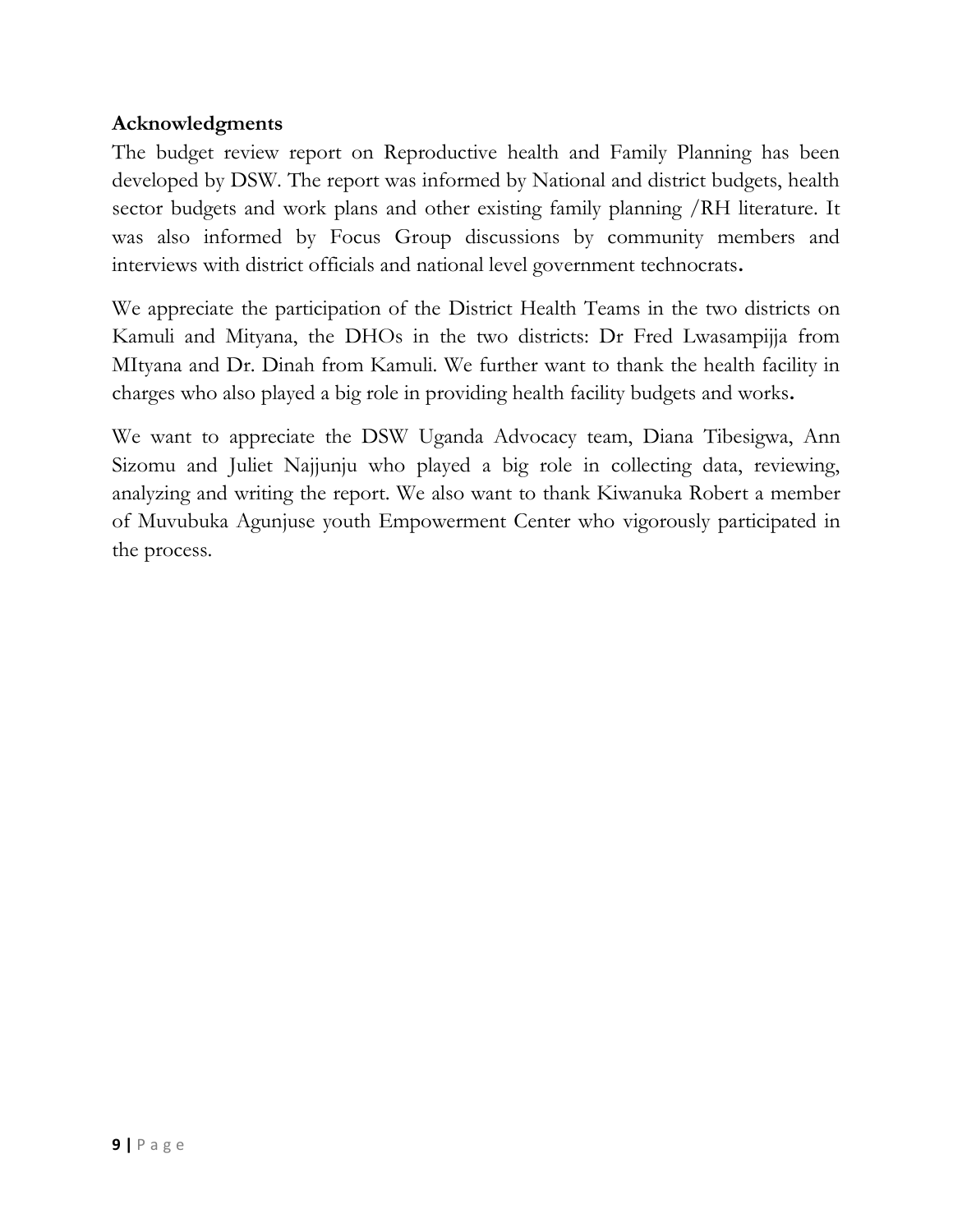#### <span id="page-9-0"></span>**1. Executive summary**

The government of Uganda's efforts to scale up use of family planning methods is motivated by the knowledge that family planning helps women achieve their human rights to health, education, autonomy, and personal decision making about the number and timing of their childbearing. More broadly, family planning improves maternal and child health, facilitates educational advances, empowers women, reduces poverty, and is a foundational element to our economic development

The government of Uganda has developed a number of policies and programs intended to address SRH/FP. One of the barriers today that affects FP programming is to ensure adequate finances to effect implementation of FP/health policies, alongside the effective use of available resources. Policy gaps identified along with the absence of cross sectoral planning and coordination hinder opportunities to consolidate health programming efforts such as FP.

DSW each financial year analyses government policies and budgets in relation to reproductive health and family planning. The analysis explored how the Uganda Government prioritizes Family Planning and supports the implementation of the policies to reach its chosen goals of having a quality population. It further explored whether the Government and development partners make the necessary investments to family planning at national and in two selected districts – Mityana and Kamuli. The analysis covered three financial years 2013/14, 2014/15 and 2015/16 with a particular focus on the 2015/16.

The analysis was done using quantitative trends and patterns were complimented with a qualitative understanding of the underlying budget allocations. This allowed us to get quantitative findings with input from district officials and community members through focus group discussions. In this way the quantitative budget analysis was integrated with qualitative work that focused on identifying reproductive health/family planning spending at national and district level.

DSW reviewed and analyzed the health sector budgets and work plans both at the national and district level and was able to derive some figures on reproductive health/family planning. The demographic transformation if prioritized contributes to structural changes in the country.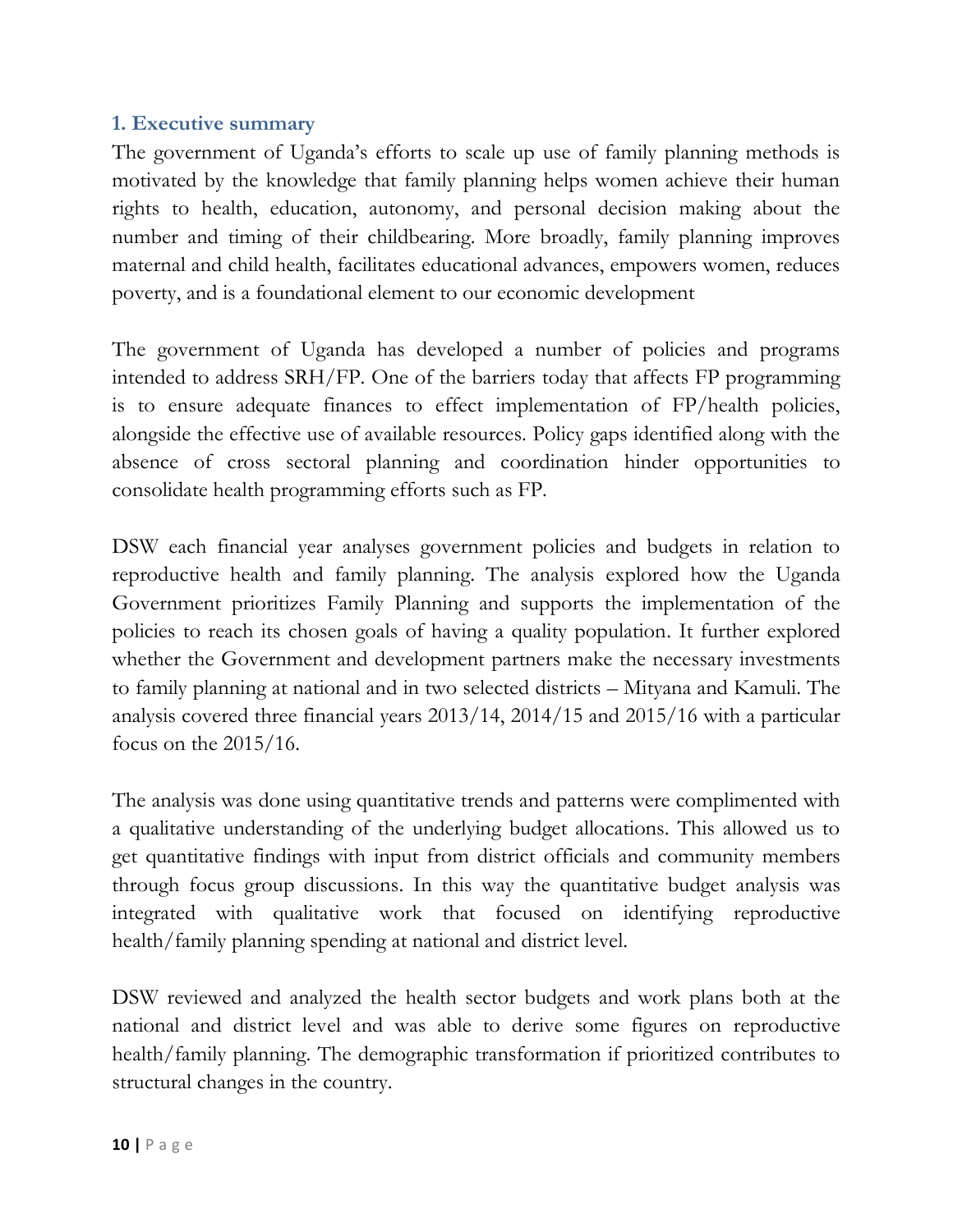The enabling environment for family planning in Uganda exists. Polices have been put in place to ensure that family planning and sexual reproductive health is implemented policies include the Sustainable development goals, the national development plan phase II, vision 2040, the National population policy, the national health policy, the health sector strategic plan, the costed implementation plan for family planning , the adolescent reproductive health policy**.** In 2013 government launched the Reproductive, Maernal, Newborn and child health (RMNCH) sharpened plan which was geared to act on the slow progress of MDG 4<sup>1</sup> and 5<sup>2</sup>. This has been emphasized in SDG  $3^3$ .

The total national approved budget FY 2015/16 is Shs 23,972 billion and external financing is equivalent to Shs. 5,649 billion in grants and loans. An increase of 8,267bn was realized. FY 2015/16 Budget focus is mainly on the National Security and Defense, Private Sector Enterprise Development and health comes fifth with 1,270.8 billion FY 2015/16. Other sectors include: Security Sector with 1,632.89, 479.96 billion for the agriculture sector, and 30.8 billion for Tourism 3,328.79 billion for the transport sector and 547.3 billion was approved for the Water and Sanitation sector.

The total health sector approved budget FY 2015/16 stand at 1,270.8billion which is 5.3% of the national budget. There has been a reduction is the % share from 8% FY 2014/15 to 5.3% FY 2015/16. This is still below the Abuja declaration of 15%.

Official development assistance (ODA) to Uganda by 2013 consists of disbursements of loans made on concessional terms (net of repayments of principal) and grants by official agencies of the members of the Development Assistance Committee (DAC), by multilateral institutions, and by non-DAC countries to promote economic development. The United States in 2013 increased its general assistance to Uganda by 59.209324 million USD, the United Kingdom increased by 6.0777 million USD. United States still stands as the biggest funder of family planning in Uganda followed by United Kingdom.

 $\overline{a}$ 

 $1$  Reducing two thirds of under five mortality rate

<sup>&</sup>lt;sup>2</sup> Reducing three quarters of maternal mortality ratio and achieving universal access to reproductive Health by 2015.

<sup>&</sup>lt;sup>3</sup> Ensure Health lives and promote well-being for all at all ages.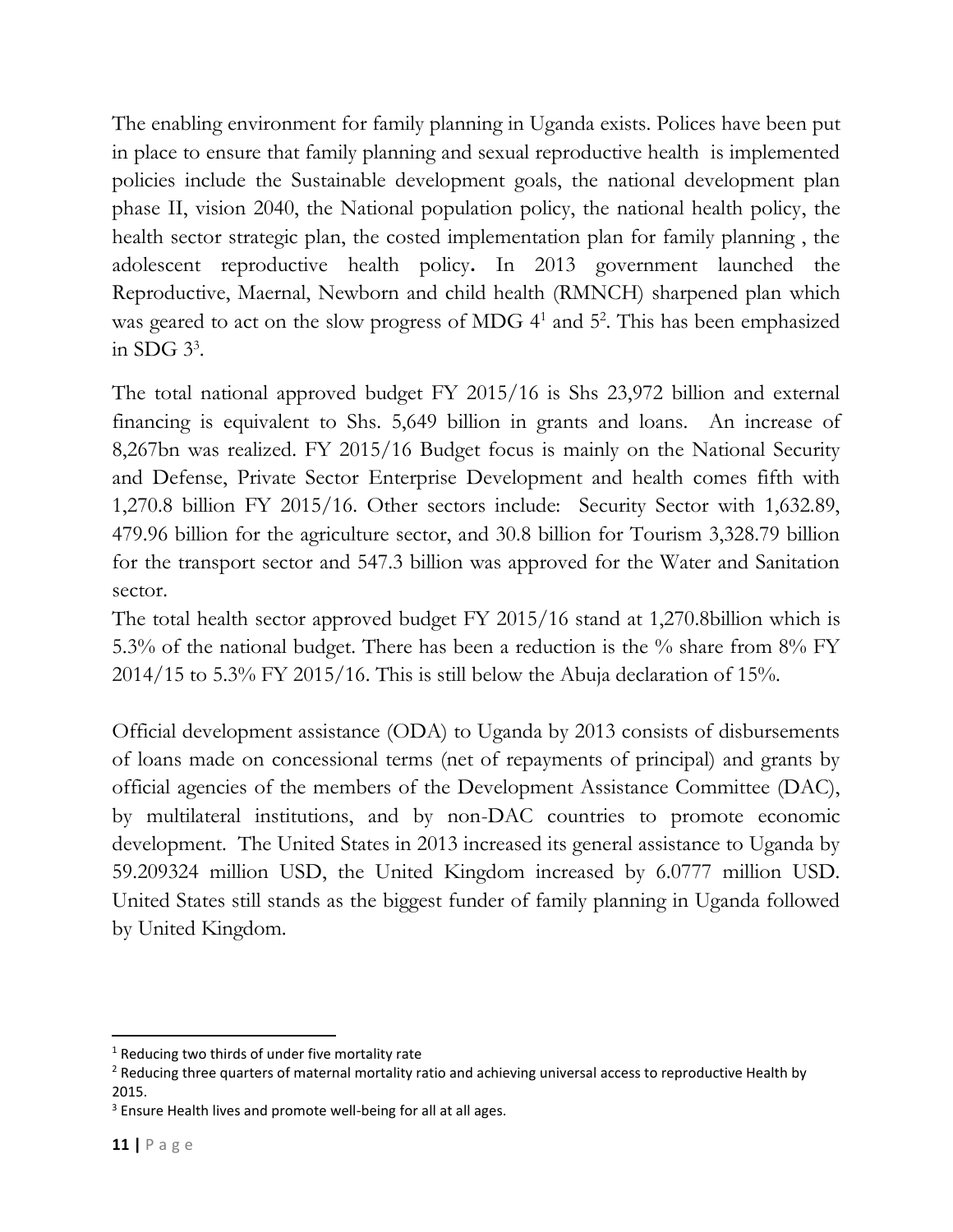The reproductive health budget increased by 82% at the national. The increase was attributed to a number of components under maternal, new born and child health. These include: maternal deliveries, immunization, ANC, abortion care, PMTCT, construction of maternity wards which hold big budgets. This was the same case at district level. Family planning is 9% of the reproductive health budget at the national level, which is mainly brought by the reproductive health budget line under NMS. Family planning is 1% in Mityana district and 2.45% in Kamuli district of the reproductive health budget. Financing for family planning is not clearly reflected in both the district and national budget.

The health facilities in the two district of Kamuli and Mityana do provide family planning**.** They receive commodities according to the health facility standards. The general hospital and health center IV in kamuli provide all FP services including youth friendly services, health center threes provide all apart from the long term methods because they do not have operating theaters. Health center IIIs in Kamuli district provide youth friendly services. Health center IIs provide pills and condoms.

In Mityana district, the general hospital provides 35% of FP services. Private facilities in Mityana have also contributed to bringing FPO services closer to the people. Reproductive Health Uganda in Mityana provides all FP services apart from cycle bids but also reaches a huge number of people compared to general hospital.

These health facilities are at least equipped with 2 nursing professionals and mid wife. However there is more need to recruit more skilled staff in these health facilities to provide FP services.

#### <span id="page-11-0"></span>**Recommendations**

- a. The allocation formula for LG grants should be revised to address reproductive health and family planning funding.
- b. Health workers need continuous capacity to provide family planning services
- c. Need for comprehensive dissemination and sensitization on family planning to the community
- d. Civil Society organizations need to enhance advocacy at national level towards ensuring that the central government priorities family planning funding in its releases to local governments.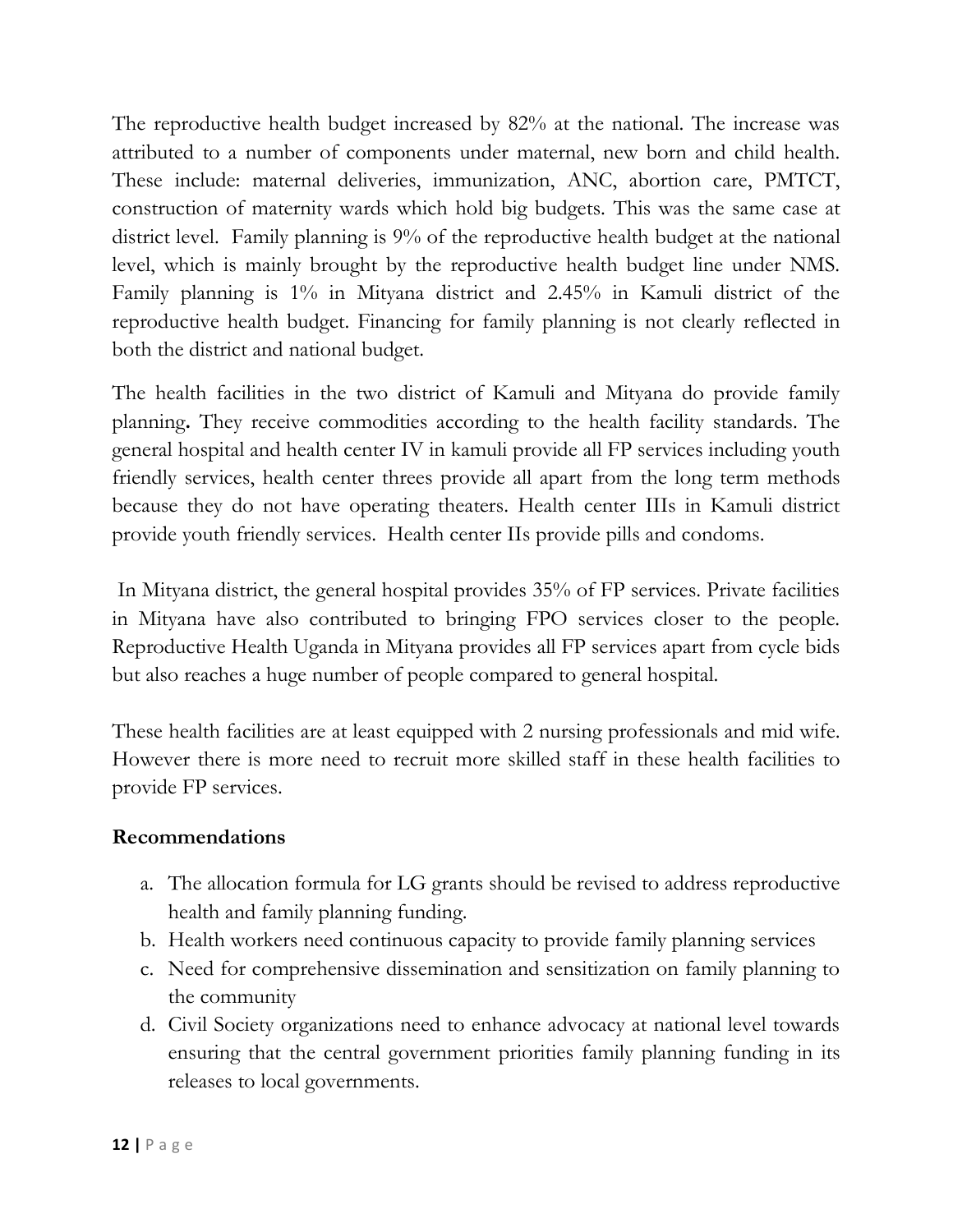**e.** Districts should be engaged on a continuous basis to ensure that they prioritize family planning within their work plans and budgets.

## <span id="page-12-0"></span>**1.1 Introduction**

DSW Uganda is; a partner development and advocacy organization with a focus of achieving universal access to sexual and reproductive health and rights (SRHR).Its goals contribute to increased access to SRHR services, information and supplies in Uganda, to integration and prioritizing of SRHR within national health programme and to empower and improve young people's health and socio-economic well being.

Under the EL project, DSW focuses on improving effectiveness of interventions at each level by ensuring that stake holders are working from the best collective knowledge to affect the policy and funding decision making processes. In order to achieve the above, DSW ensures that target groups place FP on the national agenda and work to increase FP allocations from respective budgets. Budget tracking is one of the methods used to get information on FP financing to inform advocacy engagements at all level

The EL project is implemented at the National level and in two districts of Kamuli and Mityana. In each district, DSW operates in 4 sub-counties. Some of the activities implemented include: Civic education- dialogues with community and decision makers at district level are held to provide opportunity for engagement. Documentation of lessons –impact stories, engage with CSOs regarding funding for family planning and technical assistance, engagement with FP champions ,Policy and budget reviews, engagement with relevant ministries: Ministry of health, Education and gender of family planning and adolescent reproductive health.

#### <span id="page-12-1"></span>**2. Policy Analysis on family planning**

Uganda has made more policy moves and plans to increase contraceptive use. Government realized that lowering fertility and child mortality rates will help to harness the demographic dividend for economic growth as outlined in Vision 2040.

The country signed into law the long-awaited National Population Council bill in June 2014. The law will create a new government body—the National Population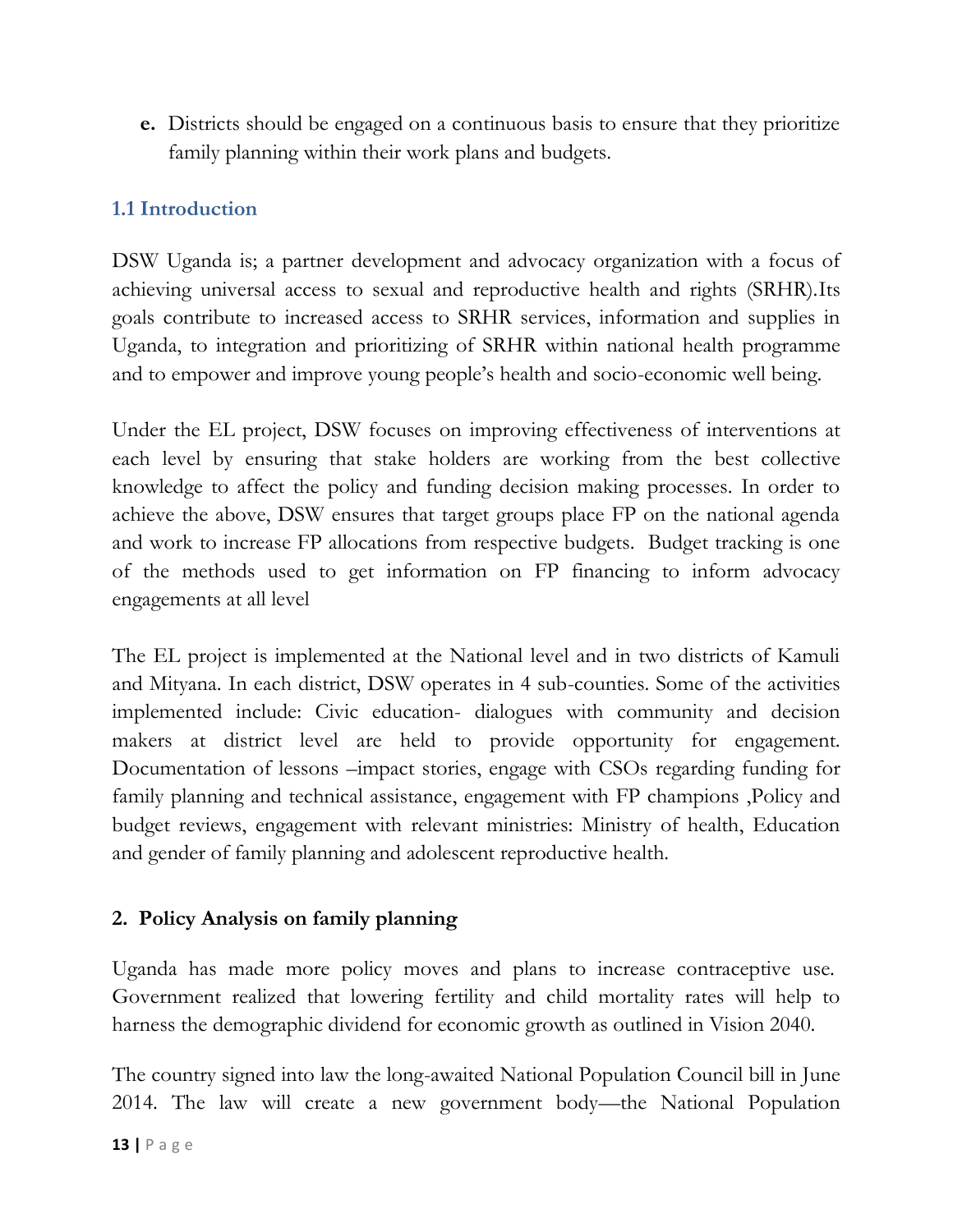Council—to oversee the country's population, reproductive health and family planning policies.

At Uganda's first National Family Planning Conference, held in July 2014, President Museveni announced his endorsement of family planning as a key strategy for accelerating social and economic transformation. These are big wins, with national and international—repercussions.

The country has then made a big ticket win by developing the Family Planning Cost Implementation Plan 2015-2020 (CIP) with the ministry of Health, United Nations Population Fund and the United States Agency for International Development (USAID) and UK Department for International Development (DFID).

## <span id="page-13-0"></span>**2.1 Commitment at the London summit 2012/ FP2020**

The President of Uganda, His Exellence Yoweri Kaguta Museveni reinforced the strengthening of NMS. A budget line for reproductive/FP supplies under NMS was developed and it is worth 6.9 million dollars. *However government funding for SRH/FP resources to support the demand side, including BCC intervention is still very low*. Distribution of commodities to the public and private health delivery units requires strengthening.

<span id="page-13-1"></span>**2.2 The National advocacy strategy 2013-2022:** the strategy intends to contribute to the realization of the National Population Policy 2008 and National Policy Action Plan 2011-15. The strategy addresses inadequate prioritization and budget allocation to RH and child health, inadequate uptake for RH commodities and services by women , men and communities, limited access to reproductive services by young people and inadequate behavior change and information education and communication interventions.

## <span id="page-13-2"></span>**2.3 The Family Planning costed Implementation plan 2015- 2020**

The FP CIP provides national guidance towards attainment of increased knowledge of and access to family planning interventions. In summary, the FP CIP aligns it's self to several national frameworks, including the Committing to Child Survival: A Promise Renewed, 2013, and Uganda's Vision 2040. The plan emphasizes key strategic priorities that will enhance the achievement of our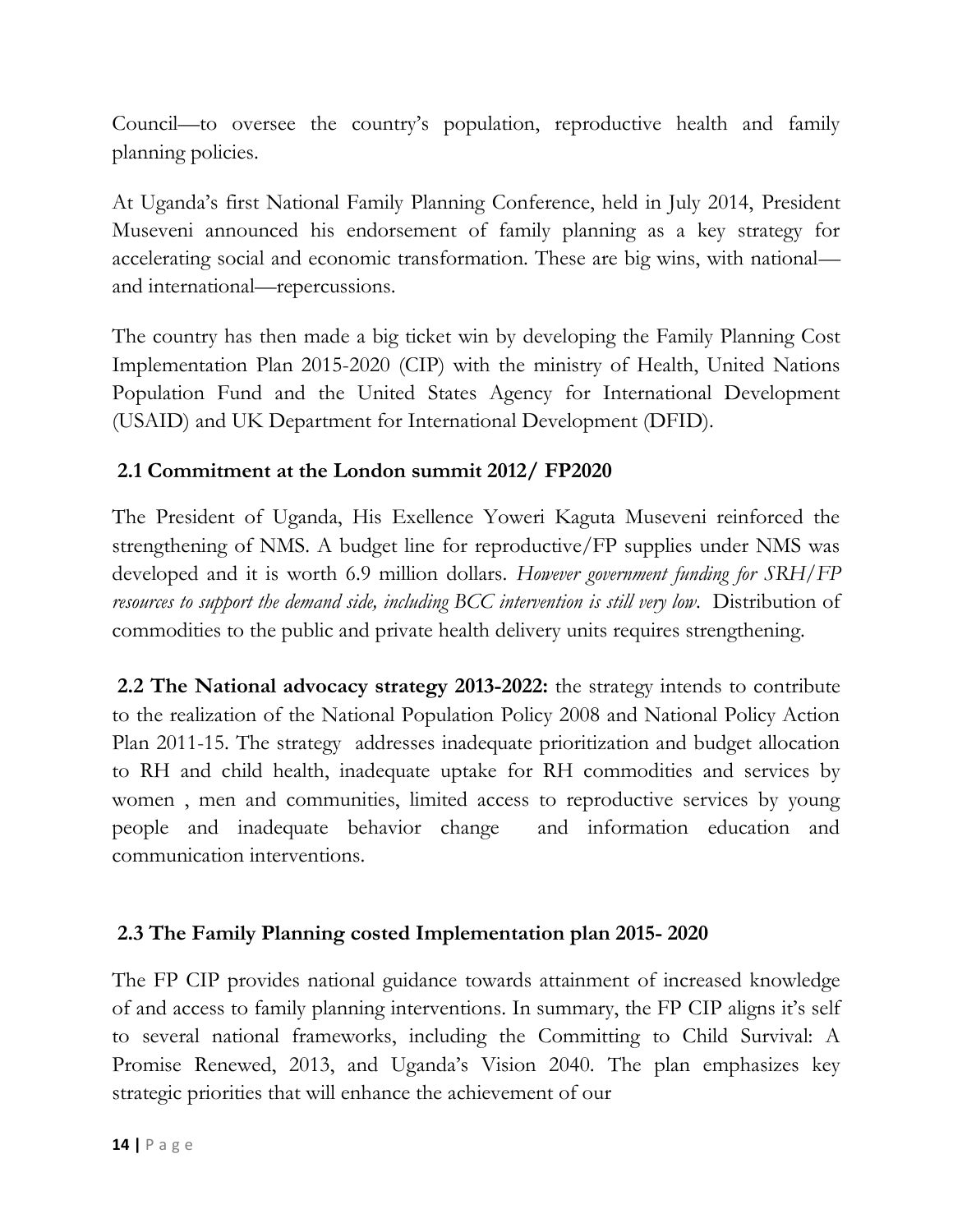Objectives:

- Increasing efforts to reach all young people
- Developing a national social and behavior change communication strategy with harmonized programme efforts
- Implementing task sharing amongst health care workers to increase access to rural and underserved populations. so as to scale up service delivery
- Mainstreaming family planning in a multi sectoral manner to improve policy, interventions, equity, and implementation
- Ensuring FP commodity security across the public and private service delivery  $point<sup>4</sup>$

<span id="page-14-0"></span>**2.4 Promise renewed**: In 2012, Uganda joined other nations and committed to a renewed promise to end preventable deaths among mothers, newborns and children, under the "A Promise Renewed" (APR) initiative. Ministry of Health with support from World Vision is in plan of rolling it out in all the districts of Uganda.

<span id="page-14-1"></span>**2.5 Vision 2040:** Uganda's population is largely young and this reality informs the country planners that investments in this young population can be one of the major ways to ensure future economic, social and political stability. Uganda's Vision 2040 strongly reflects this reality and will focus on harnessing the demographic dividend as the strategy of benefiting from the country's abundant young population.

# <span id="page-14-2"></span>**2.6 The National Development Plan II (NDP)**

The NDPII under health and family planning addresses the unmet need of family planning on prioritizes reduction of barriers to demand, access and use of family planning

# <span id="page-14-3"></span>**2.7 Health sector strategic plan III**

The Division of Reproductive Health at the MoH is responsible for the development of policies as well as providing overall coordination and guidance of Sexual reproductive Health (SRH) activities. It is also in charge of provision of technical support to the District Health services (DHS). The division works through the MCH

 $\overline{\phantom{a}}$ 4 Family Planning costed implementation Plan 2014/15 to 2019/20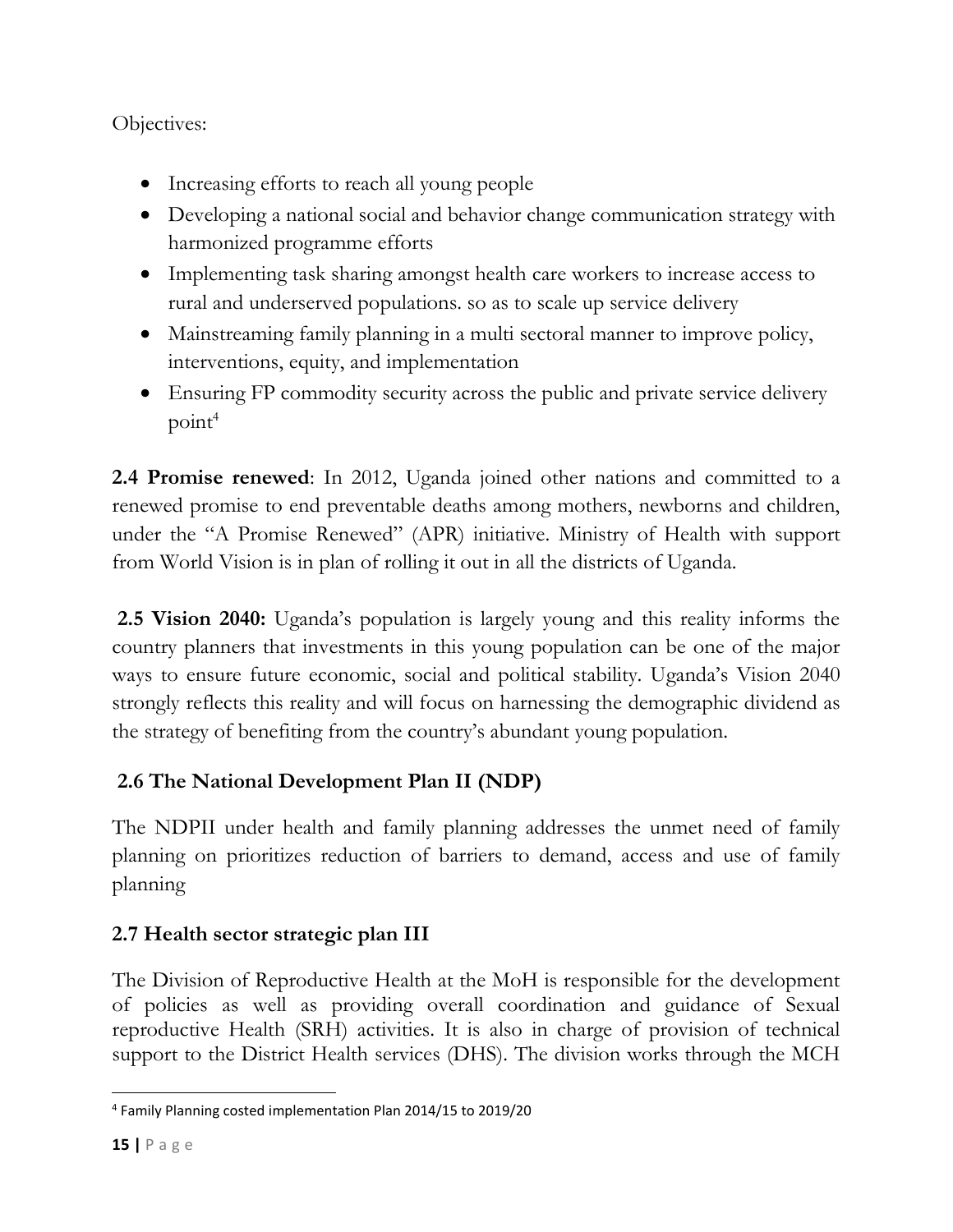cluster to engage various stakeholders in the planning, monitoring and evaluation as well as approving SRH policies, strategies and standards. The responsibility of implementing SRH policies and interventions lies with the District Health Officers (DHO) together with CSOs and health care providers at delivery points within the districts

## <span id="page-15-0"></span>**2.8 The national adolescent health policy**

The National Adolescent Health Policy is an integral part of the National Development process and reinforces the commitment of the Government to integrate young people in the development process.<sup>5</sup>However it's important to note that a review of this policy clarifies the need to address issues of comprehensive coverage related to the RH/FP needs of young people in Uganda. This is based on the fact that Uganda is strongly characterized by a youthful population.

## <span id="page-15-1"></span>**3. Budget Findings**

## <span id="page-15-2"></span>**3.1 Uganda's national budget FY2015/16**



<span id="page-15-3"></span>**Figure 1: trend of the National Budget**

## **Source: Approved budget estimates FY 2015/16, 2014/15**

The National budget is an important tool used by government to transform society and thus achieve socio-economic development. **Total resource inflow** for FY

 $\overline{\phantom{a}}$ <sup>5</sup> Health sector strategic Plan 2011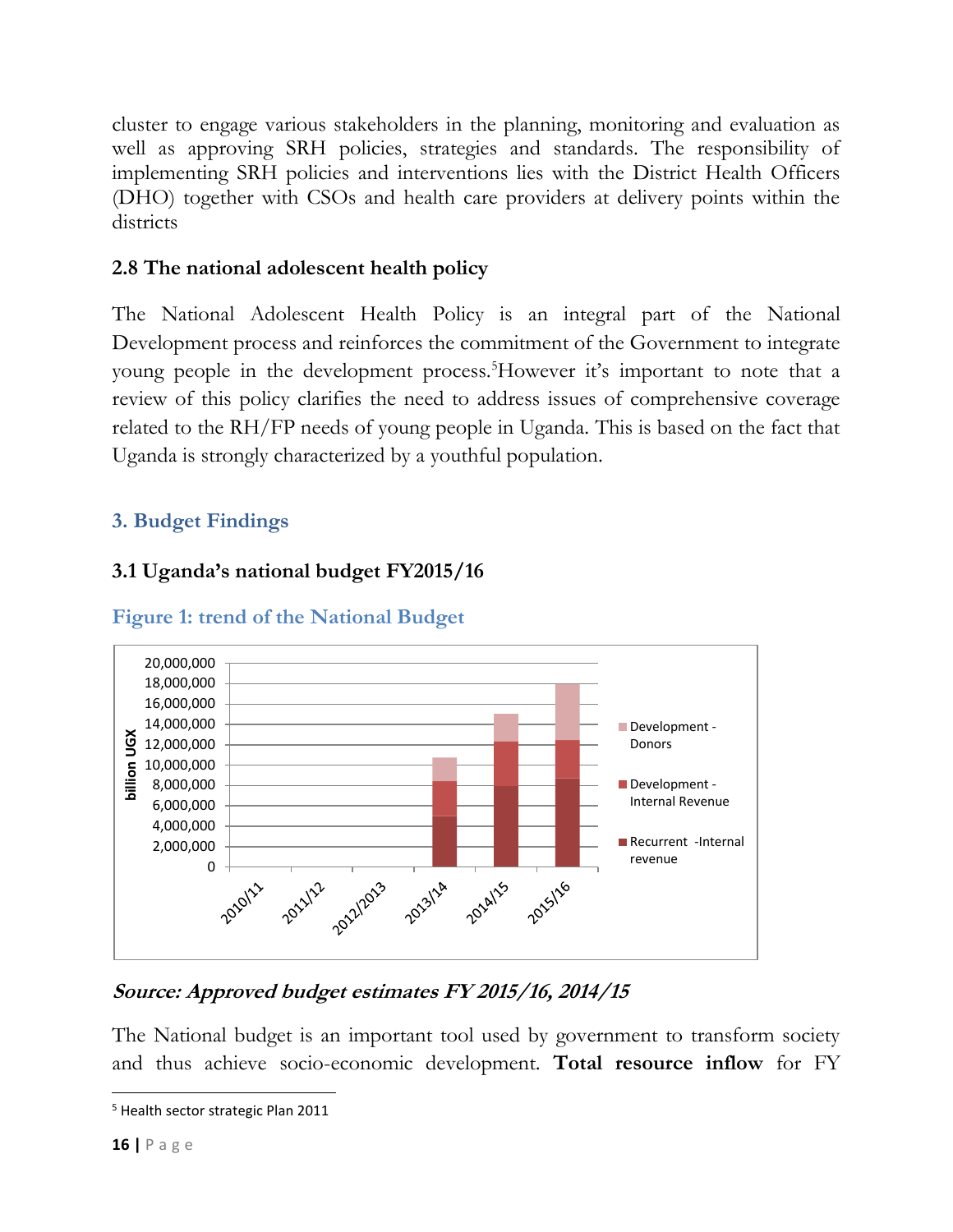2015/16 amounts to Ushs 23,972 billion, an increase of Ushs 8,267bn billion from FY 2014/15. Domestic resources rose from 9,799 billion in FY 2014/15 to Ushs 11,333 billion in FY 2015/16. Budget support to the country has slightly increased this financial year however some sectors like health experienced reductions in amounts disbursed.

## **Sectoral share FY 2015/16**

| <b>Sectors</b>              | 2014/15  | $\%$ share | 2015/16  | $\frac{0}{\text{oshare}}$ |
|-----------------------------|----------|------------|----------|---------------------------|
| Security                    | 1,159.29 | 7.70       | 1,517.66 | 6.3                       |
| Works & Transport           | 2,389.37 | 15.87      | 3,328.79 | 13.9                      |
| Agriculture                 | 473.73   | 3.15       | 484.68   | 2.0                       |
| Education                   | 2,026.63 | 13.46      | 2,012    | 8.4                       |
| Health                      | 1,281.14 | 8.51       | 1,270.80 | 5.3                       |
| Water & Environment         | 420.45   | 2.79       | 520.88   | 2.2                       |
| Justice/Law & Order         | 807.6    | 5.36       | 906.62   | 3.8                       |
| Accountability              | 1,188.47 | 7.89       | 1,106.83 | 4.6                       |
| Energy                      | 1,829.39 | 12.15      | 2,782.72 | 11.7                      |
| Tourism, Trade and Industry | 63.88    | 0.42       | 79.31    | 0.3                       |
| Lands, Housing and Urban    |          |            |          |                           |
| Development                 | 96.62    | 0.64       | 125.93   | 0.5                       |
| Social Development          | 71.3     | 0.47       | 79.97    | 0.3                       |
| <b>ICT</b>                  | 17.01    | 0.11       | 20.87    | 0.09                      |
| Public Sector Mgt           | 1,191.03 | 7.91       | 776.12   | 3.2                       |
| Public Admin                | 554.84   | 3.69       | 716.35   | $\overline{3}$            |
| Legislature                 | 331.92   | 2.20       | 301.68   | 1.3                       |

#### **Table 1: Sectoral share allocations**

**Source: Draft budget estimates for central government FY 2015/16**

The above figure demonstrates the proportion of the national budget to various sectors. Despite the high increase in the national budget, some sectors budgets declined in FY 2015/16. sectoral share indicate the level of government priorities in achieving the National Development Plan (NDP) objectives. Sectoral allocations FY 2015/2016 increased by UGX 2,128.50bn in the MTEF allocation. The highest increase of resource allocation is under the works and Transport Sector (939.51 billion). Reductions were experienced in the major sectors like health with (-10.34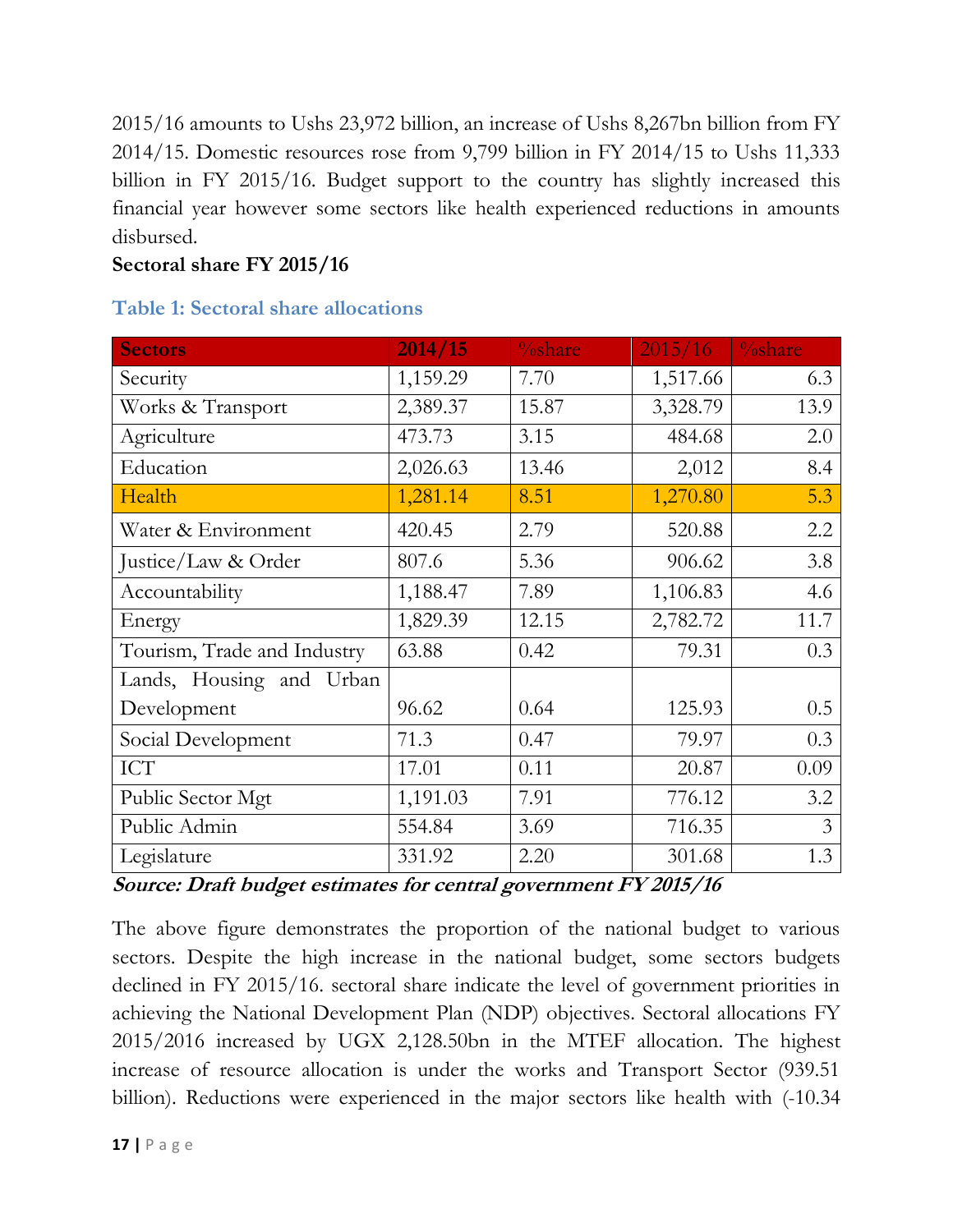billion) of which 35% of the health sector is funded by donors. The biggest cause of budget cuts is reduction in donor financing.

## <span id="page-17-0"></span>**3.2 Health sector financing**

Government's focus in the health sector is to increase the attainment of a good standard of health for all the people in Uganda. The goal of the health sector is to reduce mobility and mortality as a contribution to poverty reduction as well as economic and social development of the people of Uganda<sup>6</sup>. To that end, the key health sector activities relate to strengthen health systems and ensuring universal access to the National Minimum Health Care Package (UNMHCP). Over the next medium term, the sector aims to address the key challenge of morbidity and mortality from the major causes of ill health and premature death.

The sector is now implementing the Health Sector Strategic and Investment Plan (HSSIP) III and the National Health Policy II will guide the implementation of the planned activities for FY 2015/16. The key areas of focus enshrined in the HSSIP and NDP are: human resource, infrastructure, medicines and service delivery.

The health sector shall thus prioritize addressing a number of issues that continue to undermine the sector's performance. These include: low deliveries in health facilities, high rate of children dyeing below the age of 5 years, and the inadequate availability of essential medicines and health supplies in health facilities. In addition to the above factors causing poor indicators in reproductive health, high birth rates and high illiteracy rates among women need to be addressed.

#### **Health sector financing by financial year**

 $\overline{\phantom{a}}$ 

<sup>6</sup> Health sector MPS FY 2015/16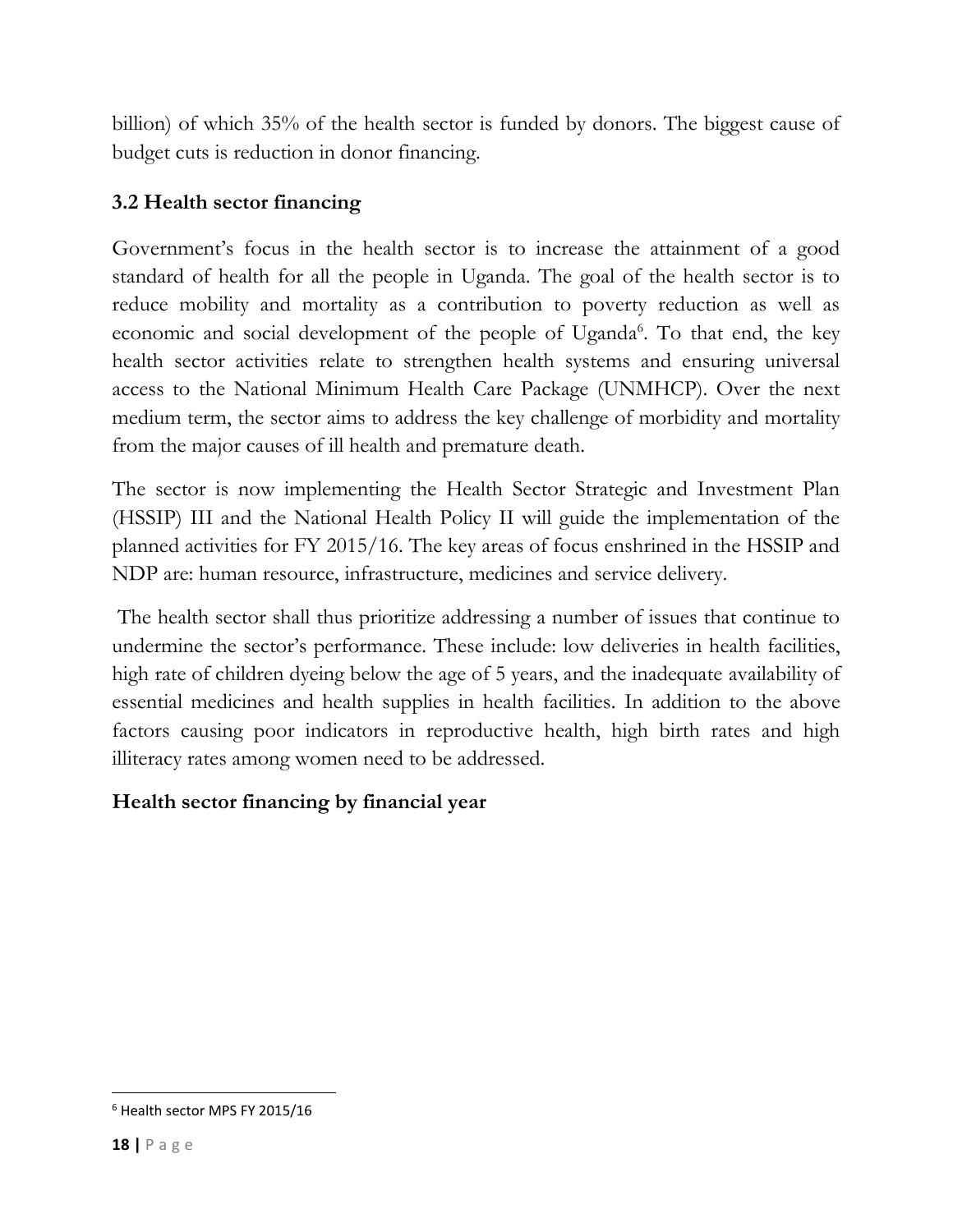

<span id="page-18-0"></span>**Figure 2: Health sector financing by FY**

*Source: Approved budget estimates FY 2015/16*

<span id="page-18-1"></span>



*Source: draft central government budget estimates FY 2015/16*

The health sector budget in FY 2013/14 was very low with 932,252,000,000 billion. In FY 2014/15 increased to 1,281,140,000,000 billion, taking 8% as a percentage share of the national budget**. FY 2015/16 the sector received** 1,270.80 billion, with 5.3% share. A reduction of 10.34billion was recognized. This is largely attributed to a significant reduction in donor financing from Ushs 532.5 billion in FY 2014/15 to Ushs 451.94 billion in FY 2015/16. This amounts to a reduction of Ushs 80.56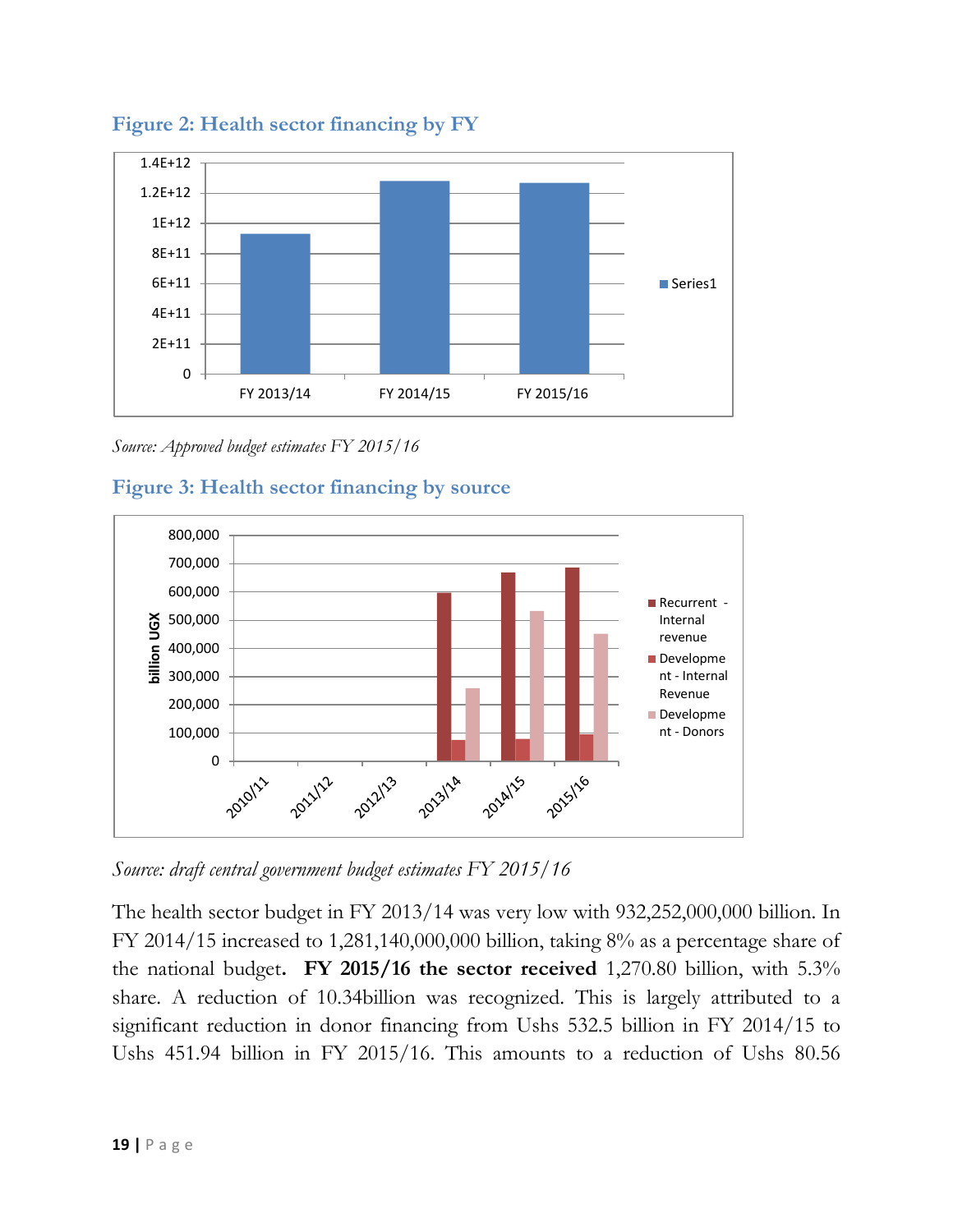billion. Donor support is expected to fall continuously as reflected in the approved budget estimates. FY 2016/17 external support is projected at UGX 1, 22.15billion.

The health sector budget translates into a government contribution of US \$ 12 **(34,985UGX p. a/person)** per capita on health. This is below the recommended per capita government expenditure on health of US \$ 34 per capita as per WHO Commission of Macro Economics and Health (CMH) but also below the HSSIP target of per capita government expenditure on health target of US \$ 17 by 2015.

The composition of donor support to the sector shows a decline in FY 2015/16, excluding off- budget support. Conversely, government local contribution to the sector has risen by 33,630,000,000 billion to compensate for the shortfall left by donors. In addition the largest government contribution is made towards consumptive items and less of investment items. This justifies government need to increase investment in the sector using own resources

#### <span id="page-19-0"></span>**3.3 Health sector budget by institution**

|            |                        |         |         |         | <b>Yr-Yr Change</b><br>(FY 2013/14) | <b>Yr-Yr Change</b><br>(FY 2014/15) |
|------------|------------------------|---------|---------|---------|-------------------------------------|-------------------------------------|
| <b>Vot</b> |                        |         |         | 2015/1  | and FY                              | and FY                              |
| e          | institutions           | 2013/14 | 2014/15 | 6       | 2014/15                             | 2015/16                             |
| 14         | Ministry of Health     | 462.391 | 577.13  | 514.357 | 114.739                             | $-62.773$                           |
|            | <b>AIDS</b><br>Uganda  | 5.448   |         |         |                                     |                                     |
| 107        | Commission.            |         | 6.95    | 6.85    | 1.502                               | $-0.1$                              |
|            | Uganda<br>Cancer       | 6.482   |         |         |                                     |                                     |
| 114        | Institute              |         | 10.4    | 15.637  | 3.918                               | 5.237                               |
|            | Heart<br>Uganda        | 5.111   |         |         |                                     |                                     |
| 115        | Institute              |         | 9.08    | 11.085  | 3.969                               | 2.005                               |
|            | Medical<br>National    | 219.375 |         |         |                                     |                                     |
| 116        | <b>Stores</b>          |         | 218.614 | 218.614 | $-0.765$                            | 0.004                               |
|            | Service<br>Health      | 3.583   |         |         |                                     |                                     |
| 134        | Commission             |         | 4.07    | 4.07    | 0.487                               | $\theta$                            |
| 151        | <b>Blood</b><br>Uganda | 4.057   | 6.36    | 8.646   | 2.303                               | 2.286                               |

#### **Table 2: Health financing by institution**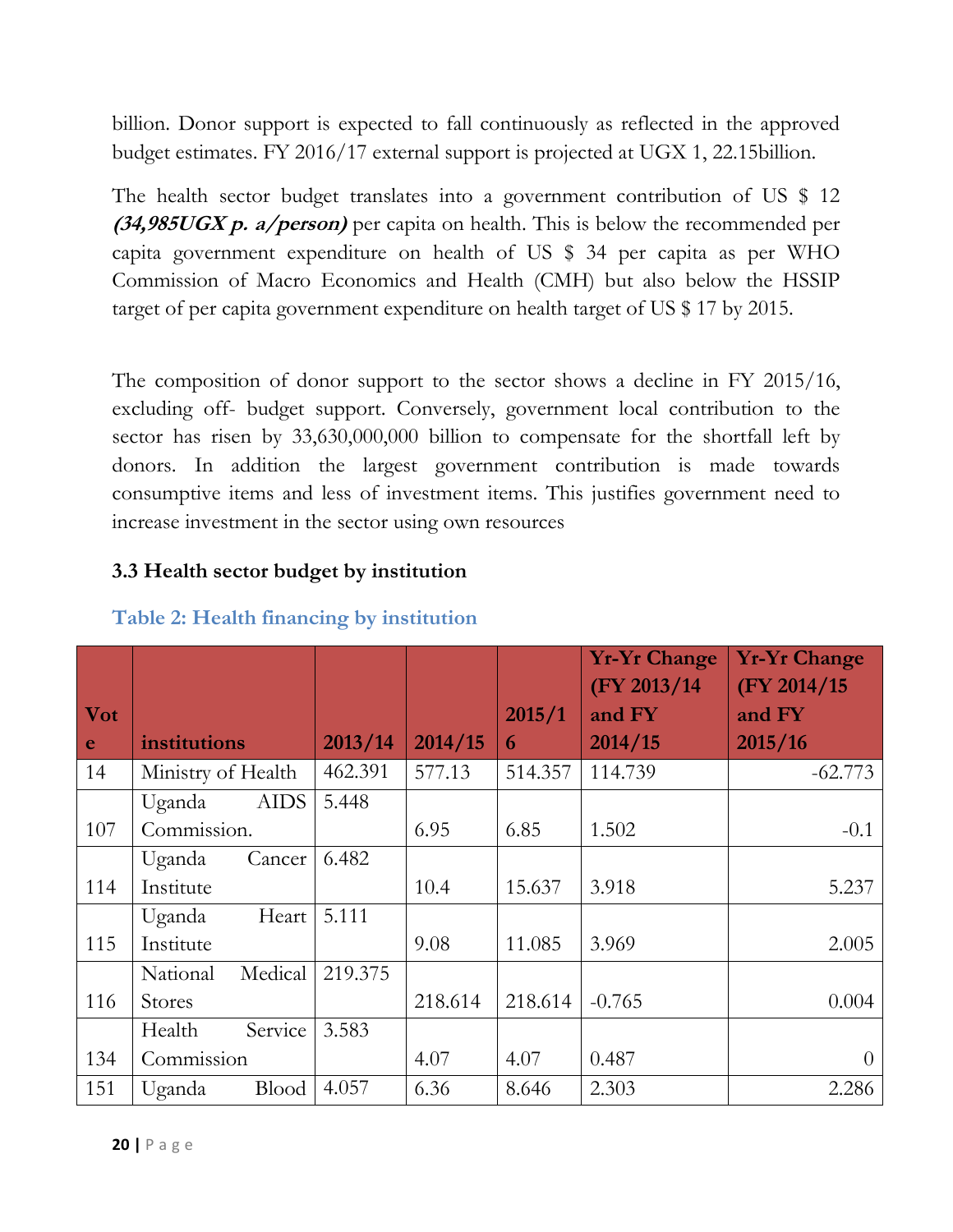|         | Transfusion            |          |          |         |          |          |
|---------|------------------------|----------|----------|---------|----------|----------|
|         | Services               |          |          |         |          |          |
|         | Hospital<br>Mulago     | 37.985   |          |         |          |          |
| 161     | Complex                |          | 38.13    | 39.506  | 0.145    | 1.376    |
| 162     | Butabika Hospital      | 9.108    | 9.11     | 9.108   | 0.002    | $-0.002$ |
| $163-$  | Regional<br>Referral   | 70.35    |          |         |          |          |
| 175     | Hospitals              |          | 68.92    | 69.508  | $-1.43$  | 0.588    |
| $501 -$ | <b>NGO</b><br>District | 17.195   |          |         |          |          |
| 850     | Hospitals              |          | 17.19    | 17.189  | $-0.005$ | $-0.001$ |
| $501 -$ | Primary<br>District    | 274.61   |          |         |          |          |
| 850     | Health Care grants     |          | 296.53   | 289.234 | 21.92    | $-7.296$ |
| $501 -$ |                        | 5.943    |          |         |          |          |
| 850     | District Hospitals     |          | 9.14     | 14.143  | 3.197    | 5.003    |
| $501 -$ | District<br>sanitation | 2.208    |          |         |          |          |
| 850     | and hygiene Grant      |          | 4.51     | 4.678   | 2.302    | 0.168    |
|         | <b>KCCA</b><br>Health  | 3.638    |          |         |          |          |
| 122     | Grant                  |          | 5        | 5       | 1.362    | $\theta$ |
|         |                        | 1,127.48 | 1,281.13 | 1,220.9 |          |          |
|         | Total                  | 4        | $\theta$ | 7       |          |          |

## *Source: Health MPS FY 2015/16*

The analysis shows a reduction in the Ministry of health budget. This was caused by a reduction in donor financing. National Medical Stores (NMS), Regional Referral Hospitals, district hospitals, cancer institute and heart institute received more funding. District Primary Health Care (PHC) and district NGOs experienced a reduction. Despite the need for human resources for health to improve service delivery, Health Service Commission (**HSC)** received the same funding. This implies that government does not have huge plans of recruiting health workers this financial year. Local Government allocation was reduced by UGX 2.127 bn. Local Governments are at the frontline of serve delivery. Having their budgets cut implies that the services at local level will greatly suffer. The district PHC and District NGO grant were reduced. The recurrent budget for local governments increased by 4.7bn to run the health service delivery. This is however still small to run the 137 LGs with 56 General Hospitals, 61 PNFP Hospitals and 4,205 Lower Level Health Units.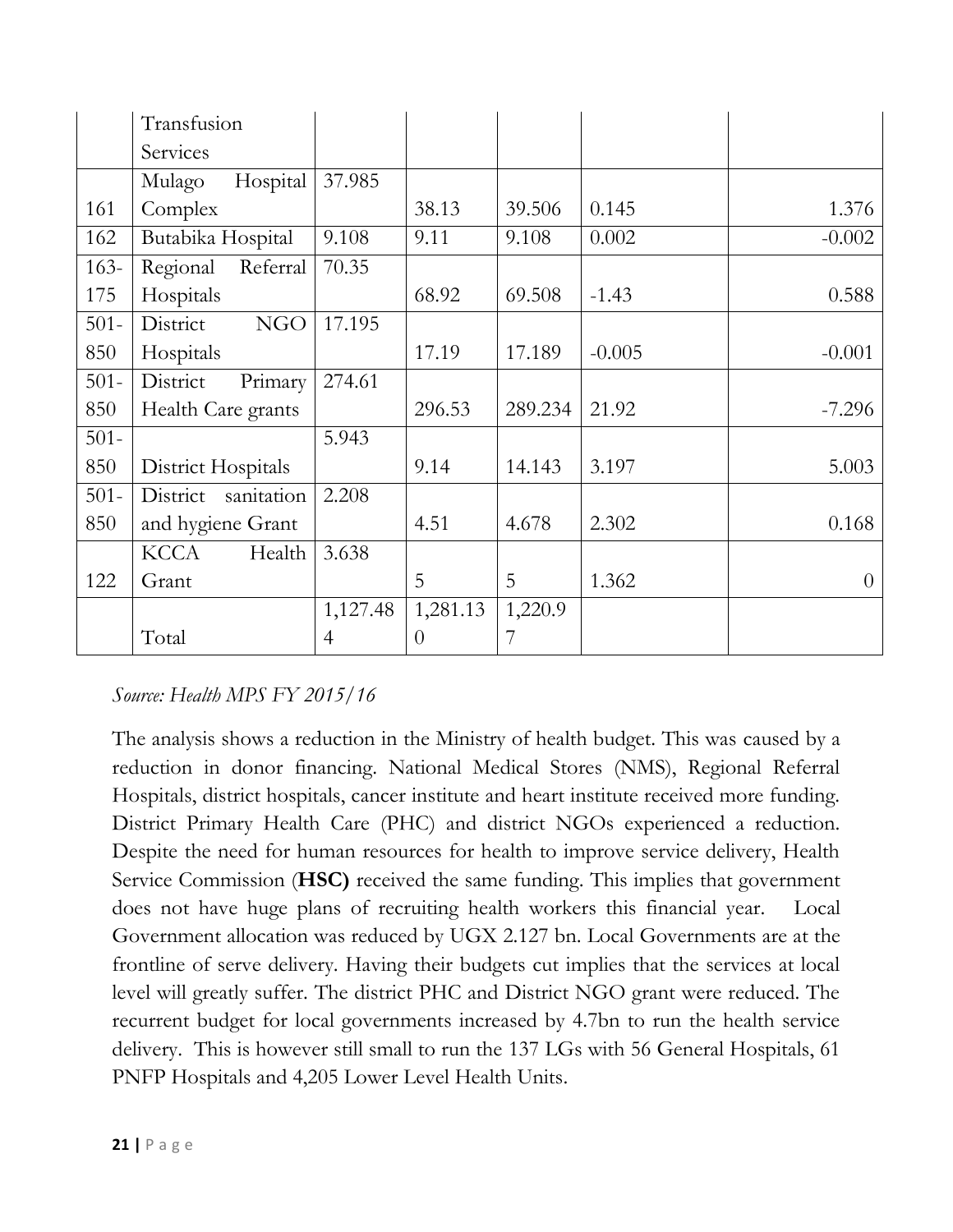#### **NMS allocations**

#### **Table 3: NMS allocations**

| <b>Vote 116 NMS Major Expenditure Allocations</b> |                   |                         |
|---------------------------------------------------|-------------------|-------------------------|
| Level                                             | <b>Allocation</b> | $\%$ Share              |
|                                                   | 2015/16 'Bn'      |                         |
| <b>Health Centre II</b>                           | 11.163            | 5                       |
| <b>Health Centre III</b>                          | 18.36             | 8                       |
| <b>Health Centre IV</b>                           | 7.992             | $\overline{\mathbf{4}}$ |
| <b>General Hospital</b>                           | 13.106            | 6                       |
| <b>Regional Hospital</b>                          | 13.024            | 6                       |
| <b>National Referral Hospital</b>                 | 12.365            | 6                       |
| Specialized Supplies to UHI, UCI, UBTS            | 18.103            | 8                       |
| Supply of ACTs, ARVs to accredited facilities     | 100               | 46                      |
| Supply of emergency and donated medicines         | 2.5               | 1                       |
| <b>Supply of Reproductive Health Items</b>        | 8                 | 4                       |
| <b>Supply of Immunisation Items</b>               | 9                 | $\overline{\mathbf{4}}$ |
| <b>Supply of Laboratory Commodities</b>           | 5                 | $\overline{2}$          |
| Total                                             | 218.613           | 100                     |

**Source: health MPS FY 2015/16**

Despite of the ever increasing population, NMS has continued to receive the same funding like for last financial year, 218.614bn. The reproductive health supplies budget line has for the last three financial received UGX 8,000,000,000bn, which is 4% of the MNS budget, despite of the ever reported stock outs on FP commodities and mama kits. However FY 2015/16, NMS has increased the budget to the supply of mama kits from 13,000,000 FY 2014/15 to 18,900,000 FY 2015/16. It is envisaged that this change will improve of the maternal conditions for mothers. Most interventions under the UNMHCP depend on access to essential medicines and health supplies. It has been reported that 43% of health facilities report drug stock outs. Reproductive/FP commodities tend to be the highly reported.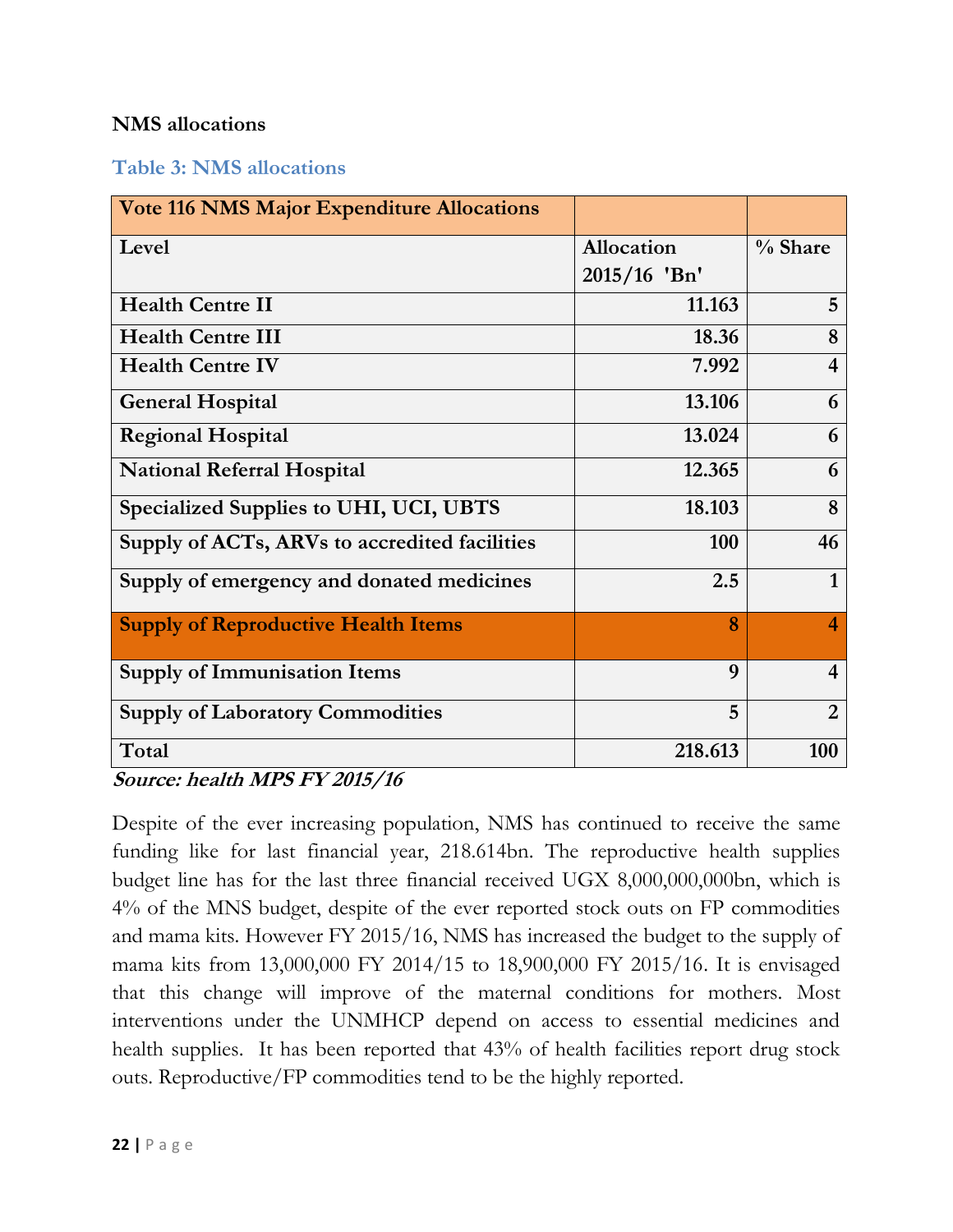Provision of the kit system- which involves packaging predetermined quantities of selected medicines and "pushing " them, was re-established as a mechanism for preventing medicines stock-outs at HCIIs and HCIIIs. This was partly due to the failure to build procurement and drag management capacity at health facilities. In addition this has also increased waste of medicines that are sent but not required at various health facilities while creating shortages of non basic, but essential medicines that are required at the facilities. There are some non-needs medicines given to some centers without due consideration of population served.

Reliance on NMS as a sole procurement and supply agency is very crucial to ensuring availability of medicines in the entire public health system. In case of stock-outs at NMS, districts and health facilities have no other alternative to avail medicines.

#### <span id="page-22-0"></span>**4. Financing for family planning in Uganda**

The increased political commitment to FP/RH was evident at the 2012 London FP Summit when the president of Uganda committed the government to allocating US\$5 million annually. This commenced in 2013/14 when the president developed a budget line under vote 116(NMS) for reproductive health commodities and increased family planning commodities to 6.9USD. The World Bank also supports FP commodities which are distributed through NMS and Uganda Health Marketing Group.

Government intends to lower unmet need further to 10 percent by 2020 and increase modern contraceptive prevalence rate amongst married men and women to 50 percent. Government first priority is to increase age-appropriate information, access and utilization of contraception among young people, 10-24 years.

The State health Minister, Chris Bar yomunsi said that Government plans to spend Shs 622 billion (\$235 million) between 2015 and 2020 to ensure that family planning supplies and services are availed to everyone who needs them., the state minister for health, says his ministry's midterm review revealed that only 36 per cent of HCs IV are functional and have the ability to carry out emergency obstetric care, an area that needs to be improved to lower infant and maternal mortality.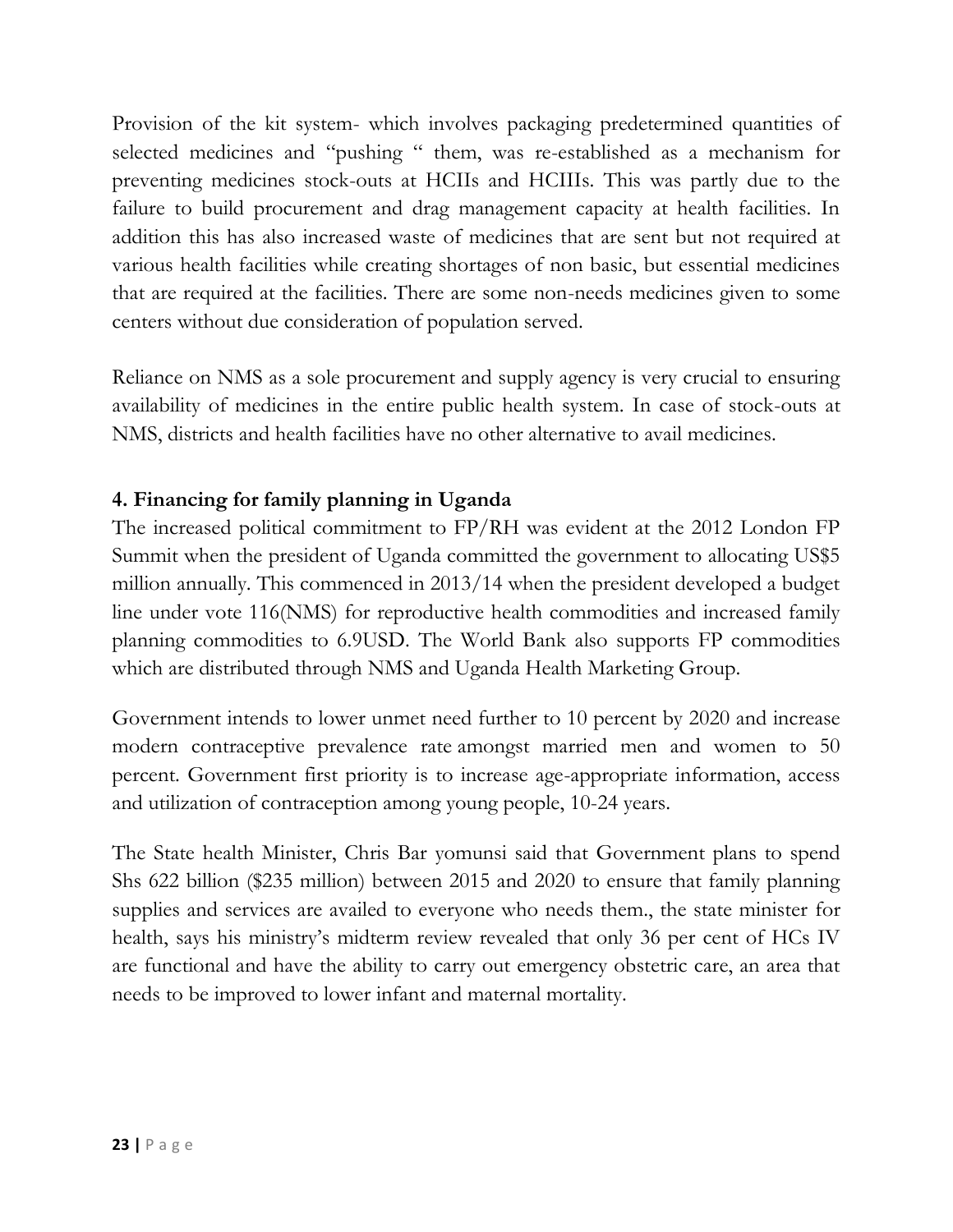FY 2014/15 the ministry increased its staffing levels and mentoring of health workers to offer reproductive health services. Village health teams are being mobilized to provide family planning in rural areas, including injectable contraceptives<sup>7</sup>.

An alternative commodity distribution channel is in place to ensure contraceptives and other reproductive health commodities are at public and private service delivery points by  $50\%$  annually<sup>8</sup>.

## **Impact of the family Planning costed implementation Plan**

The total cost of the plan is 622 billion Uganda shillings (UGX) or \$235 million USD between 2015 and 2020. The Uganda health budget of 2015/16 is 1,270.80 billion UGX; the 2015 CIP budget is 80.4 billion UGX. Implementation of the CIP will lead to an increased number of women in Uganda using modern contraception from 1.7 million in 2014 to 3.7 million current users by 2020.

|                                      | 2015    | 2016    | 2017    | 2018    | 2019    | 2020    | Total     |
|--------------------------------------|---------|---------|---------|---------|---------|---------|-----------|
| Unintended<br>pregnancies<br>averted | 503,981 | 571,828 | 640,983 | 711,443 | 783,211 | 856,285 | 4,067,731 |
| <b>Abortions</b><br>averted          | 71,805  | 81,471  | 91,324  | 101,363 | 111,588 | 121,999 | 579,550   |
| Maternal<br>deaths averted           | 868     | 938     | 999     | 1,051   | 1,092   | 1,124   | 6,072     |
| Child<br>deaths<br>averted           | 14,707  | 16,686  | 18,704  | 20,761  | 22,855  | 24,987  | 118,700   |
| Unsafe<br>abortions<br>averted       | 68,760  | 78,017  | 87,452  | 97,065  | 106,857 | 116,826 | 554,977   |

<sup>7</sup> DSW's FDG on FP in Mityana and Kamuli

 $\overline{\phantom{a}}$ 

<sup>&</sup>lt;sup>8</sup> Uganda alternative distribution strategy for contraceptives and selected RH commodities in public and private sector.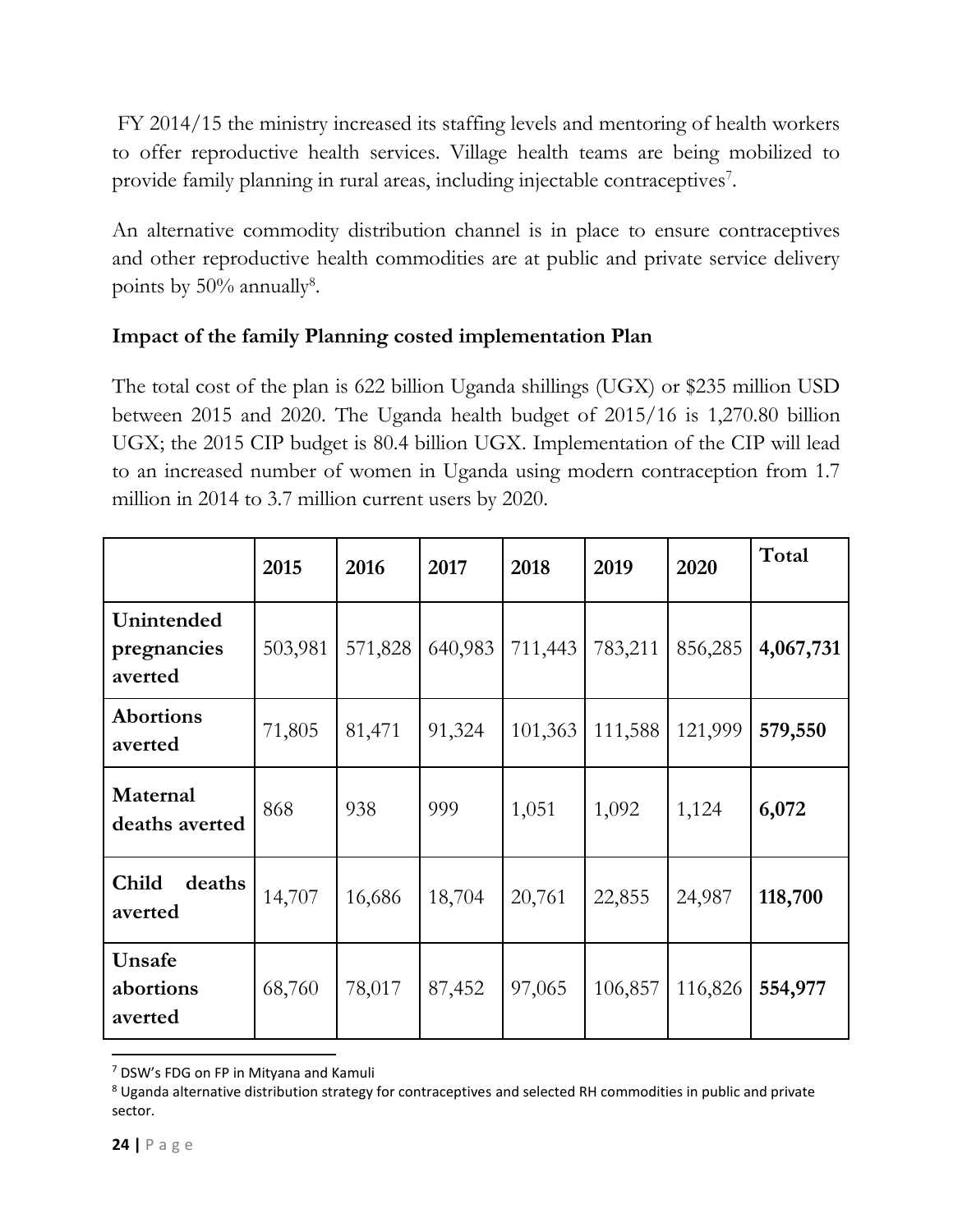| Maternal and<br>infant<br>health<br>costs<br>care<br>saved<br>(millions,<br>USD) | 15.7 | 17.8 | 20.0 | 22.1 | 24.4 | 26.7 | \$126.7<br>million<br><b>USD</b> |
|----------------------------------------------------------------------------------|------|------|------|------|------|------|----------------------------------|
|----------------------------------------------------------------------------------|------|------|------|------|------|------|----------------------------------|

*Source: FP costed Implementation Plan FY2015- 2020*

The figur forecasts the impacts of increases in FP demand, use, and priorities for 2014–2020 in Uganda. The numbers are drawn from UDHS 2011 data and projected outward based on full implementation of the FP-CIP; they show how the scaled-up interventions will significantly affect outcomes in reproductive, maternal, and child health in Uganda.

Unintended pregnancies averted refer to the number of births that will not occur, including live births, abortions, miscarriages, and stillbirths. The number of pregnancies, including abortions, averted also affects maternal mortality, given that women sometimes die from abortion complications. As the number of abortions decline due to increased FP use and fewer unintended pregnancies, maternal deaths will also decline.191

As a result of full implementation of the FP-CIP, significant numbers of maternal and child deaths will be averted, as well as unsafe abortions, contributing to a healthier population.

## <span id="page-24-0"></span>**4.1 National Budget Percentage Share of Health, Reproductive and FP budgets (From Nominal Value)**

| Item                    |    | $FY2013/14$ $FY2014/15$ $FY2015/16$ |  |
|-------------------------|----|-------------------------------------|--|
| Health percentage of    |    |                                     |  |
| national budget         |    |                                     |  |
| RH percentage of health |    |                                     |  |
| budget                  |    |                                     |  |
| FP percentage of RH     | 45 |                                     |  |
| budget                  |    |                                     |  |

**Table 4: percentage share of health, RH, FP**

**Source: DSW computation**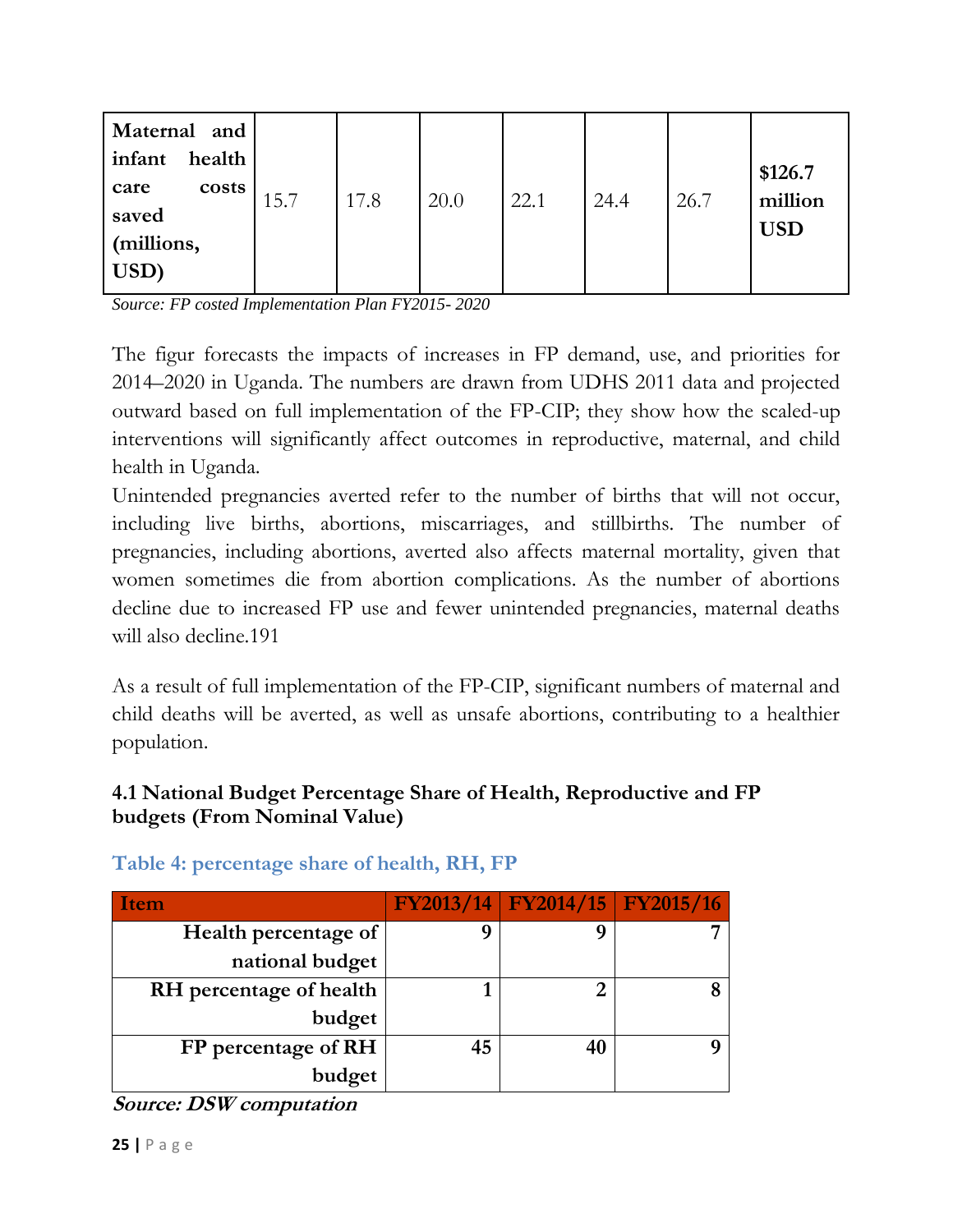From the analysis, the health budget reduced from 9% FY 2014/15 to 7% FY 2015/16. Reductions were seen in MoH, butabika hospital, district NGO hospitals/primary health care and district primary health care. The health sector budget percentage share has declined to 7% in FY 2015/16. The reproductive health budget increased to 8% FY 2015/16 from 2% FY 2014/15. This was due to increased funding in activities contributing to maternal, child and new born. These include maternal deliveries mainly in the regional referral hospitals which are combined with admissions, major surgical operations, bed occupancy rate and patient days, the construction of the maternal and neoternal hospitals.

Family Planning of the RH budget in 2013/14 was 45% and in 2014/15 decreased to 40%. FY 2015/16 the FP budget of RH reduced to 9%. This was due to the 82% increase in total RH budget and a 17% increase in the FP budget. This implies that an increase in the RH budget doesn't mean an equal increase in the FP budget. The 82% increase was due to the increase in maternal, child and new born activities. These include: including: maternal deliveries, immunization, ANC, abortion care, PMTCT, construction of maternity wards which hold big budgets. Family planning also does not have a specific budget line it can only be assured under NMS under the reproductive health budget line. It is highlighted in the regional referral hospitals under prevention and rehabilitation which constitutes of FP, ANC, PMTCT, HCT, postnatal visits and SGBV attendances. Thus this does not clear and specific funding for FP

## <span id="page-25-0"></span>**4.2 National Budget for Reproductive Health and Family Planning**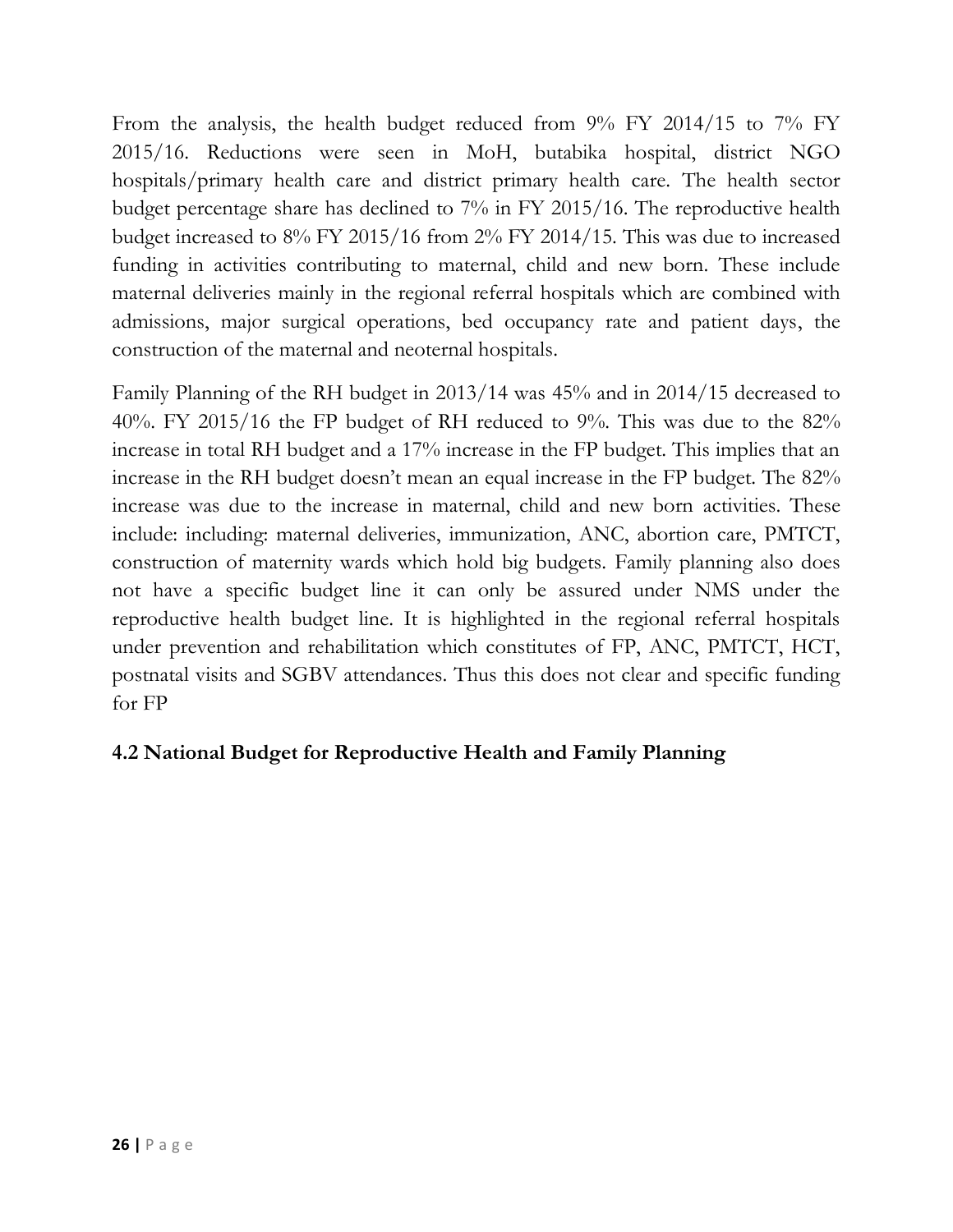

<span id="page-26-0"></span>**Figure 4: RH and FP national budget.**

*Source: DSW computation*

FY 2015/16 the reproductive health budget had a remarkable increase compared to the previous years. The total reproductive health budget increased by 82 %( UGX 88028801 bn). Maternal, new born and child health took the biggest part of the RH budget. It increased from UGX 11,472,044,000 bn to UGX 95,294,425,000 bn. The increase is due to the composition of activities contributing to it as explained above. Also to note that there was an increase in the family planning budget by 17% from 8,000,000,000 bn to 9,658,000,000 bn. Reproductive health cancer also increased from 435,931,000 bn FY 2014/15 to UGX 2,984,352,000 bn FY 2015/16. This has been due to the prevailing cancer situation in Uganda. FY 2015/16 the government plans to complete a radiotherapy bunker and a cancer institute bill was also proven by cabinet. Despite government's efforts towards adolescent health, no specific funds have been reflected in the budgets to cater for the health of the ever growing population of young people.

Health care services are still inadequate in terms of adolescent health. Health centers and hospitals have a lot to be desired. They have inadequate health supplies such as drugs for STDs and contraceptives. Stock outs have been common phenomena in many health centers where adolescents go for treatment. This also applies to basic equipment and clinical expendable supplies for RH. Clients do not see the reason to travel distances to come to the units that have scarcity of such basic items.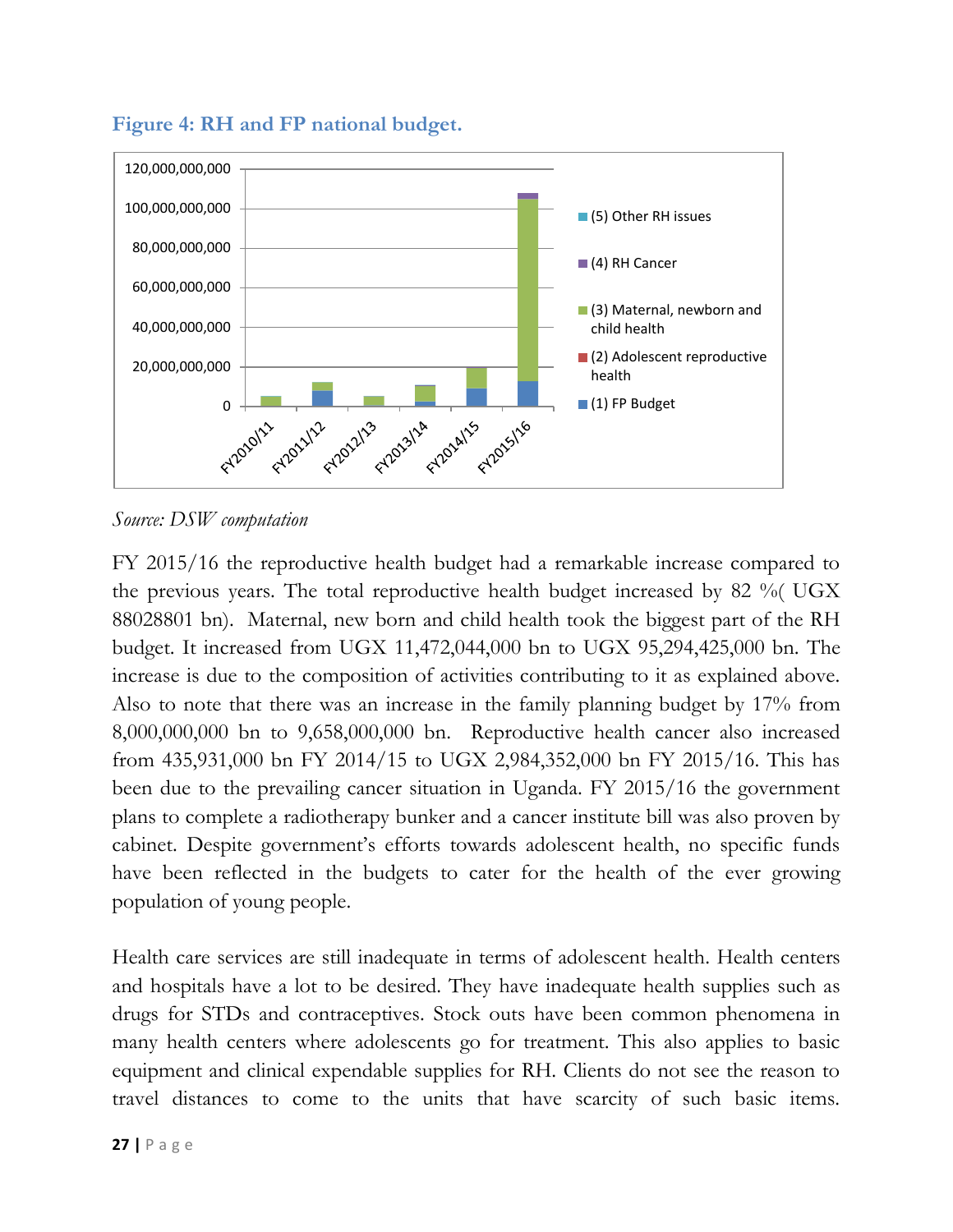Accessibility of services in terms of affordability is one disincentive for uptake of services. In health facilities where young people pay a fee for instance for family planning services, adolescent cannot access services due to financial constraints. This was reflected in the Focus Group Discussions conducted by DSW in Mityana and Kamuli.

#### <span id="page-27-0"></span>**5 General health assistance in Uganda**

Official development assistance and the Millennium Development Goals have largely concentrated on low-income countries and direct donor aid.



#### <span id="page-27-1"></span>**Figure 5: health assistance in Uganda**

#### **Source: [www.oecd.org](http://www.oecd.org/)**

Development assistance varies depending on which country. The United States between 2012 and 2013 made a tremendous increase towards the health sector by 59.209324 million USD. The United Kingdom increased by 6.0777 million USD in 2012 and 19.949369 million USD in 2013. GAVI also increased by 81.703499 million USD in 2013, Netherlands increased by 10.358626 million USD. Finland, France, Ireland Sweden and Spain slightly increased their support in 2013. Germany, Belgium, Denmark, Italy, Japan, EU institutions and global fund reduced their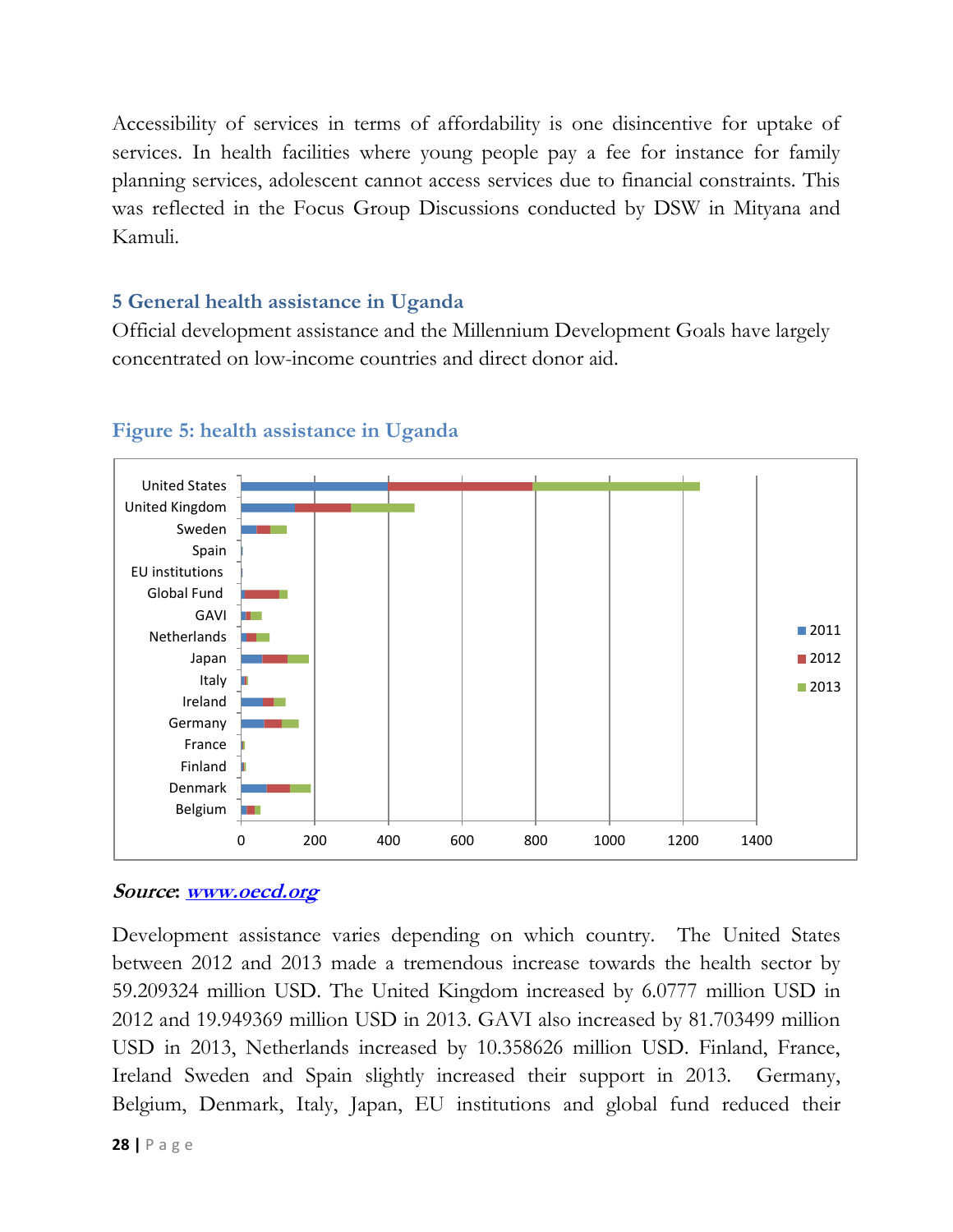support towards the health sector in 2013. The global fund had the biggest reduction of 70.309422 million USD. Despite the aid given, the reduced development support to the sector has been one the major reasons of not attaining the Millennium development goals.<sup>9</sup>

## **5.1 All donors Vs EU health assistance in Uganda**



<span id="page-28-1"></span>**Figure 6: All donors Vs EU health assistance**

#### **Source: [www.oecd.org](http://www.oecd.org/)**

The suspension of budget support to Uganda in 2012/13 served to accelerate a long term decline in Government's foreign aid receipts. The graph reflects the trend of donor financing. In 2013 there was a decline. Studies show that donor assistance will continue to fall up to 2040. Thus government needs to plan for that earlier to avoid inefficiency in the sector

<span id="page-28-0"></span> $\overline{\phantom{a}}$ 

<sup>&</sup>lt;sup>9</sup> Report from world bank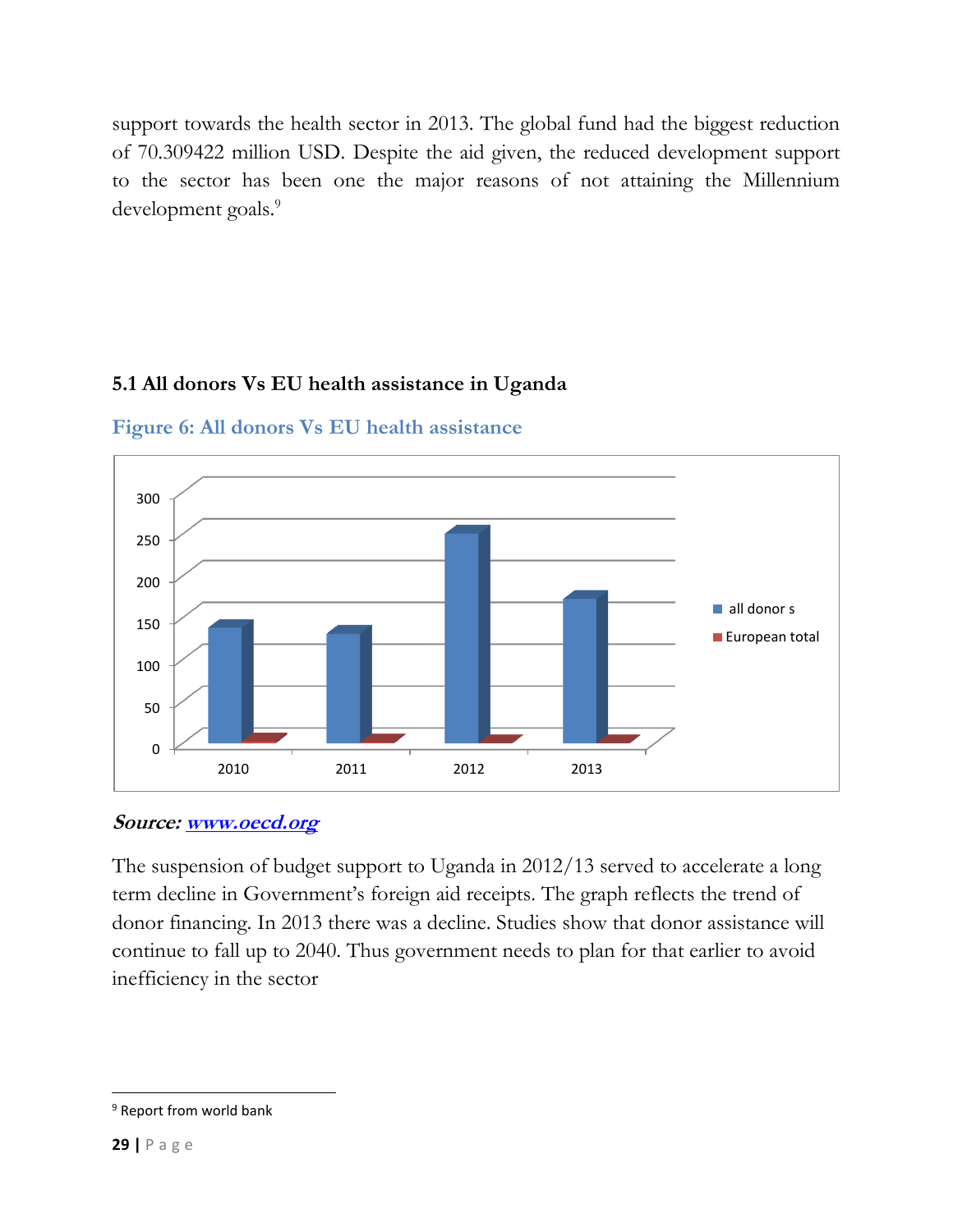#### **5.2 Family Planning assistance in Uganda**



<span id="page-29-0"></span>**Figure 7: FP assistance in Uganda**

#### **Source: [www.oecd.org](http://www.oecd.org/)**

General external FP financing shows a decline as of 2013. The total support from DAC also declined as of 2013. Despite United Kingdom being one of the biggest funders of the health sector, in 2013 reduced FP funding by 7.681736 million USD. The United states have consistently from 2011 to 2013 increased FP funding to Uganda. Between 2011 and 2012 it increased funding by 7.460349 million USD and between 2012 and 2013 increased by 5.262854 million USD. Development assistance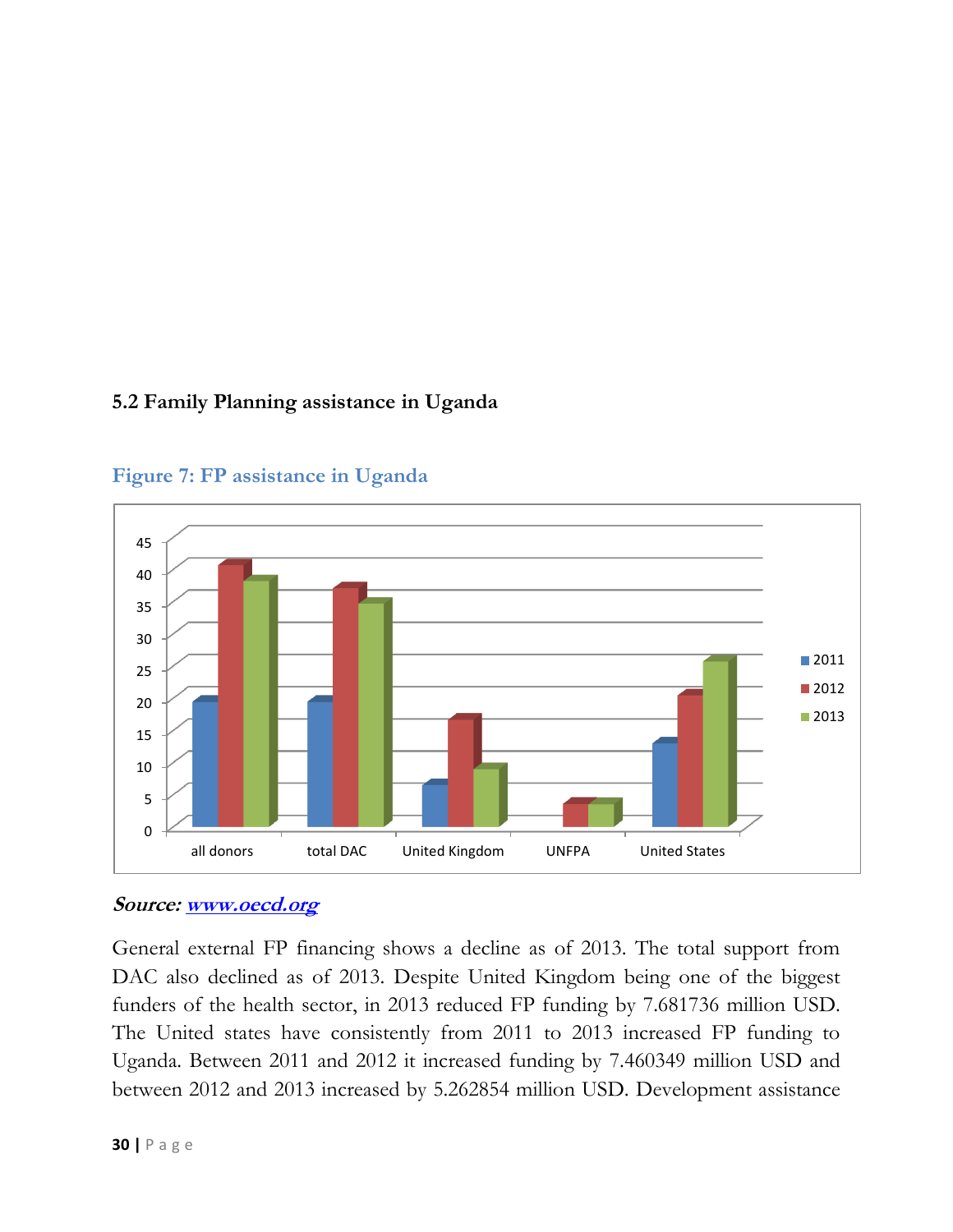under the sector-wide approach (SWAp) [49%], off-budget aid (aid provided outside a government's public financial management systems and not reflected in the national budget) [2%] and private out-of-pocket expenditures [35%]. <sup>10</sup>

## <span id="page-30-0"></span>**5.3 Population assistance in Uganda**

Uganda's age structure is driven by the demographic transition from high mortality and fertility to a relatively slow reduction in fertility and mortality but the rate of reduction is still not acceptable compared to other countries

The health status of a country's population is directly related to its development. Uganda's population has experienced a fair improvement in health indicators. However, child malnutrition, high prevalence of malaria and HIV/AIDS, and high rates of maternal morbidity and mortality remain a challenge, to the country's development. Proper nutrition for boys and girls in Uganda needs to be prioritized if the government is to realize sensible human capital development that will drive the nation into reaping a demographic dividend and achieve socio-economic transformation. Therefore if the country is to harness the demographic divided, the high population that is ready to provide labour force need to be healthy and should bear a minimum disease burden

 $\overline{\phantom{a}}$ 

<sup>&</sup>lt;sup>10</sup> Uganda Health Accounts 2010/11 and 2011/12.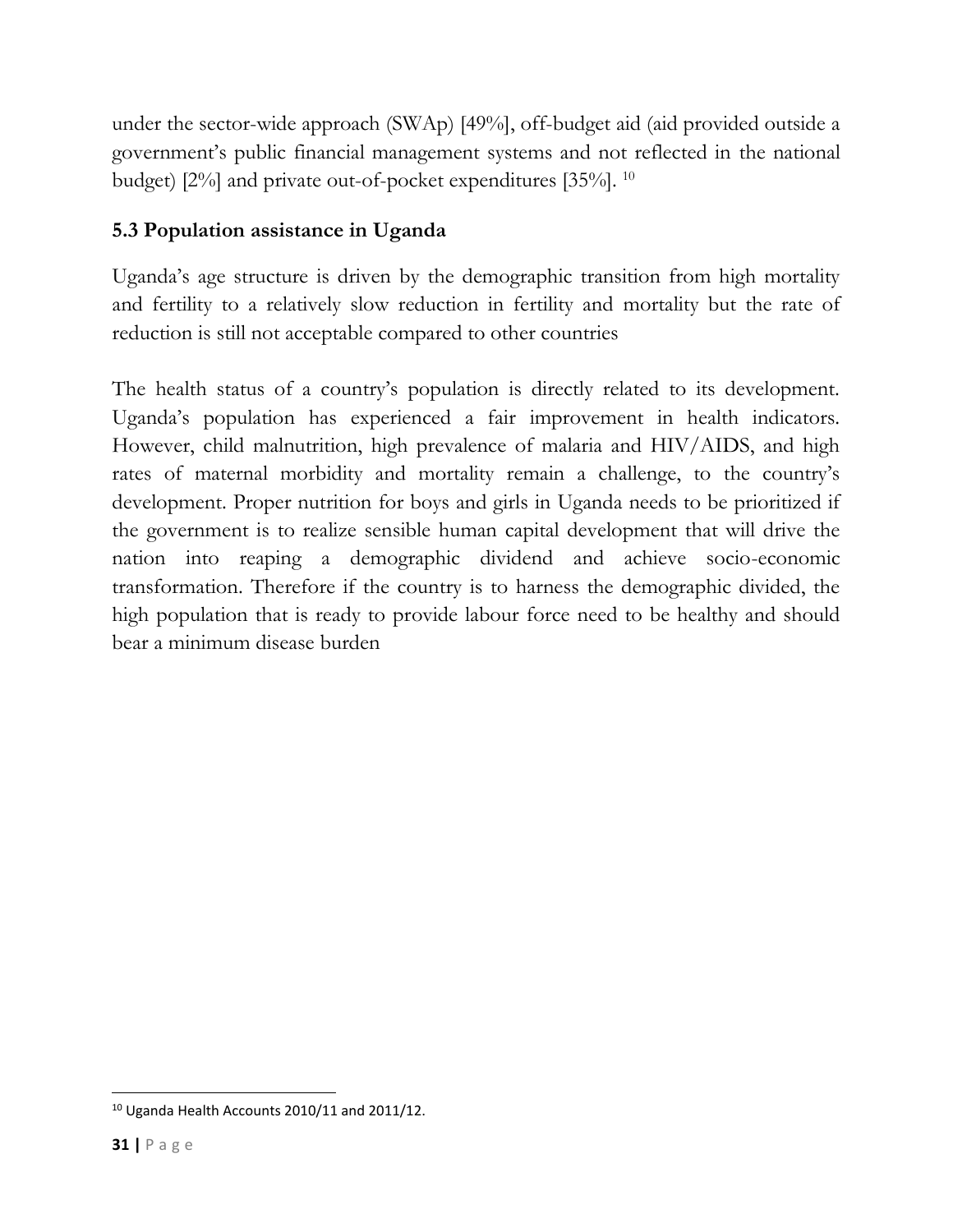

## <span id="page-31-2"></span>**Figure 8: population assistance in Uganda**

## **Source: [www.oecd.org](http://www.oecd.org/)**

The United States (US\$15 million) stands as the largest donor of population assistance to Uganda in 2011, 2012 and 2013 with 242.742373 million USD, 273.176063 Million USD, and 311.59485 million USD respectively. Followed by United Kingdom with 35.983765 Million USD, 33.313581 Million USD, 34.036916 million USD.(2011, 2012 and 2013 respectively). Followed by Sweden with 12.328354 million USD in 2013.

## <span id="page-31-0"></span>**6 District assessment ( Kamuli and Mityana district )**

## <span id="page-31-1"></span>**6.1 District profiles**

Mityana District is found in central region of Uganda about 60kms West of Kampala. It borders the districts of Butambula & Mpigi to the south, Kiboga to the North, Mubende to the West, Nakaseke and Wakiso districts to the East. The district has 3 HSDs (constituencies);Mityana South, Mityana North and Busujju. The total area of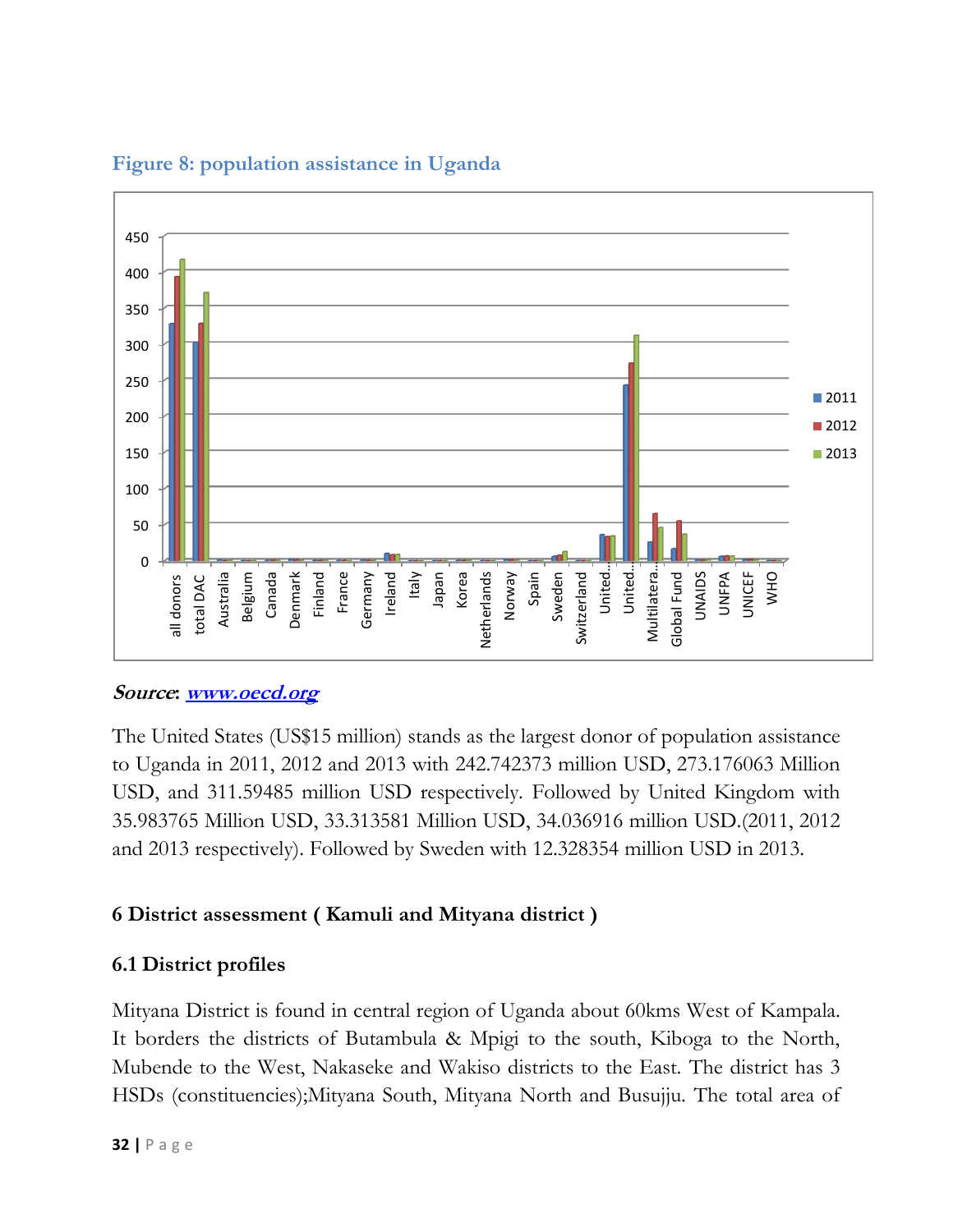Mityana district is about 1953.36km2. Mityana District has two counties (Busujju & Mityana) which are subdivided into eleven sub counties and one Town Council. The district has a total of 93 parishes and 640 villages.

It has a population 331,266, Women in child bearing age in the district: 66,916 No. of pregnancies in the district: 16,563, No. of births in the district: 16,066, No. of children under one year in the district: 14,244, children under 5 years in the district: 66,916, People under 15yrs of age: 152,382.

Kamuli District is part of the former Busoga District (Luwero region). It is located in south-eastern Uganda, The district borders River Nile and Kayunga district in the west, Jinja district in the South, Iganga district in the Southeast, Kaliro. Kamuli District is composed of three counties namely: Budiope, Bugabula and Buzaaya. The District is also composed of 17 lower local councils (Sub-counties) and one Town council, One hundred and five (105) and 1,284 villages. It has a population of 490,255 people, 236,150 males and 254,105 females.

## <span id="page-32-0"></span>**6.2 Focus Group discussions**

This year 2015 DSW conducted focus group discussions to further look at any changes in the community attitudes to family planning and barriers of access and use of contraception in kamuli and Mityana district. The discussion focused on the unmet need for family planning. The Focus Group Discussions (FGDs) were conducted with women, men, and youth in the selected districts. In Kamuli they took place in Namasagali Sub-county, and Kamuli town council. In Mityana they took place in Kabuwambo sub-county and Mityana town council.

The discussion centered on changes on availability and accessibility of family planning services. It assessed whether community members' thoughts and feelings about family planning was still the same but also to see if there are changes due to interventions done. The FDGs furthermore explored whether the challenges that women and men faced in community regarding family planning are still the same or there are notable changes.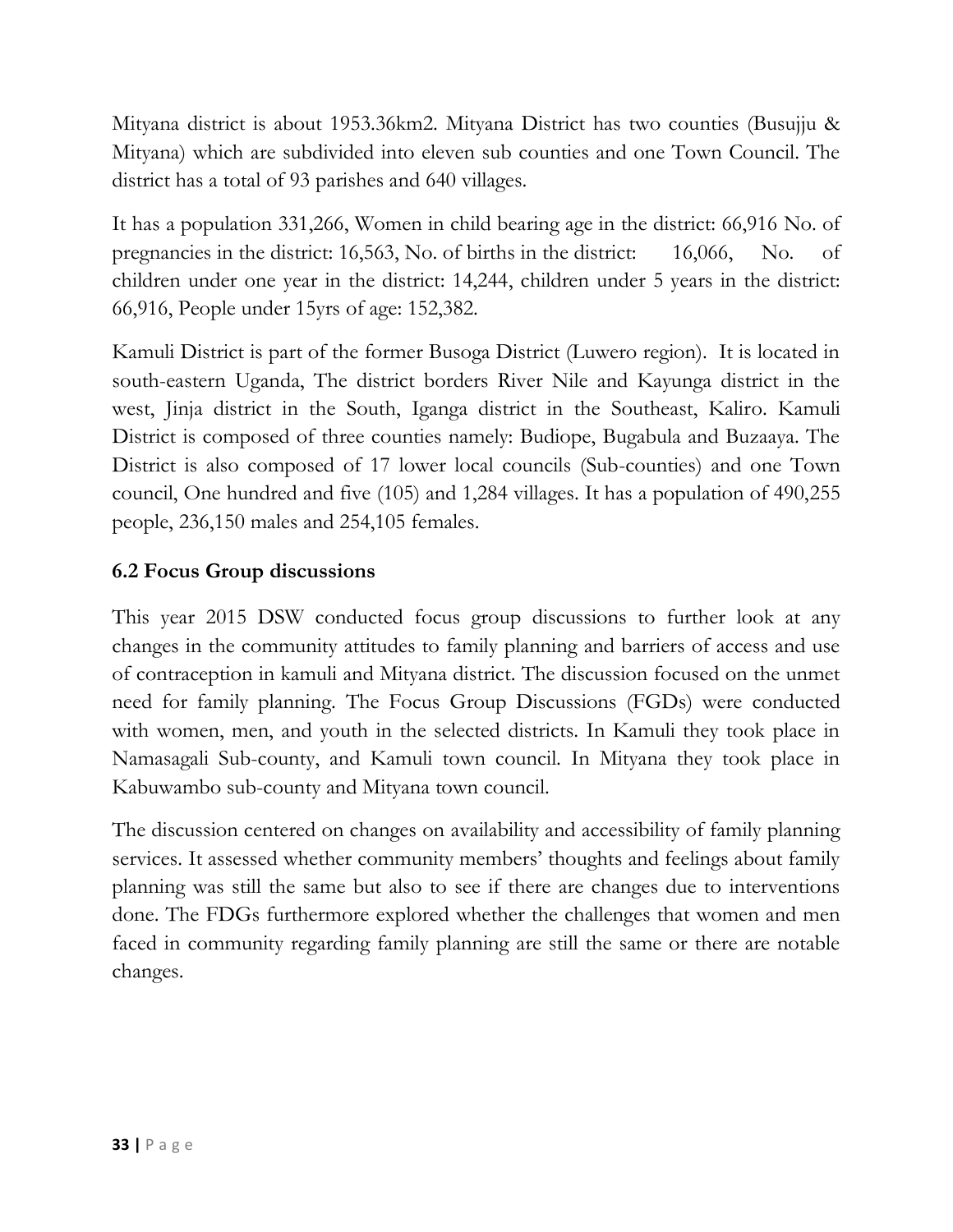

<span id="page-33-1"></span>**Figure 9: Attendance by age/FP experience**

## **Source: DSW FDGs Kamuli 2015**

**Figure 10:** reflects that more women in the various age rages turned up for the focus group discussions. Between 15-20 years were 5 women, between 21 to 30 years were 19 women and 18 men and between 31 to 57 years were 11 women and 9 men. From figure 2: 62 % of women have used and are still using family planning, 38% of men are using family planning.

## <span id="page-33-0"></span>**6.3 Attitudes to Family Planning in Kamuli district**

Politicians, VHTs, married women and girls at school going age greatly support family planning. A notable increase in young people accessing family planning services was highlighted. This is due to the change in attitudes of health workers towards them and women have been sensitized on FP. Men (famers, motor cyclist), parents and born again Christians are still some of the key people or institutions that do not support family planning.

A community member noted that side effects that come along with the different methods of FP are still a barrier for women and men to access FP. She further said that men stop there women from FP due to the continuous bleeding. However it was also noted parents still have a poor attitude and myths about family planning. This has stopped them from informing their children about family planning.

*One of the male participants in Kamuli narrated that, he and the wife agreed to have two children and the only way to achieve it was to use family planning. They visited the hospital together and inquire about FP. After having their second child, they woman took up a permanent family planning*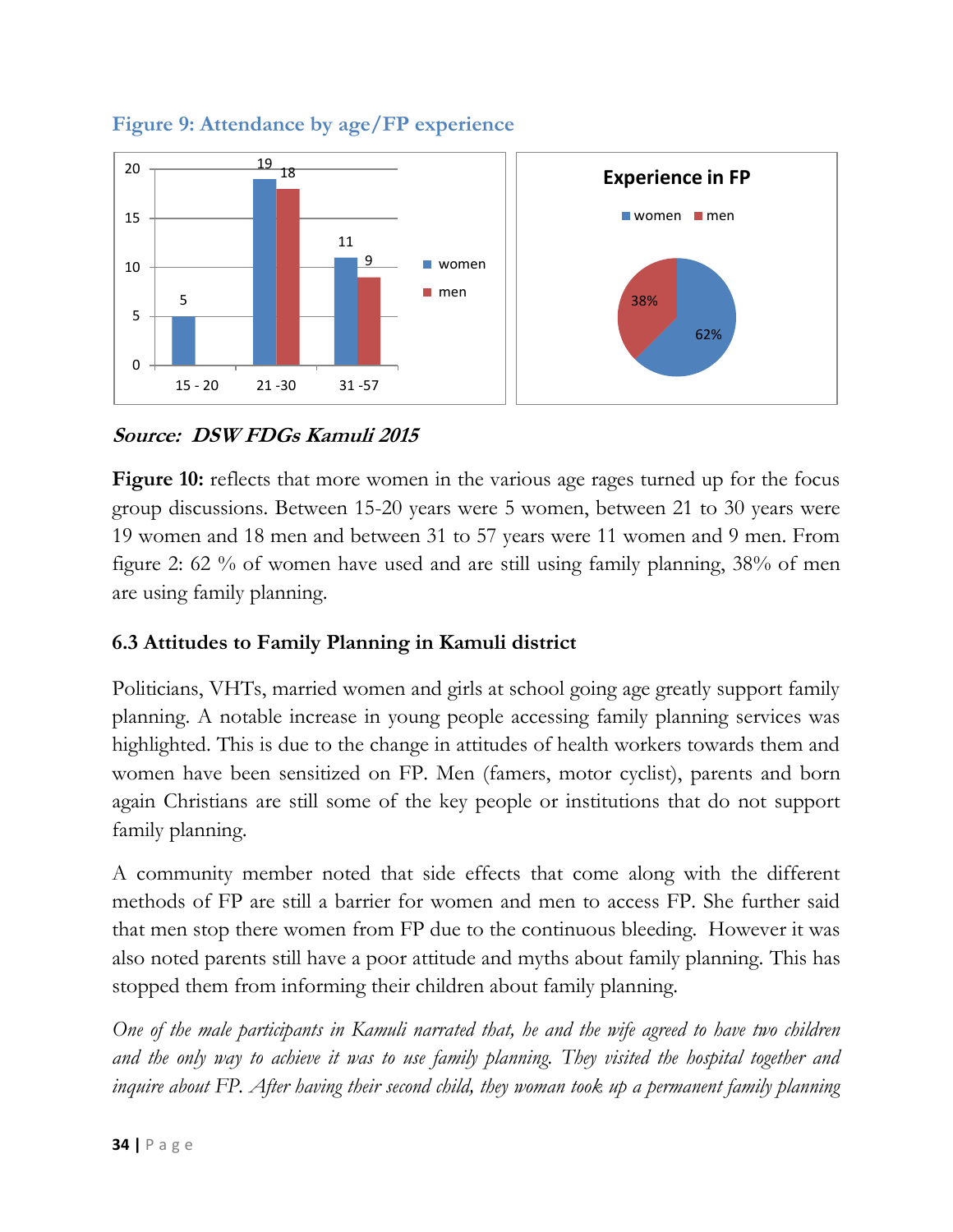*method. He said that he has been able to plan for his family and they are living a happy. His neighbor of seven kids came and asked him how he has managed to have a small family and he informed him about FP and its benefits however he encouraged them to visit the health facility for more information. The neighbor took her wife to hospital and took up a permanent method. This helped the family not to add on the number of kids and are now working towards ensuring that all the seven access basic need.* 

*During the women focus group discussions, majority of them were using family planning. Majority said they were not having side effects thou some sill experience heavy and continuous bleeding but they are seeking medical attention.* 

#### <span id="page-34-0"></span>**6.4 Method Mix: Regarding methods of family planning- change**

The commonly used family planning methods in Kamuli include:

- 1) IUD
- 2) Pills
- 3) Injectables
- 4) In plants
- 5) Condoms
- 6) Vasectomy
- 7) Tubuligation

Community members noted that FP methods are provided according to the level of health facility. All methods are available at the main hospital and health center IV, at health center III, they provide IUDs, Injectables, in plants, pills and condoms, health center IIs only provide pills and condoms. It was noted that injectables that used to be out of stock are now available in all facilities starting from HC III including PNFP facilities and condoms were said to be on high demand.

Places were community member's access FP include but not limited to: Kamuli hospital, FLEP, Namwendwa Health center IVs, Namasagali, Kavulu, kitayunjwa Health center IIIs and Private clinics.

It was noted that lubaga hospital only provides information on FP but not the methods. Community members also noted that VHTs also provide condoms but also give information of FP and refer. **To a small extent young people noted that youth friendly services are available at the general hospital and health center IIIs. They can now openly discuss RH/FP issues with health workers**.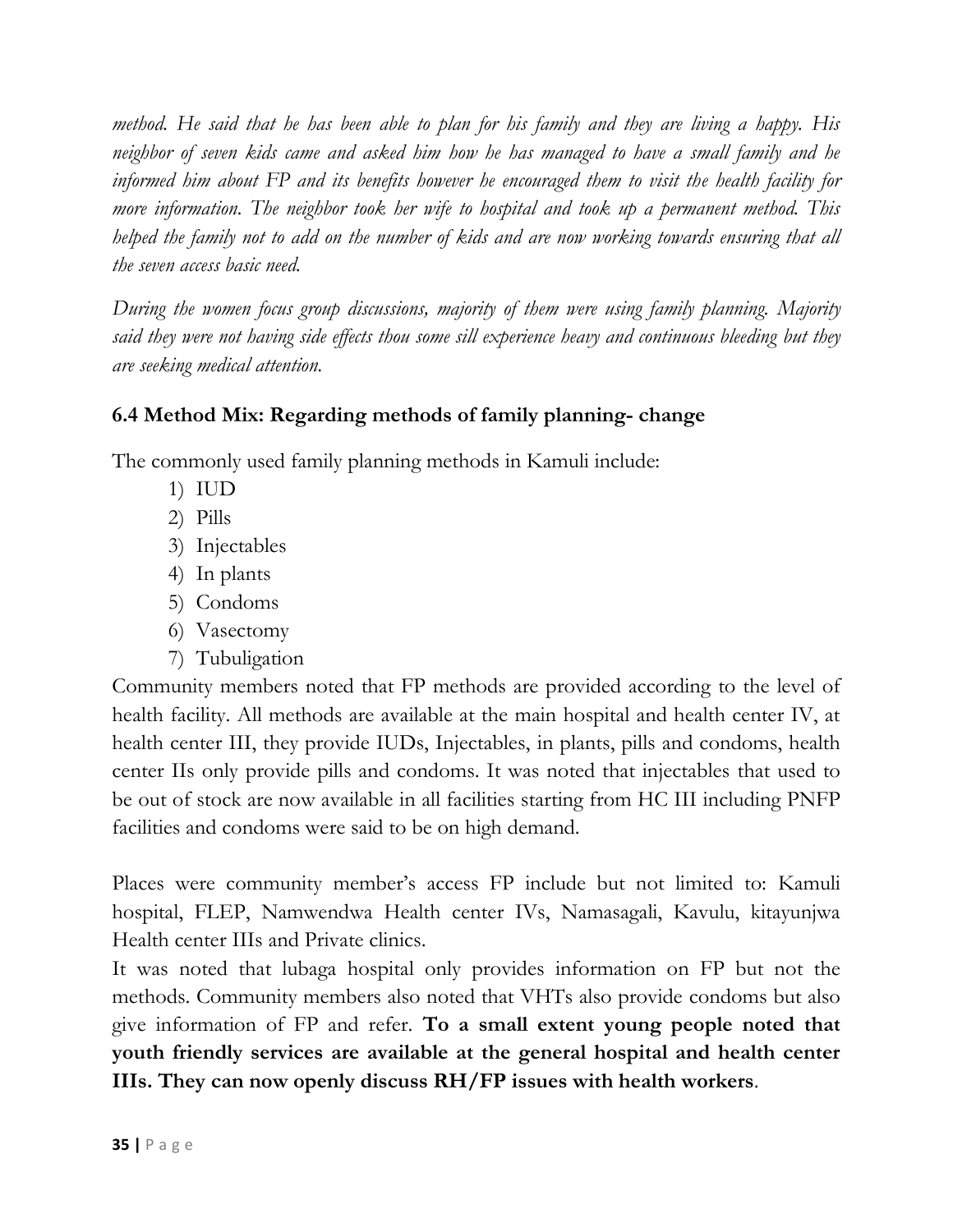#### <span id="page-35-0"></span>**6.5 Unmet Need for Family Planning: changes, challenges and solutions**

It was noted that the number of young people accessing family planning services increased. They commented that health workers now provide FP services without asking for their boyfriends. They further said that health workers are readily available in kamuli general hospital. It was also observed that there has been a rapid general increase in the number of people accessing family planning.

Community members noted that sensitization at community level has been done and peer to peer learning has been encouraged. It was highlighted that health workers are silent about emergency contraceptives yet a lot of cases that need such intervention are happening.

They recommended for more sensitization about emergency pills. It was also recommended for religious leaders to be brought on board as change agents and sensitized on family planning.

#### <span id="page-35-1"></span>**6.6 Challenges related to access and use of family planning in communities**

**Information access**: There is little information flow on family planning. It was noted that communities have heard about family planning but majority of them do have the right information on family planning. Most women rely on roumers which most of the time are negative. These have hindered majority of women from taking on FP. This creates poor attitudes, myths and misconception about family planning.

**Youth friendly services**: Despite the fact that some health facilities have started providing youth friendly services, all of them should embrace them starting with health center IIs. Young people still find challenges of accessing family planning because they have not fond specific areas for youth friendly services in health facilities. These should be equipped with right information commodities and supplies with medical personnel in charge of youth friendly services.

**Religion Vs family Planning**: community members and religious leaders still have a strong objection towards modern family planning methods. They are seen as altering the creation of God. Since majority of community members are staunch Christians, there is to bring religious leaders on board to accept, appreciate and understand the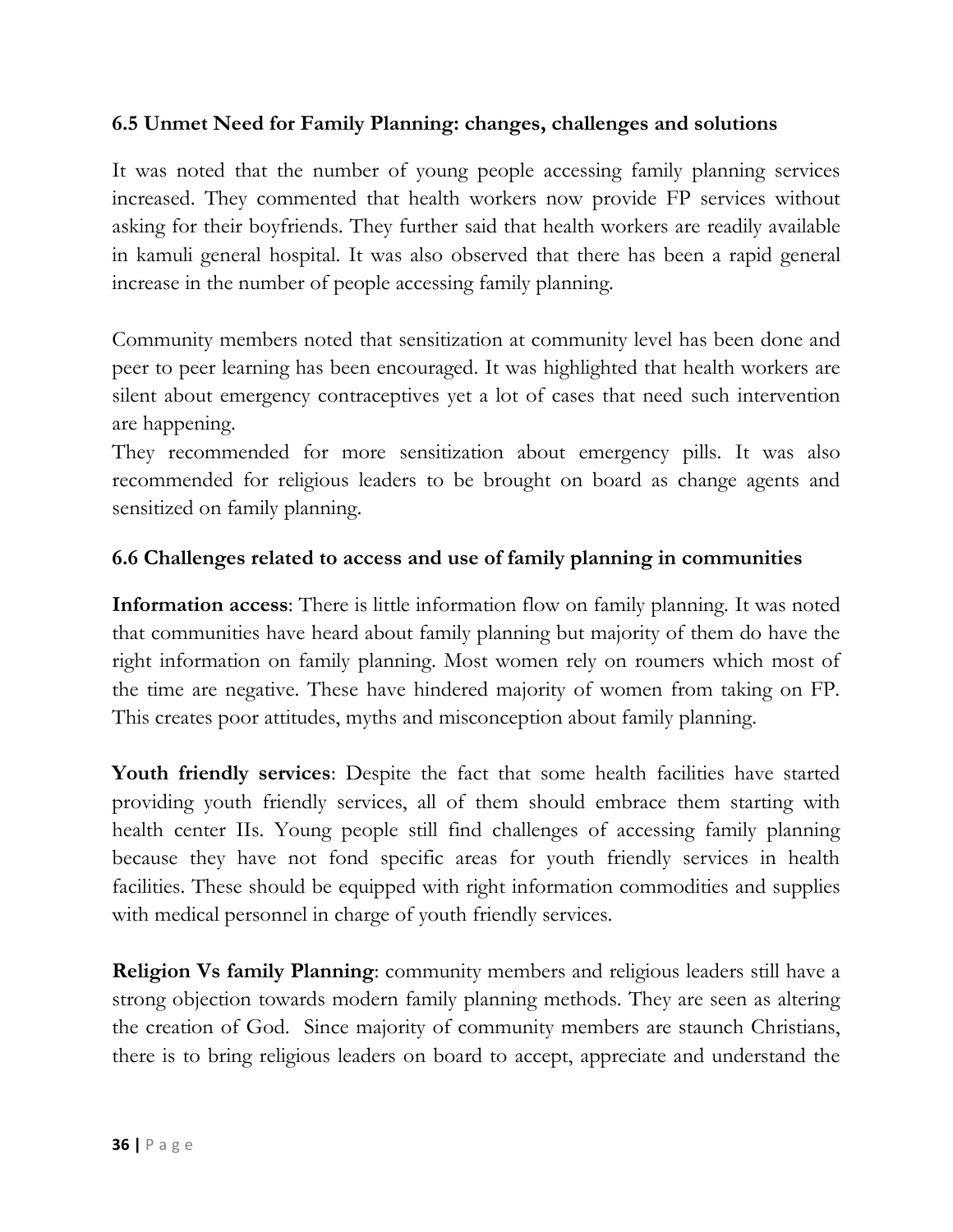need to for diverse faith approaches to family health and wellbeing. Once religious leaders embrace that approach it would be easier for followers to take on FP.

**Side effects**: Women noted that there have been persistent complaints about side effects of FP. This has resulted into women getting off family planning but also they have gone ahead to discourage other women from taking up the services. Women who have experienced constant bleeding have been stopped by there husbands. Women and men should be encouraged to visit a health facility and seek medical attention in such scenarios. They should be encouraged to take up other methods of FP which would not bring side effects.

**Less Male involvement**: Men were highlighted as a group of people that is not supporting family planning. Women take up family planning stealth fully which has resulted into domestic violence in homes. . A young person married in Kamuli was using injectables without the consent of the husband, when she started over bleeding she was forced to tell the husband who immediately instructed her to stop using contraceptives. Men should be brought on board and sensitized about the need to support their women to take up family planning

**Distance**; the closest health centers to the community are health center IIs. These only provide pills and condoms. Community members need to walk long distances in case they need to take other methods of family planning which are in HC IIIs, IVs and general hospitals. Permanent methods are only provided in health center IVs and general hospitals which have operation theaters. Ministry of health's concern and recommendation to upgrade HCIIs to IIIs for easy access of reproductive health services is strongly supported $11$ .

## <span id="page-36-0"></span>**6.8 Recommendations from Kamuli**

With all the above FP issue raised by the community, they recommended that:

1) Development partners, health facilities should mobilize young people to go for FP services.

2) Focus should be put on community awareness through peer to peer learning

3) All FP services and methods should be provided at all levels of health facilities to avoid moving long distances nut it also addresses the issue if access.

 $\overline{\phantom{a}}$ <sup>11</sup> Health Ministerial Policy statement FY 2015/16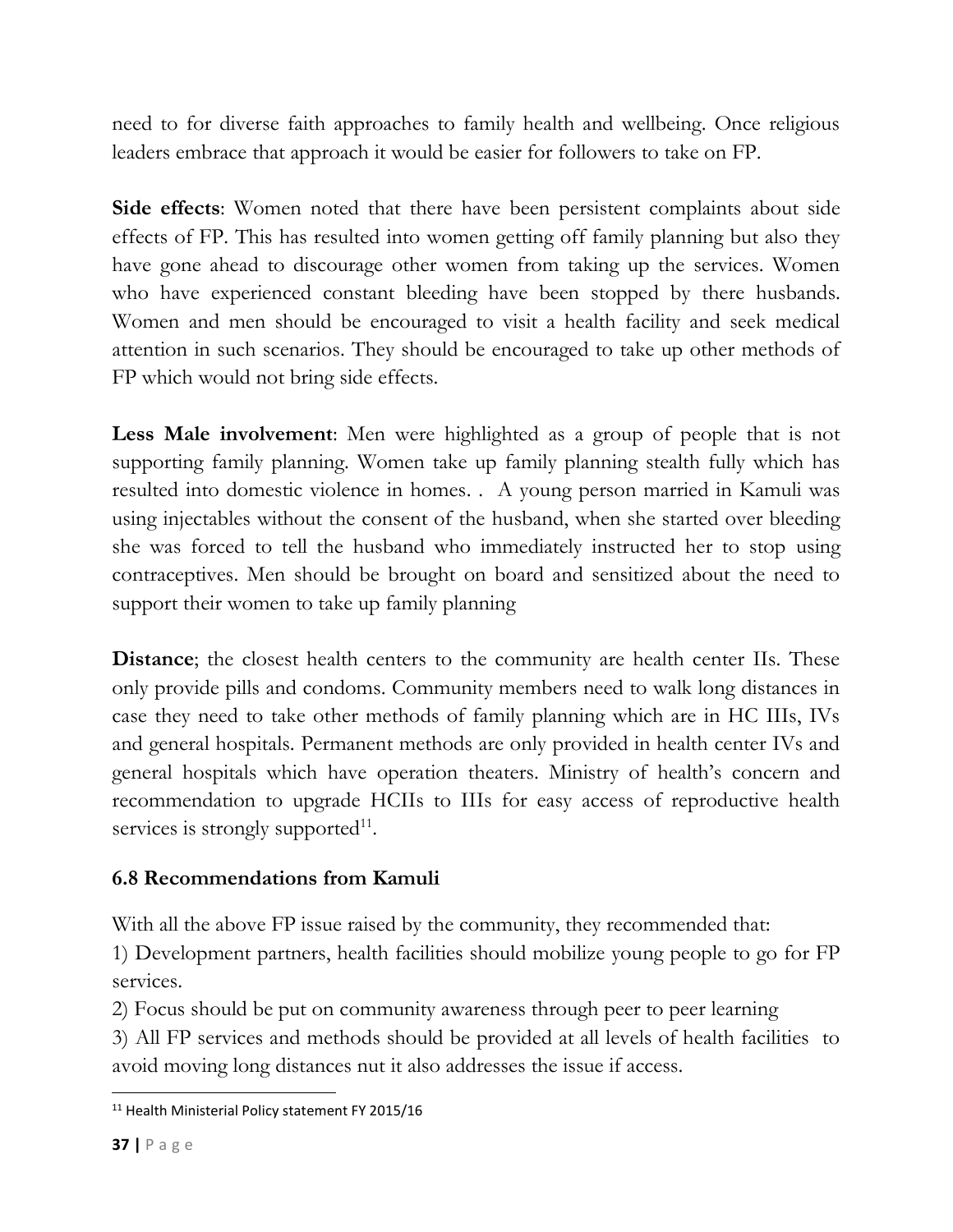4) Health workers should be equipped with the right information about FP to be able to provide all the necessary information on all the FP methods to FP users.

<span id="page-37-2"></span>

## <span id="page-37-0"></span>**7. Focus group discussions Mityana district**

## **Source: Miyana FDGs 2015**

**Figure 11:** reflects that more women in the various age rages turned up for the focus group discussions. Between 15-20 years were 6 women and 7 men, between 21 to 30 years were 17 women and 9 men and between 31 to 57 years were 16 women and 13 men. From figure 2: 63 % of women have used and are still using family planning, 37% of men are using family planning.

## <span id="page-37-1"></span>**7.1 Attitudes to Family Planning in Mityana district**

During the focus group discussions members noted that previously local leaders, women and young people were not supporting family planning. But now local leaders strongly support family planning and this resulted from the pressure that they have in their homes in terms of providing for their families. The LCs of Kabuwambo subcounty has been involved the distribution of condoms in their villages. It was strongly reported that young people have come up to support family planning mainly girls at a school going age in fear of getting pregnant and HIV.

The Anglican Church was highlighted as one of the strong supporters of Family planning. It was noted that this has been done during preaching session on how to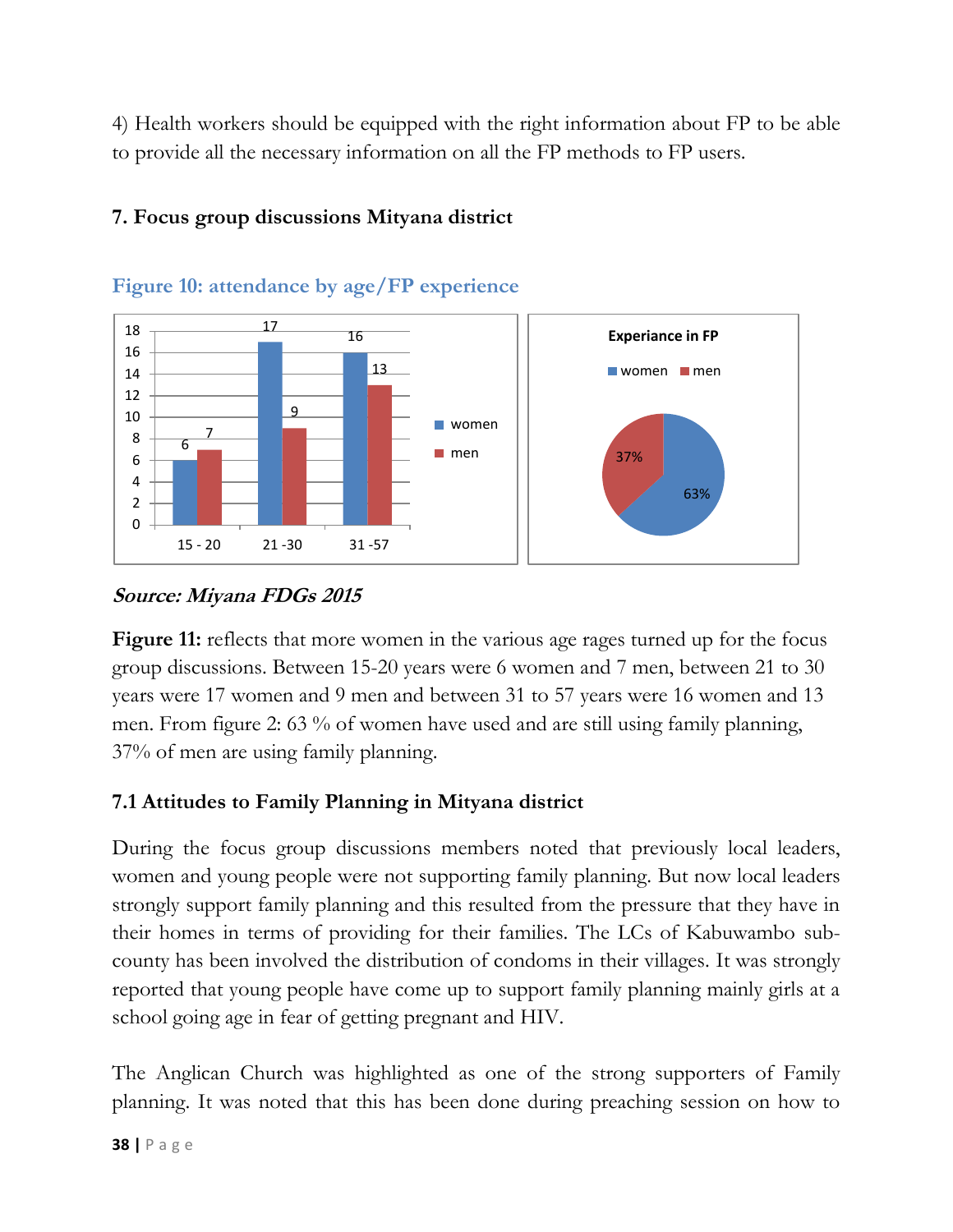plan for families and providing space among children. People living with HIV/AIDS were also pointed out as strong supporter of family planning. *Secondary schools in Kabuwambo sub-county are strongly supporting reproductive health. In one of the schools is a health club that was created by the head master. Information on SRH/FP is given and they have access to condoms.* However it was also noted that most teachers in schools have not yet embraced SRH/FP issues. They have taken students who have been found with condoms or pills to disciplinary committees. There are still some institutions and individuals who still do not support family planning. These include the Catholic Church, older reach people in the community between the age of 50 and 65<sup>12</sup>.

# <span id="page-38-0"></span>**7.1 Method Mix: Regarding methods of family planning- change The commonly used contraceptive methods in Mityana include:**

- 1) Injector plans
- 2) Condoms
- 3) Pills
- 4) IUD
- 5) In plants
- 6) Condoms
- 7) Tubuligation

It was noted that medical officers now distribute condoms in the community. Young people do access them since they are free. Places were community member's access FP include but not limited to: Mityana hospital, Hosfa, St charlse clinic, Santa Maria clinic, Reproductive health Uganda clinic, Maristopes, Clinics Drug shops and VHTs. It was also noted that some of the VHTs in Mityana have been trained in administering Injecta plans. It was noted that there services have provided access to FP services.

## <span id="page-38-1"></span>**7.2 Unmet Need for Family Planning: changes, challenges and solutions**

It was noted that young people before were scared of using condoms because they thought it would get stuck in a woman. But due to increased awareness creation there has been increase in demand of condoms by young people. In Kabuwambo subcounty young people said that health workers have now changed attitudes towards them. They can now access FP services freely. However they recommended that there

 $\overline{\phantom{a}}$ <sup>12</sup> Community members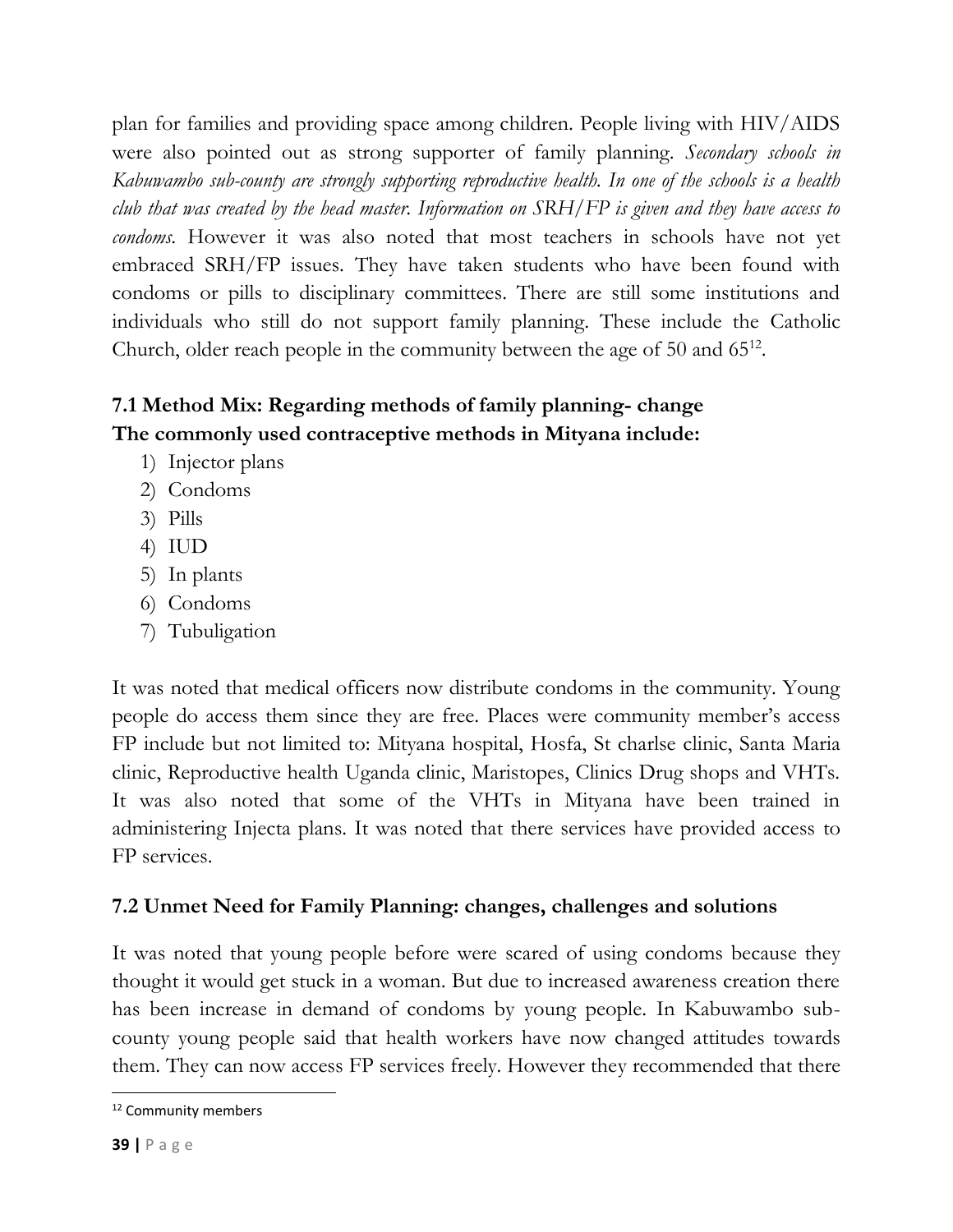is need to use the cascading approach through peer to peer to ensure that all young people have access information and knowledge on FP/SRHR. The need to change mindset and attitudes of parents and teachers was also highlighted. Community members still have challenges of side effects by women who have given negative feedback to the community. They also noted that distance to the health facilities is very long especially if one wanted to access long term methods. They also noted that in order to have increased numbers of women accessing FP, there is need to bring men on board.

## <span id="page-39-0"></span>**7.3 Recommendations from Mityana**

#### **Community members recommended that:**

- There is need for more community sensitization and information on family planning by NGOs, government and private sector.
- There is need to introduce peer to peer approach for young people to ensure that information of FP reaches them.
- NGOs should dialogue with the district to prioritize FP in their plans and budgets
- Community outreaches, awareness events and media campaigns on FP should be prioritized by both government and partners in the district.
- Government should train health workers to become specialists of FP.
- Promoters of family planning should target all institutions that have access to the community should be considered in promoting FP. These include: religious leaders, teachers and local leaders.
- All health facilities should provide at least three methods of FP that are widely used by the community. Including pill, injecta plans and IUD's.

#### <span id="page-39-1"></span>**8. District facility assessment findings**

The review included health facility assessment categorized in Health centre IIs, IIIs, IVs and General Hospitals. In kamuli one general hospital was assessed, one health center IV in Namwendwa, 3 health center IIIs, Namasagali, Kitayunjwa and FLEP. In Mityana, one health centre II (Kabuwambo), RHU Mityana and Supreme were assessed.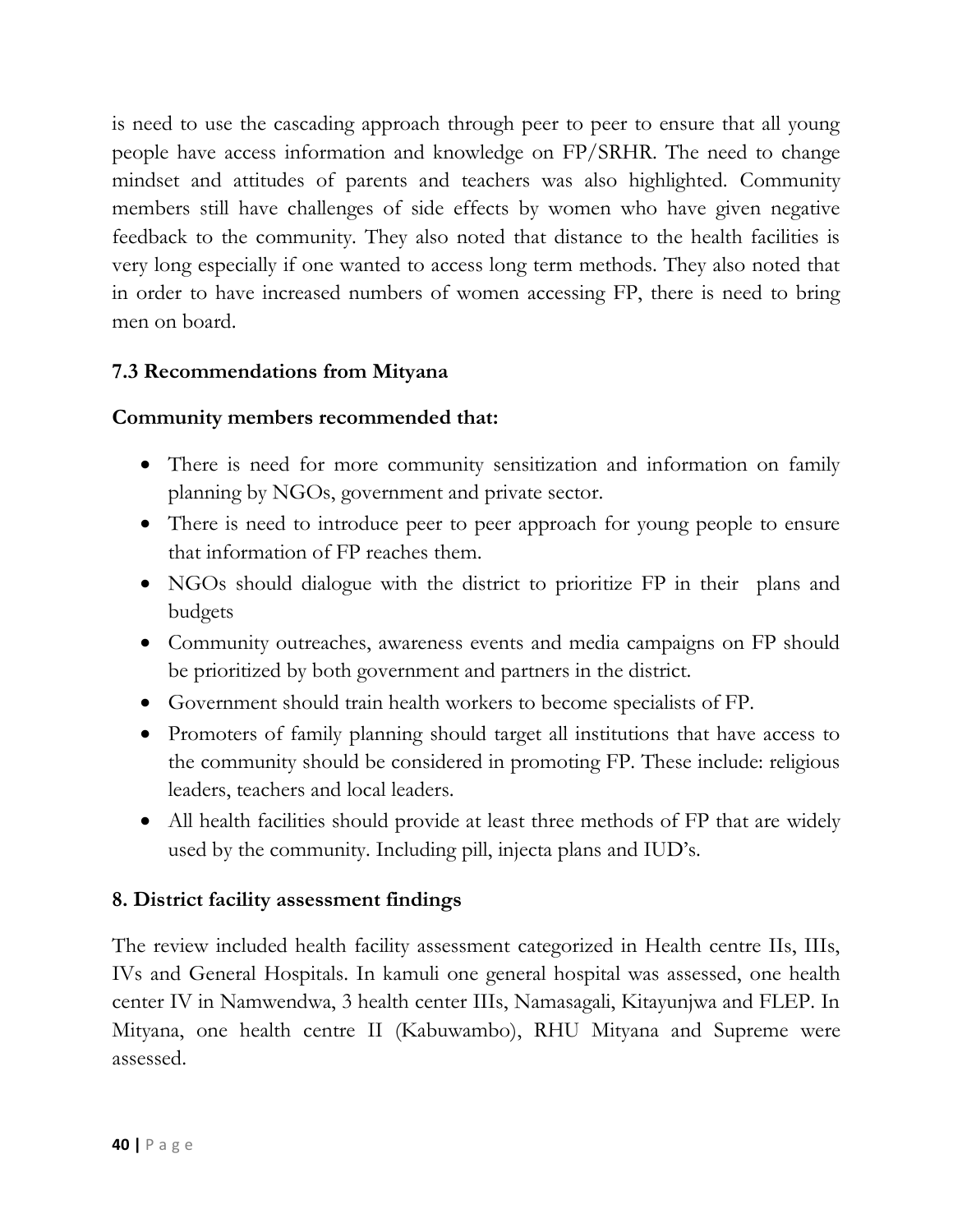## <span id="page-40-0"></span>**8.1 FP Services available at health facilities**



## <span id="page-40-1"></span>**Figure 11: facility assessment in kamuli district**

#### **Source: DSW computation**

The assessment shows that in kamuli health center IIs provide 9% of FP services, health center IIIs provide 21% of FP services, health center IVs provide 30% of FP services and general hospitals provide 40% of the FP services. The percentages are affected by a number of reasons including: the health facility standards according to the HSSP. According to the health standards, Health center IIs provide pills and condoms. Health center IIIs provide pills, condoms, emergency pills, in plants. Health center IVs and General hospitals provide all FP services. Some of the services are not provided due to stock outs of particular commodities and because some commodities are not preferred by the community. In Namwendwa, Kamuli district, it was noted that Pills have continued to expire due to poor attitude towards them.

It was noted that the Kamuli general hospital have not carried out any specific FP outreaches in 2014/15. Health center IIIs have carried out specific FP outreaches. Most health facilities conduct integrated services since they claimed not to have enough money to enable them conduct independent FP out reaches.

According to the assessment, Kamuli general hospital, Namasagali health center III and Kitayunjwa HC III provide youth friendly services. They have designated areas and have a pointed a person in charge of youth friendly services.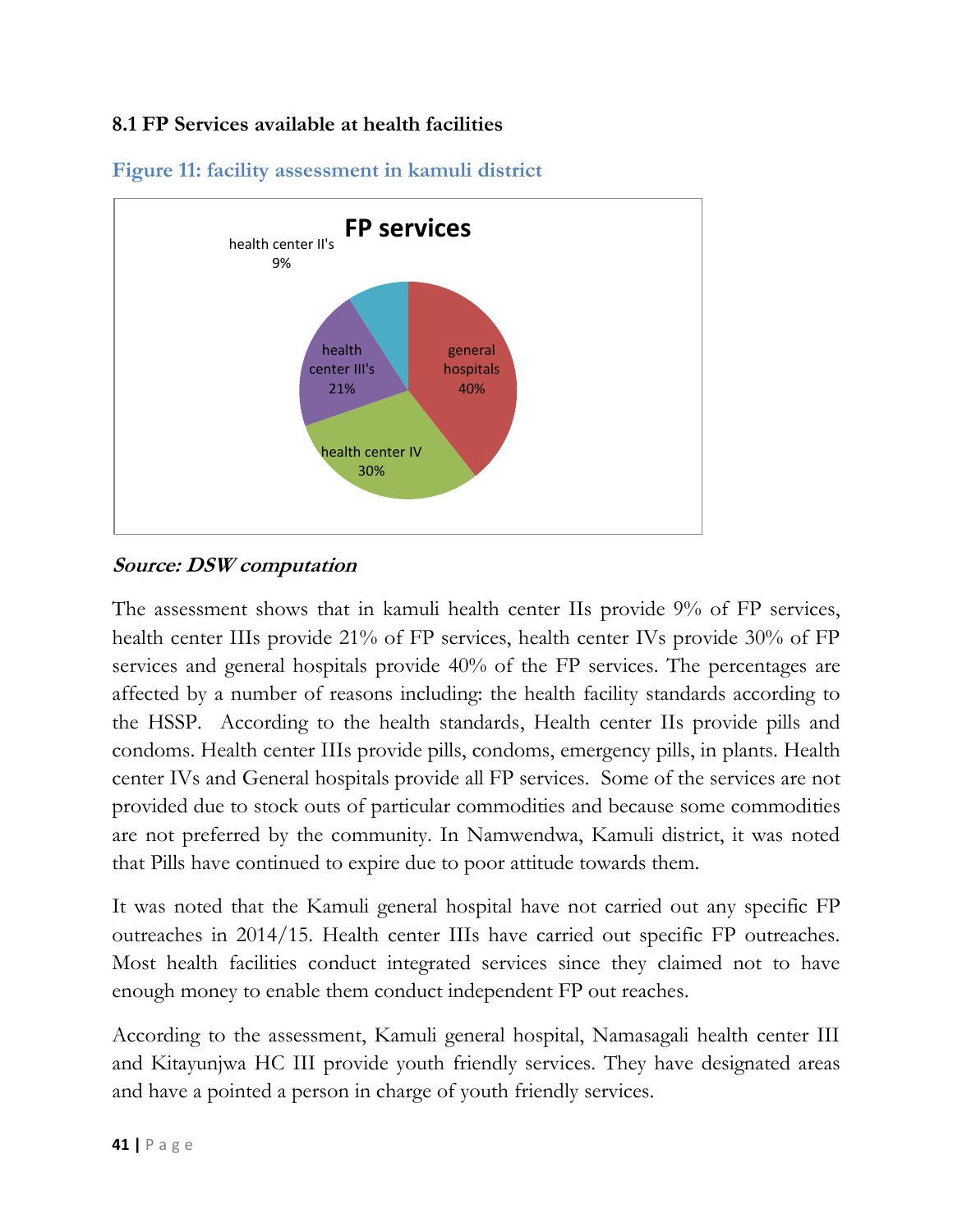#### <span id="page-41-0"></span>**8.2.1 Facility observation**

In Kamuli general hospital, has a sign post advertising all services available. The waiting shed was available but with limited space. They had specific notice advertising for availability of youth friendly services. Namwenda health center IV had a general sign post advertising for all services, specific sign post on provision of FP services, MNCH and ANC. It also had a waiting shade.

#### <span id="page-41-1"></span>**8.2.2 Staffing levels in Kamuli**

Kamuli general hospital had 29 nursing professionals, 20 midwives and one health educator**.** Namwendwa health center IV had 3 nursing professionals, 2 mid wifery professionals and one health educators.Namasagali HC III had one nursing professional, 5 midwifery professionals and 10 midwifery associate. Kitayunjwa HC III has ten nursing professionals, 4 midwifery professionals, 12 midwifery associates, 10 community health workers and 2 health educators. .

#### <span id="page-41-2"></span>**8.3 Family Planning Key delivery challenges**

- 1. The issue of myth and misconception about family planning still exists.
- 2. Distance travelled to access FP services is long.

#### <span id="page-41-3"></span>**8.4 Recommendations from health workers**

- Build capacities of health workers to become experts in FP
- Key stake holders should bring men on board
- Need to conduct regular FP out reaches
- Information dissemination of FP information among the community.
- Government needs to increase on the PHC fund to enable health facilities plan for more out reaches.
- Motivation and facilitation of health providers during community out reaches.
- Information materials should be developed in local languages
- Train and facilitate VHTs to provide more FP services since they reach a wider community.

#### **Facility assessment in Mityana District.**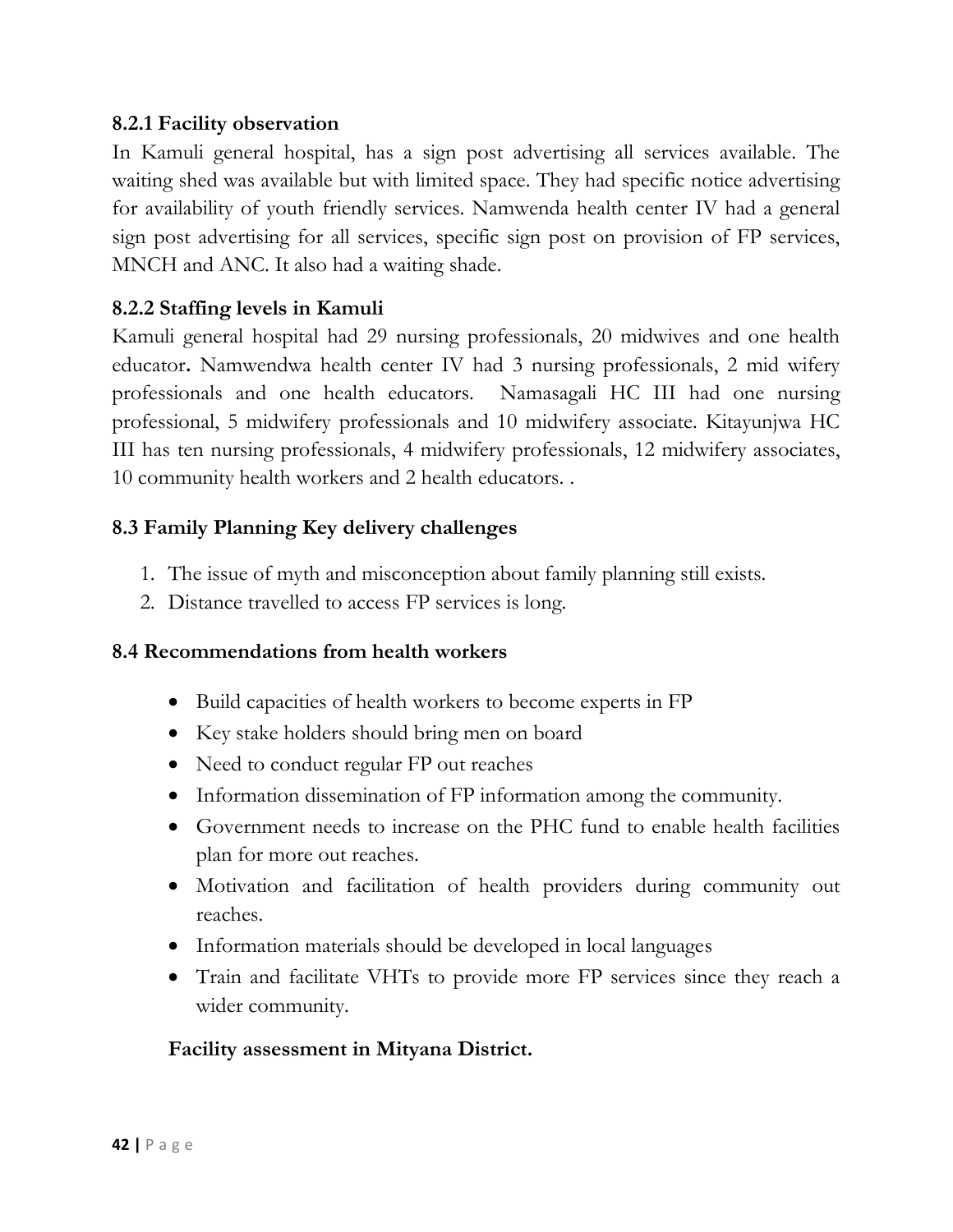

In Mityna district, four health facilities were assessed including. Mityana General Hospital, Reproductive Health Uganda clinic, Uganda Muslim Supreme Council and Kabuwambo health center II. Mityana General Hospital and Kabuwambo health center II is government hospitals while RHU and UMSC are private hospitals. The general hospital provides 28% of FP services, RHU provides 41% of FP services, UMSC provides 19% of FP services and Kabuwabo provides 12% of FP services. FP services considered include: FP community out reaches, adolescent reproductive health services and the methods of contraception provided at each facility. Last year RHU provided all methods part from cycle beads, the general hospital did not provide cycle beads, progestin pills, progestin injectables, female condoms and male sterilization. UMSC provided combined oral contraception pills, progestin only contraceptive pills, combined injectables, IUD and in plants.

#### **Number of people reached**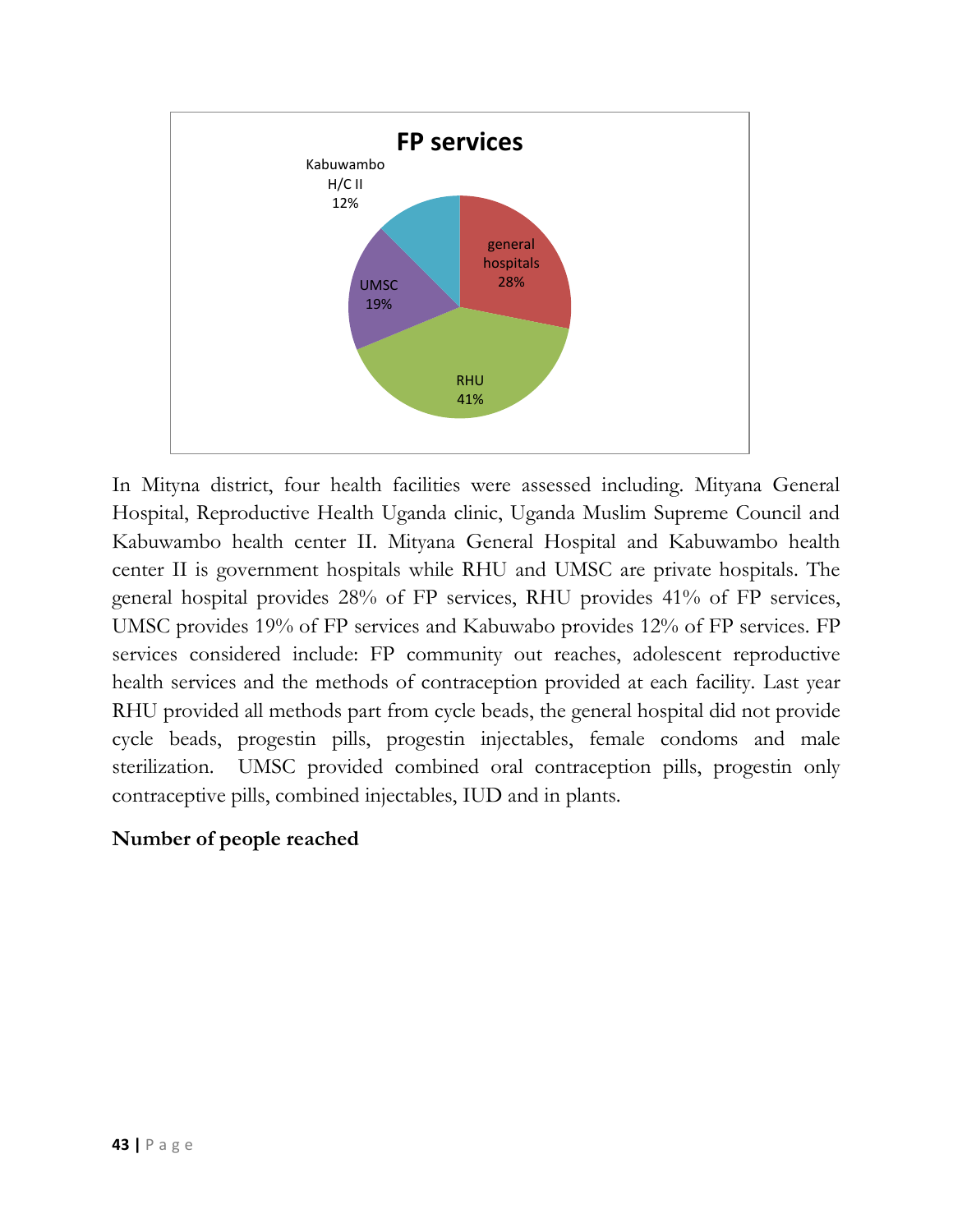

**Source: Health facilities Mityana**

In 2014, the general hospital reached out to 9886 people on family planning, Reproductive Health Uganda Clinic reached out to 16993 people, Uganda Muslim Council reached out to 188 people and Kabuwambo health center II reached out to 485 people**.** 

Mityana general hospital and Reproductive Health Uganda clinic have a designated area where FP and other reproductive health services to young people are provided. While in Kabuwambo health center II and UMSC do not have it.

## **Staffing Levels in Mityana**

In Mityana general hospital 2014 they had 45 nursing professionals and 2 part-time and 2015 have 49 nursing professionals. 2014 had 52 midwifery professionals and in 2015 the same. 2014 had 10 nursing associates and still the same in 2015. Reproductive health Uganda has 2 midwifery professionals; UMSC H/C III has one nursing professional, 2 nursing associate professionals and 2 part-time health educators. Kabuwambo health Center II has one nursing professional and one partime,one midwifery , one nursing associate and 12 community health workers

## <span id="page-43-0"></span>**9. District Budget Analysis**

## <span id="page-43-1"></span>**9.1 Mityana District budget by financial year**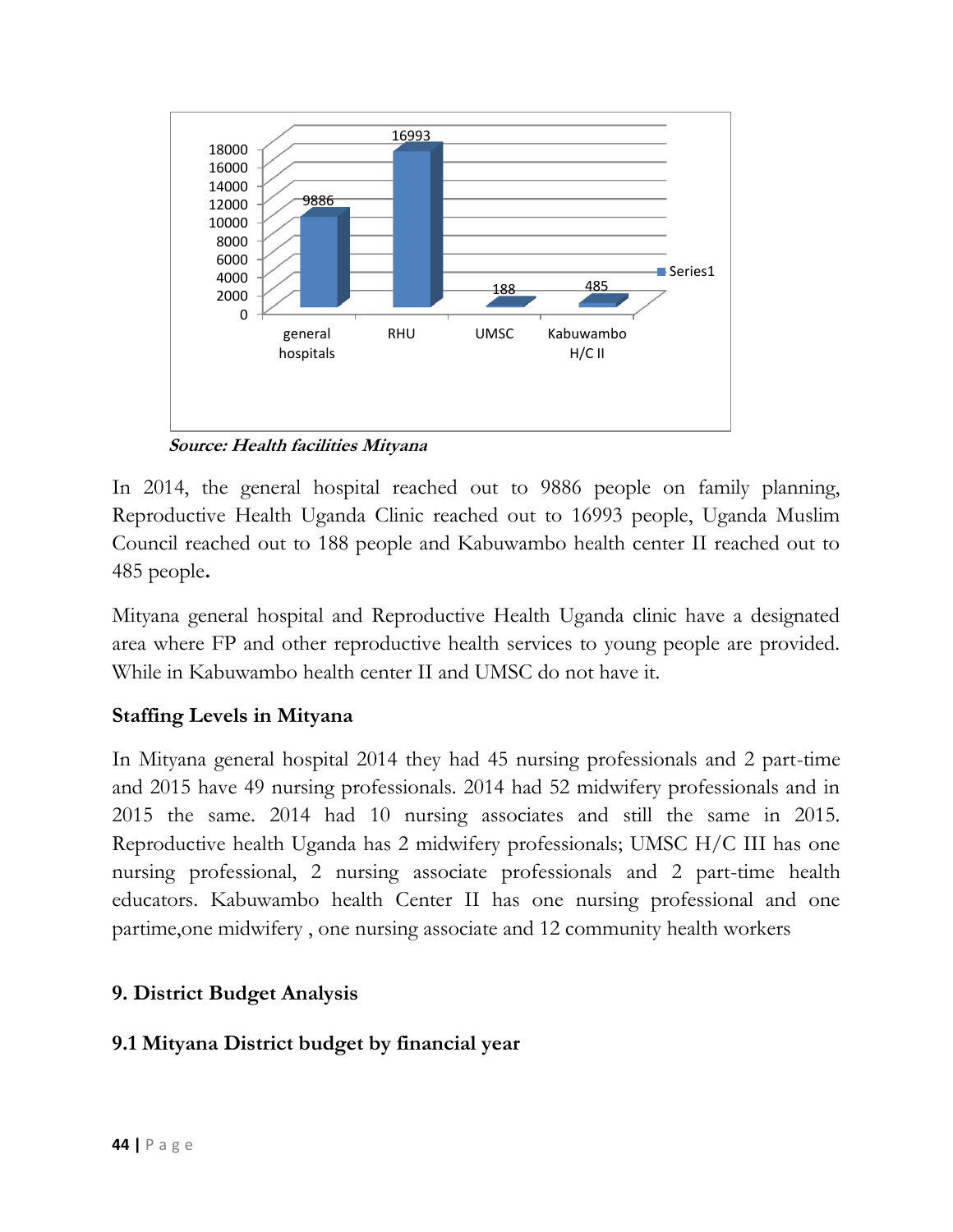

<span id="page-44-1"></span>**Figure 12: Mityana District budget by FY** 

**Source: Mityana district local government performance contract** 

The Mityana district budget FY 2015/16 indicates a lower budget of UGX 26,086,038,000bn compared to a higher figure in FY 2014/15 of UGX 30,692,282,000bn. Several of the District departmental budgets indicate a lower budget figure for financial year 2015/16 as compared to that of FY 2014-2015. The decline in the budget was due to the reduction in the local revenue by 11%, other transfers government transfers reduced by 36% , conditional transfers reduced by UGX 3,076,137bn and donor funding reduced by UGX 703,237,000 million.

Sectors: health, education, natural resources, planning and administration suffered huge budget cuts. Statutory bodies had an increase of 200% with an argument of a having a new budget line for pension.

#### <span id="page-44-0"></span>**9.2 Mityana District Budget by funding source**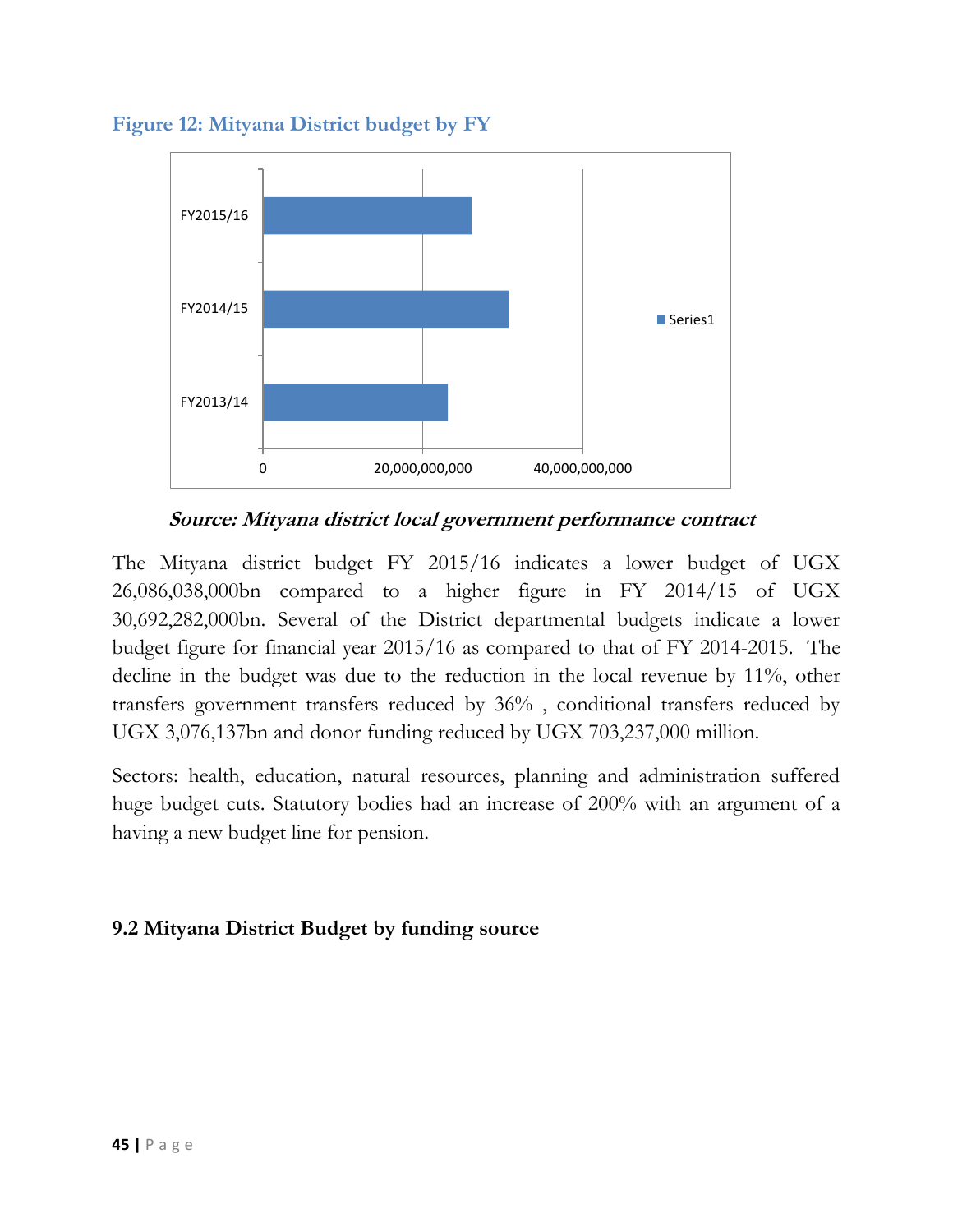

#### <span id="page-45-1"></span>**Figure 13: Mityana district budget by source**

*Source: Mityana local government PC*

The graph shows the district budget by funding sources. Government is reflected as the major financing source for the district. This has been supported by donors and local revenue. Compared to FY2014/15, government and donor contribution to the district declined in FY 2015/16. This was brought by a reduction in local revenue, government grants and donor financing. As mentioned above local revenue reduced by 11%, conditional grants by 3,076,137bn, donor by UGX 703,237,000 million. (75%) And other government transfers by 36%. Donors and government cutting funding greatly affects district services. It should be noted that this not a punishment to the budget holders but killing children and women out in the villages who are in dire need of service delivery.

## <span id="page-45-0"></span>**9.3 Mityana Health sector Budget FY 2015/16**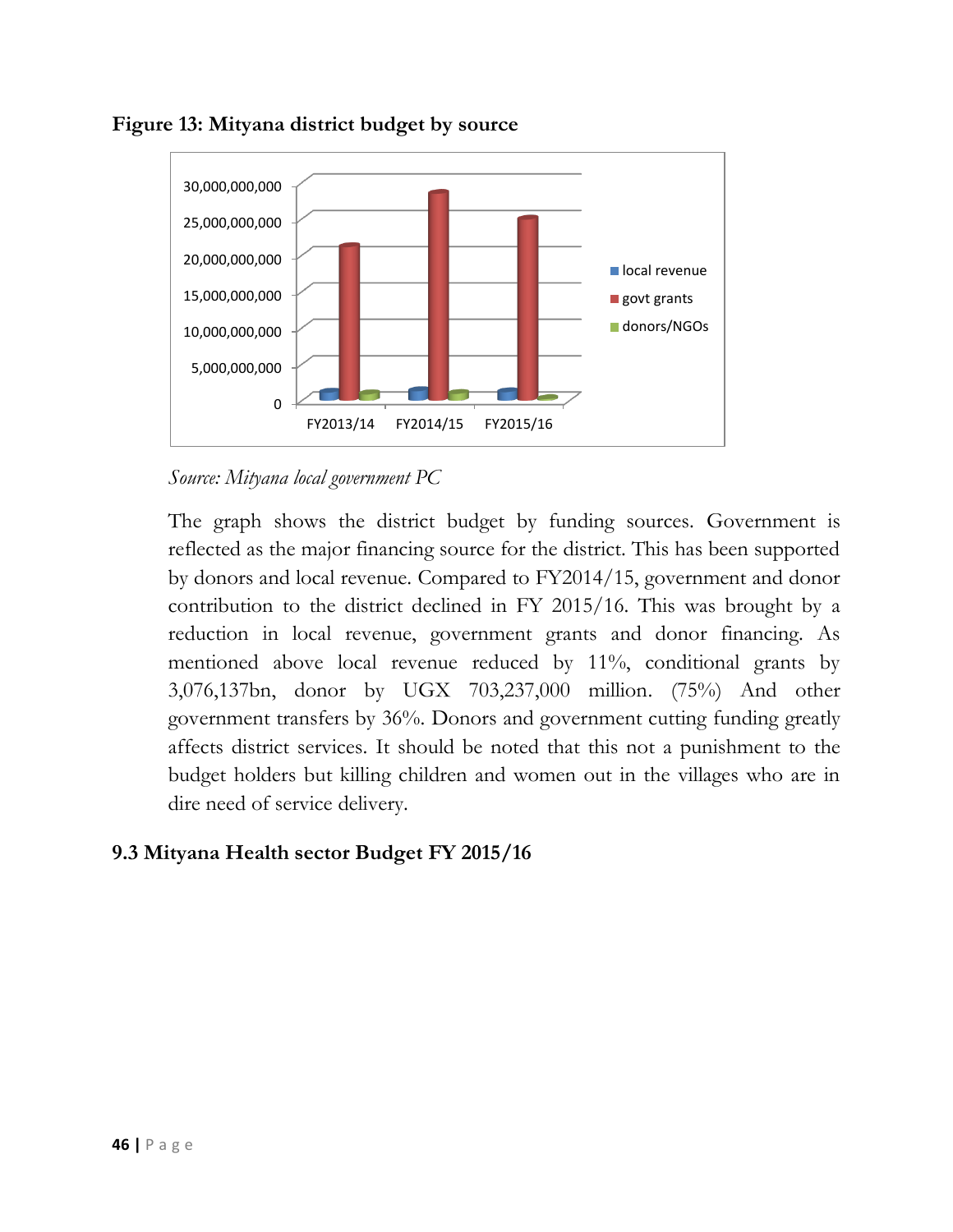<span id="page-46-1"></span>



**Source: Mityana district LG PC**

The graph indicates health sector funding by source. Government is reflected as the major source of revenue for the sector. The graph indicates a fall in government funding to the sector FY 2015/16. It also reflects a fall in donor financing and hardly any contribution from the local revenue. There was a fall in the health sector budget by 25% compared to the previous FY 2014/15. It was reported that the decline was due to some donors like Strides for family Health wounding up the project and 80%decrease in indicative planning figures for PHC development, 25% PHC Salaries.

#### <span id="page-46-0"></span>**9.3.1 Mityana District Reproductive health budget**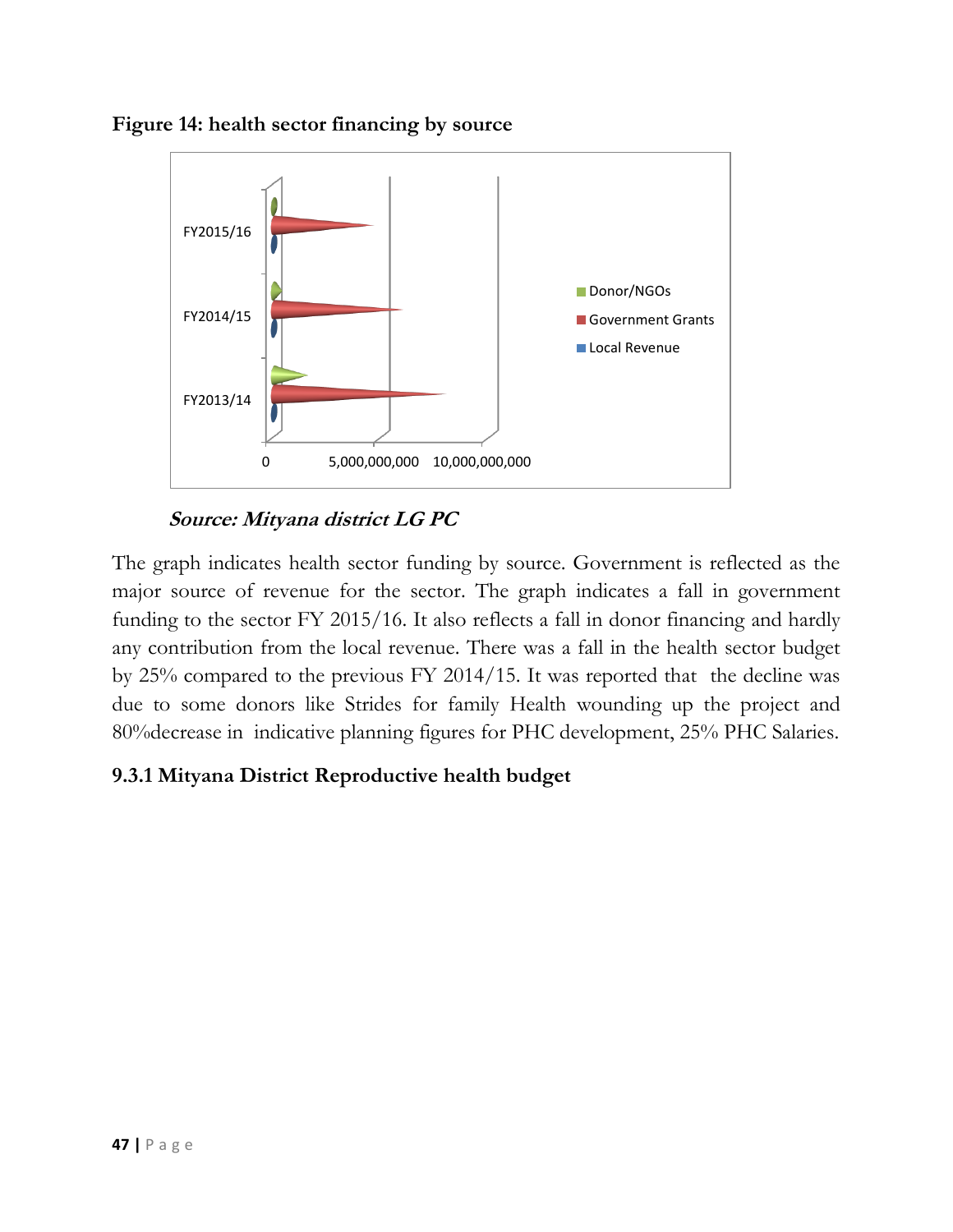

<span id="page-47-1"></span>**Figure 15: Mityana RH budget**

**Source: DSW Composition.** 

The graph presents the RH components and how they are prioritized in Mityana district. Maternal, new born and child health take a big percentage of the RH budget. Family planning is hardly reflected in the graph. The district FP activities identified were planned for in the HDDP FY 2014/15 to 2015/16. 6,000,000 m was planned for condom promotion and routine provision of FP services at facility and community level. These activities are not directly reflected in the district budget apart from maternal, newborn and child health. It was realized that the structure of the district budget does not provide for FP, RH issues, Adolescent health. These are not even reflected in the indictors. It was observed that at facility level, It would be easier to trace for FP, adolescent, RH cancer if all health facilities developed work plans in line with the facility budget.

## <span id="page-47-0"></span>**9.3.2 Percentage Share of health budget to the district, RH of the health budget and FP budgets of RH (Mityana)**

| Item                 |       | FY2013/14   FY2014/15   FY2015/16 |          |
|----------------------|-------|-----------------------------------|----------|
| Health percentage of | 20.5% | 20.8%                             | $18.3\%$ |
| national budget      |       |                                   |          |

**Table 5: percentage share health, RH, FP**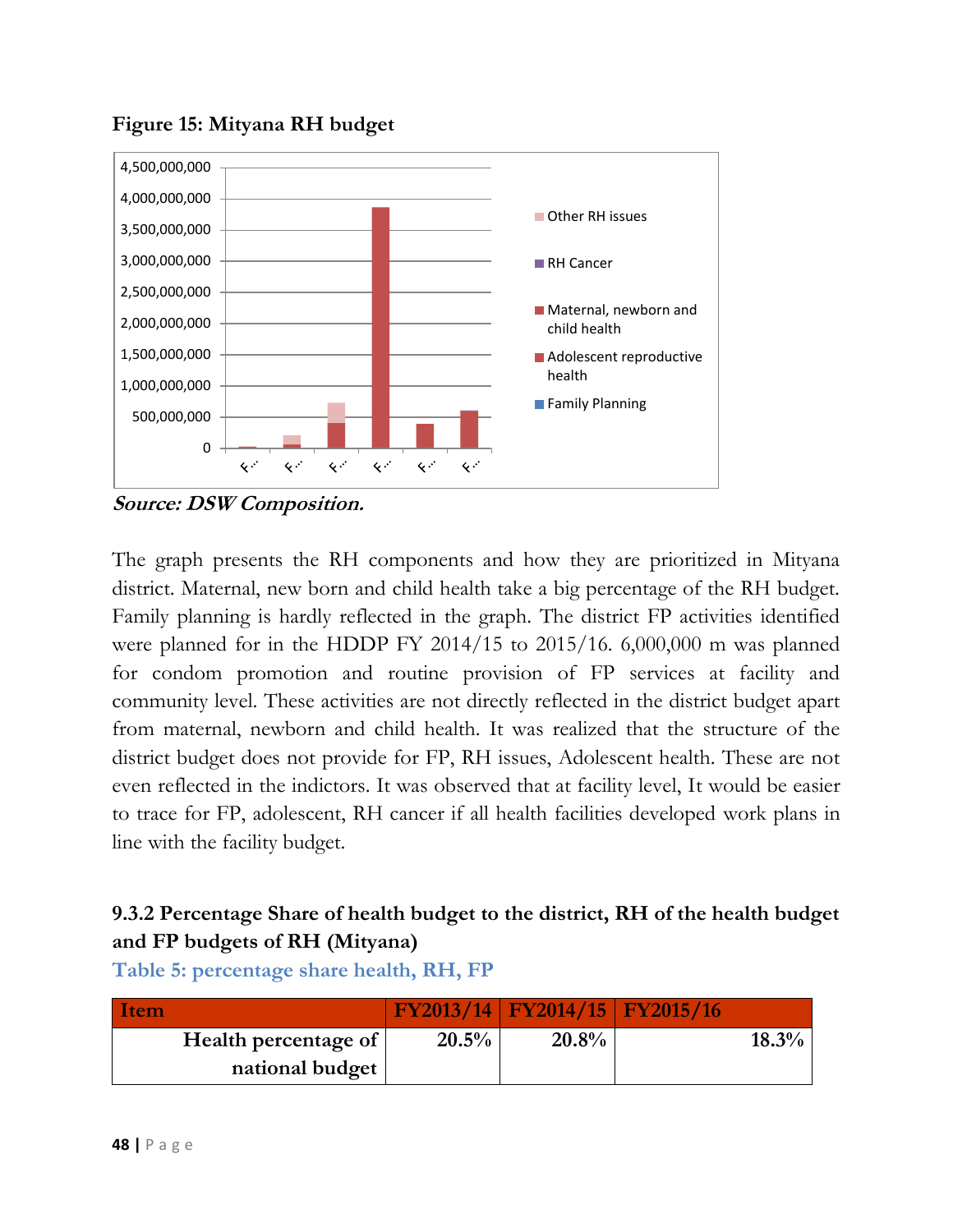| RH percentage of health | 81.5% | 4.7%  | 13%   |
|-------------------------|-------|-------|-------|
| budget                  |       |       |       |
| $FP$ percentage of RH   | $0\%$ | $0\%$ | $1\%$ |
| budget                  |       |       |       |

**Source: DSW computation**

The percentage of the health sector budget of the district budget declined to 18.3% FY 2015/16 compared to 20.8% the previous year. This was due to a reduction to the health sector budget as explained above. The reproductive health budget of the health sector budget increased to 13% FY 2015/16 compared to 4.7% the previous year. In FY 2014/15 the district only planned for RH cancer and maternal, new born and child health. In FY 2015/16 FP, adolescent health, maternal and child health and RH cancer was prioritized. This led to the increase in the entire reproductive health budget. The 1% increase in FP of the RH budget is due to the health department plans to ensure and conduct regular provision of family planning services at facilities and community level. It also planned to carry out promotion on condom use.<sup>13</sup>.

#### <span id="page-48-0"></span>**10. Kamuli District Budget by Financial year.**



## <span id="page-48-1"></span>**Figure 16: Kamuli district budget by FY**

**Source: Kamuli local government performance contract FY 2015/16**

 $\overline{\phantom{a}}$ <sup>13</sup> Mityana health DDP FY 2014/15 to 2019/20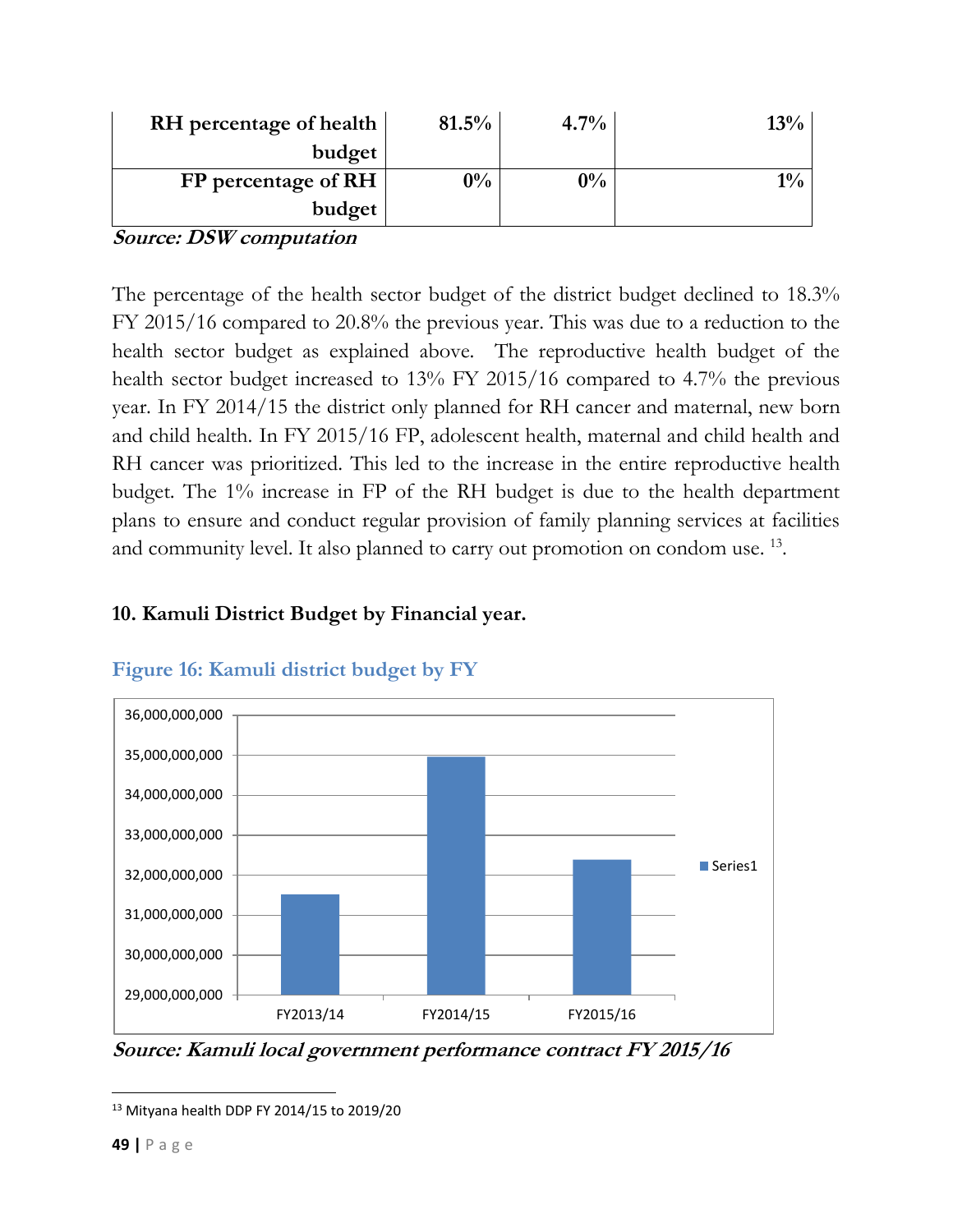FY 2015/16 district budget indicates a lower figure of UGX 32,393,260bn compared to UGX 34,965,897,000bn. The decrease is mainly attributed to reduced donor funding and census funding. Local revenue UGX 1,140,927,000 (3.5%), Central government transfers UGX .30, 777, 674,000 (95%) and donor funding UGX474, 659,000 (1.5%). Apart from Internal audit and water sector other sectors experienced budgets cuts.

## <span id="page-49-0"></span>**10.1 Kamuli District Budget by Source**



#### <span id="page-49-1"></span>**Figure 17: Kamuli district budget by source**

The graph shows the district budget by funding sources. The district is majorly funded by central government transfers. FY 2015/16 allocated Shs.30, 777,674,000 (95%), followed by local revenues Local revenue Shs. 1,140,927,000 3.5% and donors with UGX 474,659,000 (1.5 %). the graph justify the decrease in the district budget. FY 2014/15 local revenue amounted 1,193,891000 bn and FY 2015/16 reduced to 1,140,927,000, Government grants FY 2014/15 amounted UGX 32,580,519,000bn and FY 2016/16 reduced to UGX 30,777,674,000bn, Donor funding FY 2014/15 amounted 1191487000 bn and reduced to UGX 474,659,000 million. Sectors that suffered budget cuts include but not limited to Administration reduced by 35,51,5000 m, production reduced by 412,477,000m, health reduced by 674,323,000m and education reduced by 274,159,000m.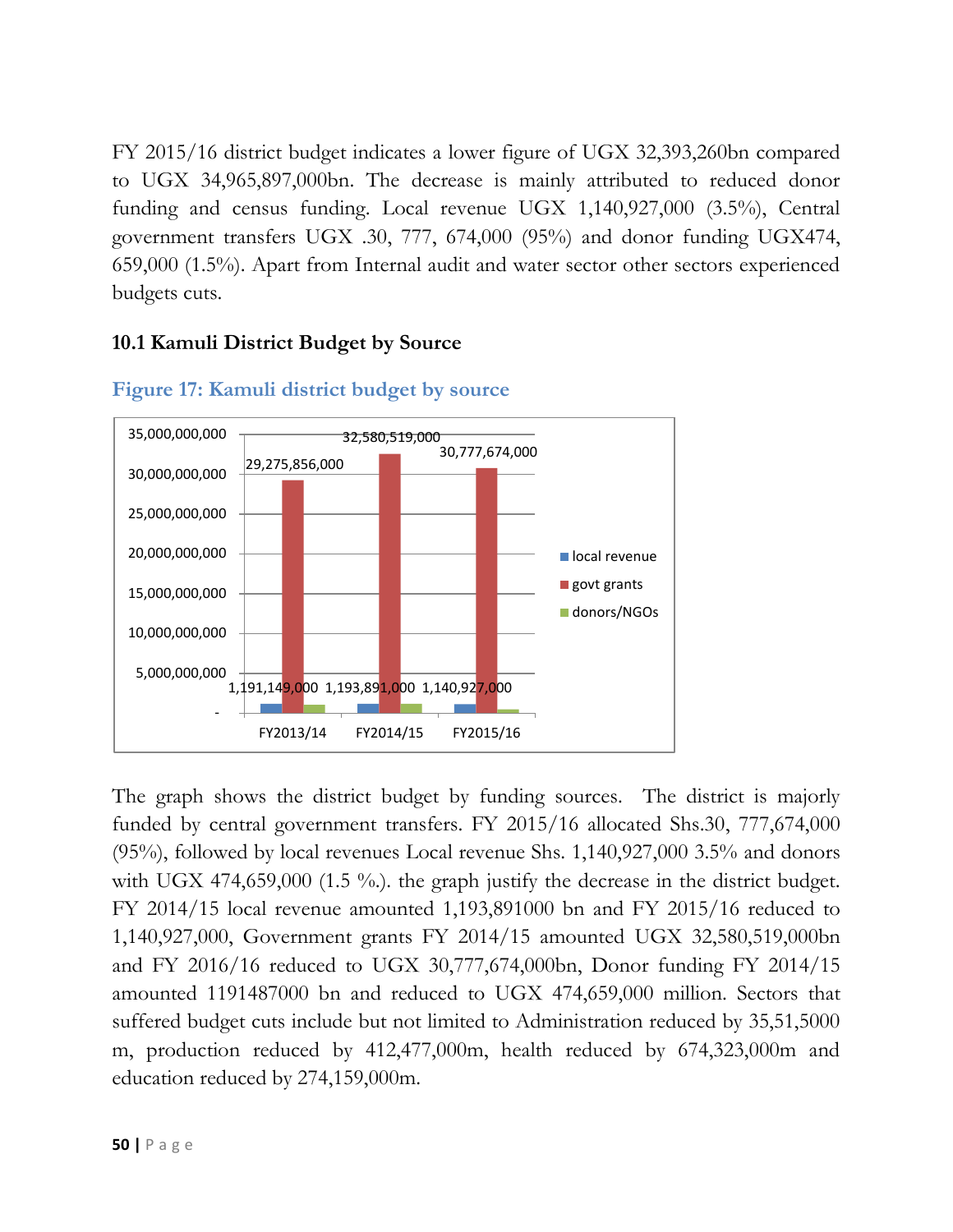#### <span id="page-50-0"></span>**10.2 Kamuli reproductive health budget**



## <span id="page-50-2"></span>**Figure 18: kamuli RH budget**

*Source: DSW computation* 

The graph presents the RH components and how they are prioritized in Kamuli district. Maternal, new born and child health take a big percentage of the RH budget. This is seen in FY 2013/14, 2014/15 and 2015/16. Family planning is hardly reflected in the graph. The district FP activities identified were planned for in at the health facility level.. It was realized that the structure of the district budget does not provide for FP, RH issues, Adolescent health. These are not even reflected in the indictors. It was observed that at facility level, that if health facilities are supported to develop their work plans in line with the budget. It would be easier to trace for FP, adolescent, RH cancer if all health facilities developed work plans in line with the facility budget.

## <span id="page-50-1"></span>**10.2.1 Percentage Share of health budget to the district, RH of the health budget and FP budgets of RH (Kamuli district)**

## **Table 6: percentage share Health, RH,FP**

**Item FY2013/14 FY2014/15 FY2015/16**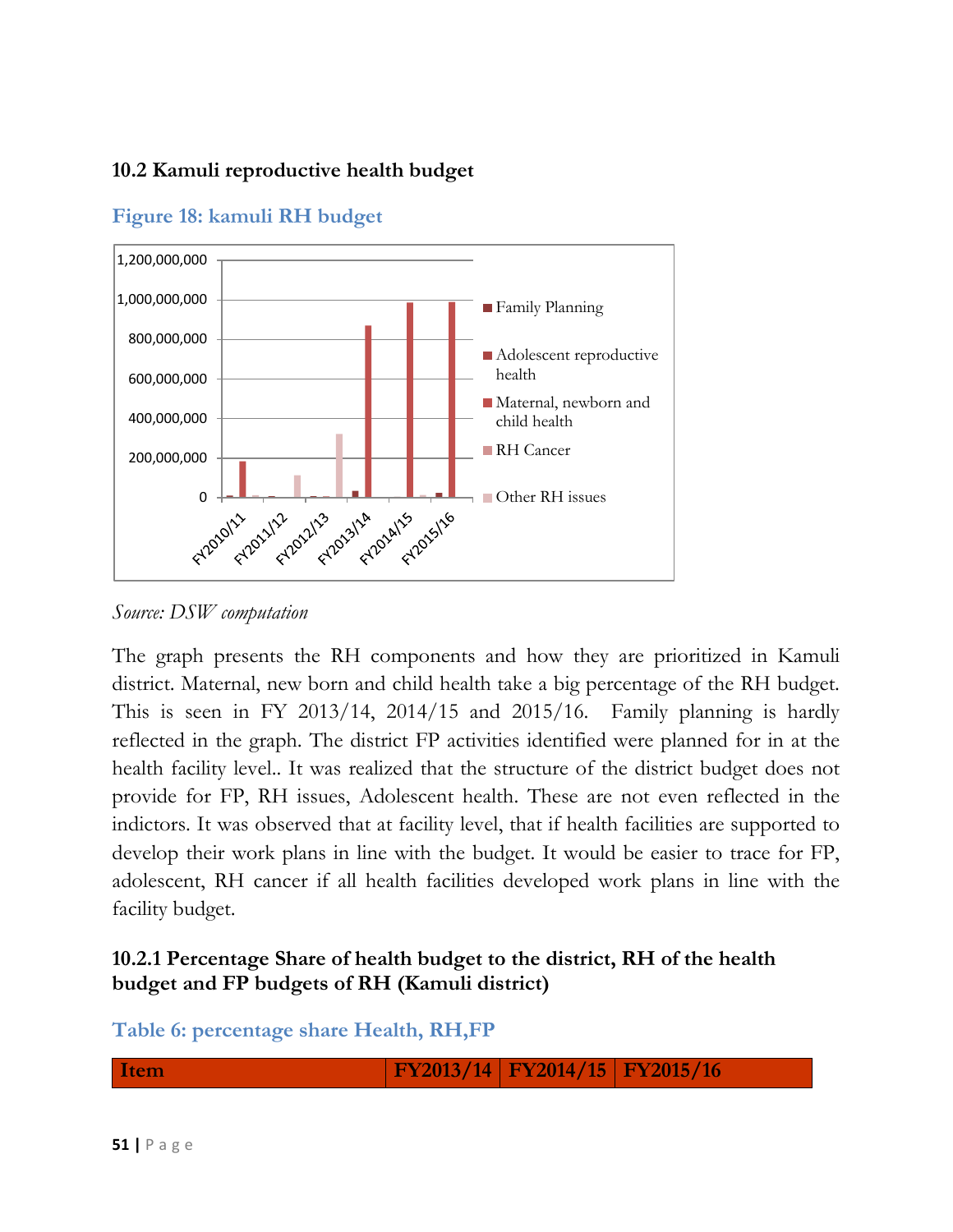| Health percentage of    | 16.45%    | $16.30\%$ | $15.52\%$ |
|-------------------------|-----------|-----------|-----------|
| national budget         |           |           |           |
| RH percentage of health | $17.50\%$ | 17.65%    | 20.19%    |
| budget                  |           |           |           |
| FP percentage of RH     | $3.97\%$  | 0.51%     | 2.45%     |
| budget                  |           |           |           |

**Source: DSW computation**

The health sector percentage share of the district budget reduced to 15.52% FY 2015/16 compared to 16.30% FY 2014/15. Areas that suffered budget cuts include: multsectoral transfers which reduced by 489,000 Shs, PHC salaries reduced by 51,439,000m, unconditional grant reduced by 30,000,000m and PHC development reduced by 83,436,000m. The RH percentage to the health budget increased to 20, 19% FY 2015/16 from 17.65% FY 2014/15.

The total RH budget increased to 1,015,038,601 bn FY 2015/16 from 1,006,019,701 bn. the increase was caused by a 79 %( 19,686,900m) increase in the FP budget and 0.3% increase in the maternal, newborn and child health budget. Kamuli district is one of the champions in RH. The district in FY 2015/16 ensured that health facilities plan and budget for RH activities within their FY work plans. Health facilities in total allocated 24862400 to family planning, 6,560,000m from PHC and 18,302,400 m from development partners.

#### <span id="page-51-0"></span>**11. General observations/ recommendations**

Over the past four years, the government of Uganda (GoU) has demonstrated an increased commitment to increase funding for family planning and reproductive Health (FP/RH) commodities. Policies on FP/RH have been developed thus availability of an enabling environment. There is need to enforce and mainstream there implementation but also review those whose life span is ending.

At the national level under central government transfers, family planning has not come out as stand alone. It's integrated within other activities. Thus reflecting the exact funds spent on family planning in heard both at the national and district level. Adolescent reproductive health is not reflected in the budget both at the national and district level.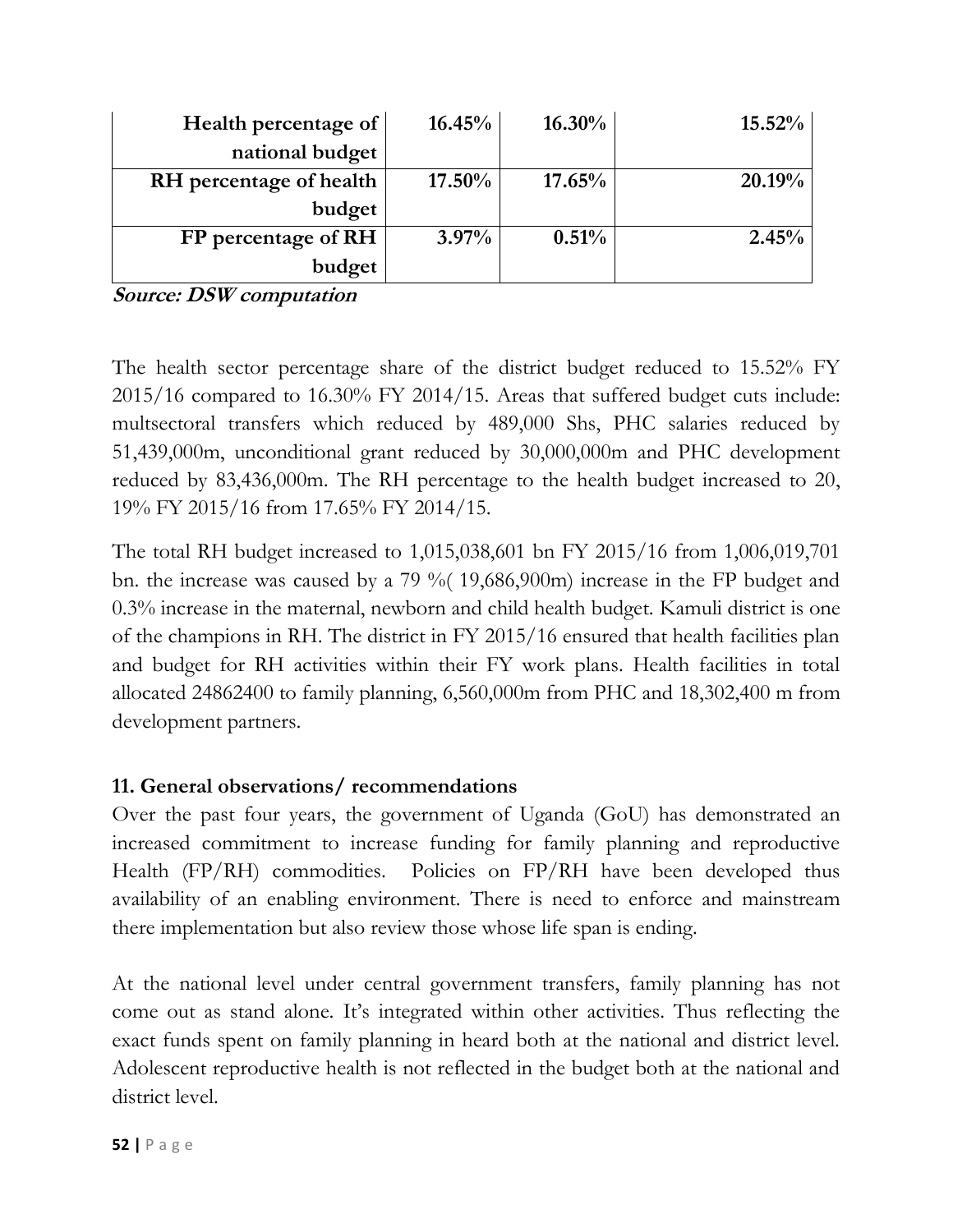Family planning needs to be prioritized and increase funding both at national and district level. Due to limited funds health facilities are not able to conduct enough community FP out reaches. They depend on the little PHC grant which is usually divided among other health component and FP is usually not a priority.

Through the focus group discussions and facility assessment, health facilities need more health workers who are qualified and trained in the relevant fields to improve on the quality of health services provided.

Despite the availability of reproductive health commodities, there is need to ensure that all commodities are available in all health facilities to allow users make FP choices. The procurement and supply chain should be improved to ensure there availability.

Communities still need right and correct information on Family planning. Development partners, government and NGOs need to ensure that there is access to FP information. There is need to promote and nature change in social and individual behavior to address myths and misconception, side effects.

In kamuli district it was observed that health facilities especially IIIs and general hospital are working towards improving adolescent health. They have specific spot where young people access RH/FP services and they have attached a health worker in charge of youth friendly services. It was noted that this has increased uptake of health services by young people. Government should work to ensure that all health facilities are youth friendly.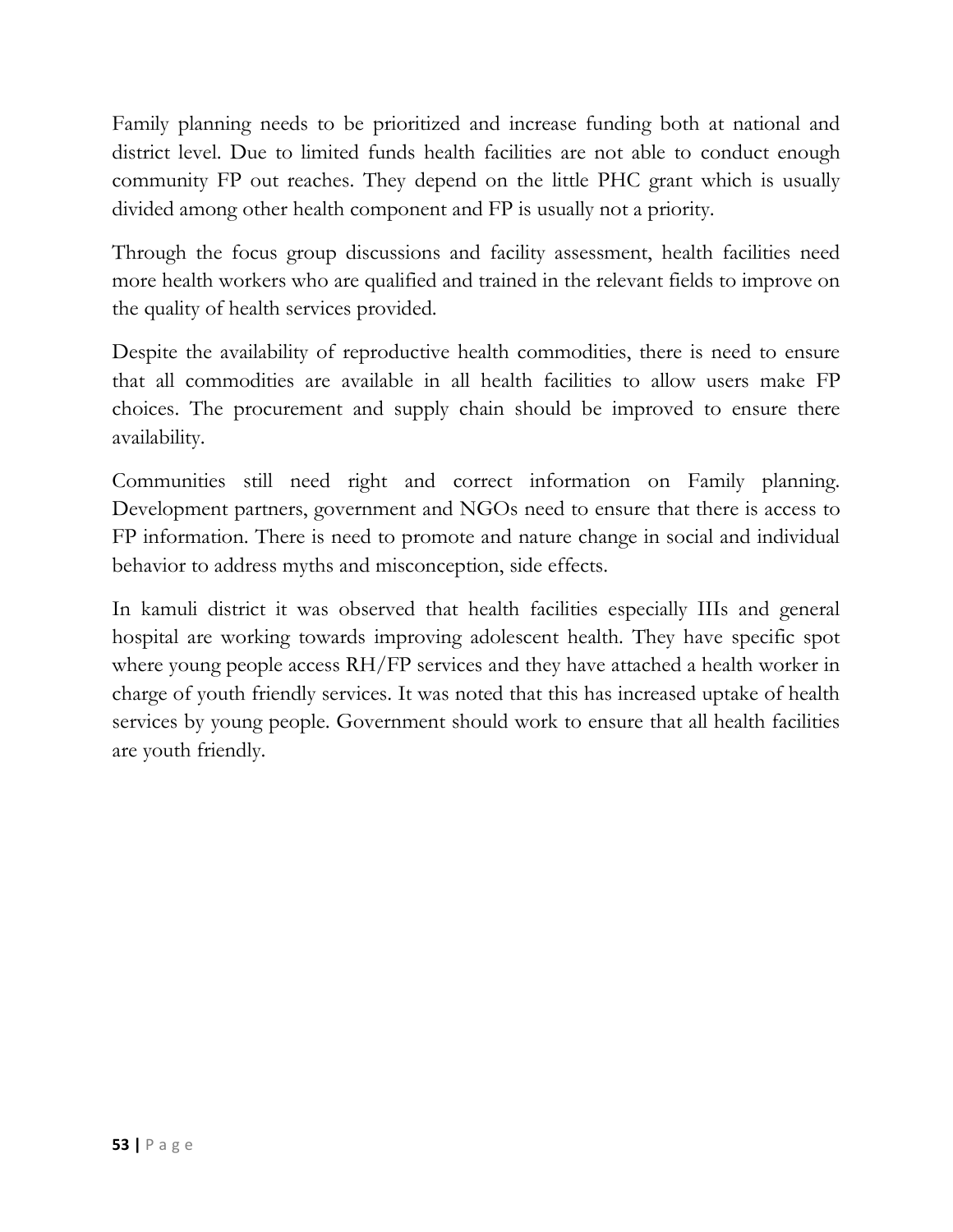#### <span id="page-53-0"></span>**Methodology**

DSW every year conducts a budget review on Family planning to find out how far government and development partners priorities family planning both at the national and district level.

The budget tracking explores whether the district and its development partners are making the necessary financial investments to enable implementation of family planning activities.

The tracking also explores:

- 1. How community members assess family planning services and what are their demands
- 2. If health facilities provide family planning services according to government standards
- 3. If Ugandan policies adequately cover family planning services

Data analysis: data is collected and entered into an excel spread sheet and analyzed for both the district and national level.

The DSW team conducted face-face interaction with the sector heads and facility in charges in the district. During the interviews, the heads of sectors together with other staff examine the budget and work plan to identify FP related areas and how much is allocated

Focus group discussions were held in each district. Three groups were interviewed. (Men, Women, youth). These support the qualitative part of the report.

 Information is entered into a tool (excel) format. The tool captures information on all specific and sensitive FP/RH related spending. (RH cancer, Maternal new born and child health, Adolescent reproductive health and other RH issues).

After review and triangulation, data is analyzed in excel generated tool that enable the writing of this reports .